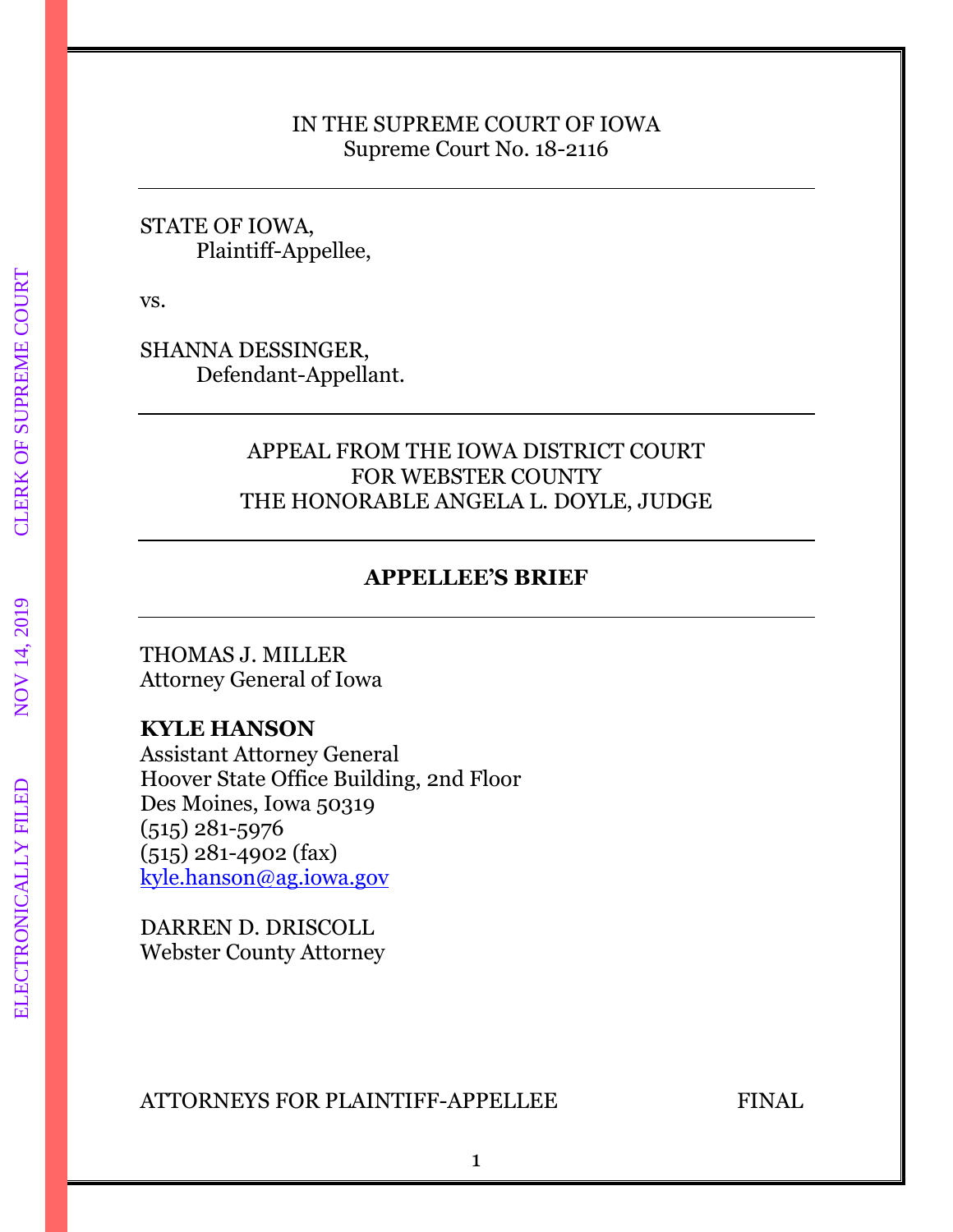# **TABLE OF CONTENTS**

|                                                                                                                                                                                                                  | STATEMENT OF THE ISSUES PRESENTED FOR REVIEW  7                                                                     |  |  |
|------------------------------------------------------------------------------------------------------------------------------------------------------------------------------------------------------------------|---------------------------------------------------------------------------------------------------------------------|--|--|
|                                                                                                                                                                                                                  |                                                                                                                     |  |  |
|                                                                                                                                                                                                                  |                                                                                                                     |  |  |
|                                                                                                                                                                                                                  |                                                                                                                     |  |  |
| Dessinger Failed to Preserve Her Hearsay Challenge,<br>Ι.<br>and Trial Counsel Did Not Have to Object Because the<br><b>Victim's Demonstration Was Admissible Under</b>                                          |                                                                                                                     |  |  |
| A.                                                                                                                                                                                                               | The child's demonstration was admissible as a present sense                                                         |  |  |
| <b>B.</b>                                                                                                                                                                                                        | The child's demonstration was admissible as an excited                                                              |  |  |
| C.                                                                                                                                                                                                               | The parents' brief report to police was non-hearsay offered                                                         |  |  |
|                                                                                                                                                                                                                  |                                                                                                                     |  |  |
| II. Dessinger Failed to Preserve Her Confrontation<br><b>Challenge, and Trial Counsel Did Not Have to Object</b><br><b>Because the Young Victim's Demonstration to</b><br>Daycare Teachers Was Nontestimonial 33 |                                                                                                                     |  |  |
| A.                                                                                                                                                                                                               | The 4-year-old's excited demonstration to daycare                                                                   |  |  |
| <b>B.</b>                                                                                                                                                                                                        | Even if the demonstration was testimonial, the current<br>record does not establish that the child was available to |  |  |
| C.                                                                                                                                                                                                               | Dessinger fails to prove a reasonable probability of a                                                              |  |  |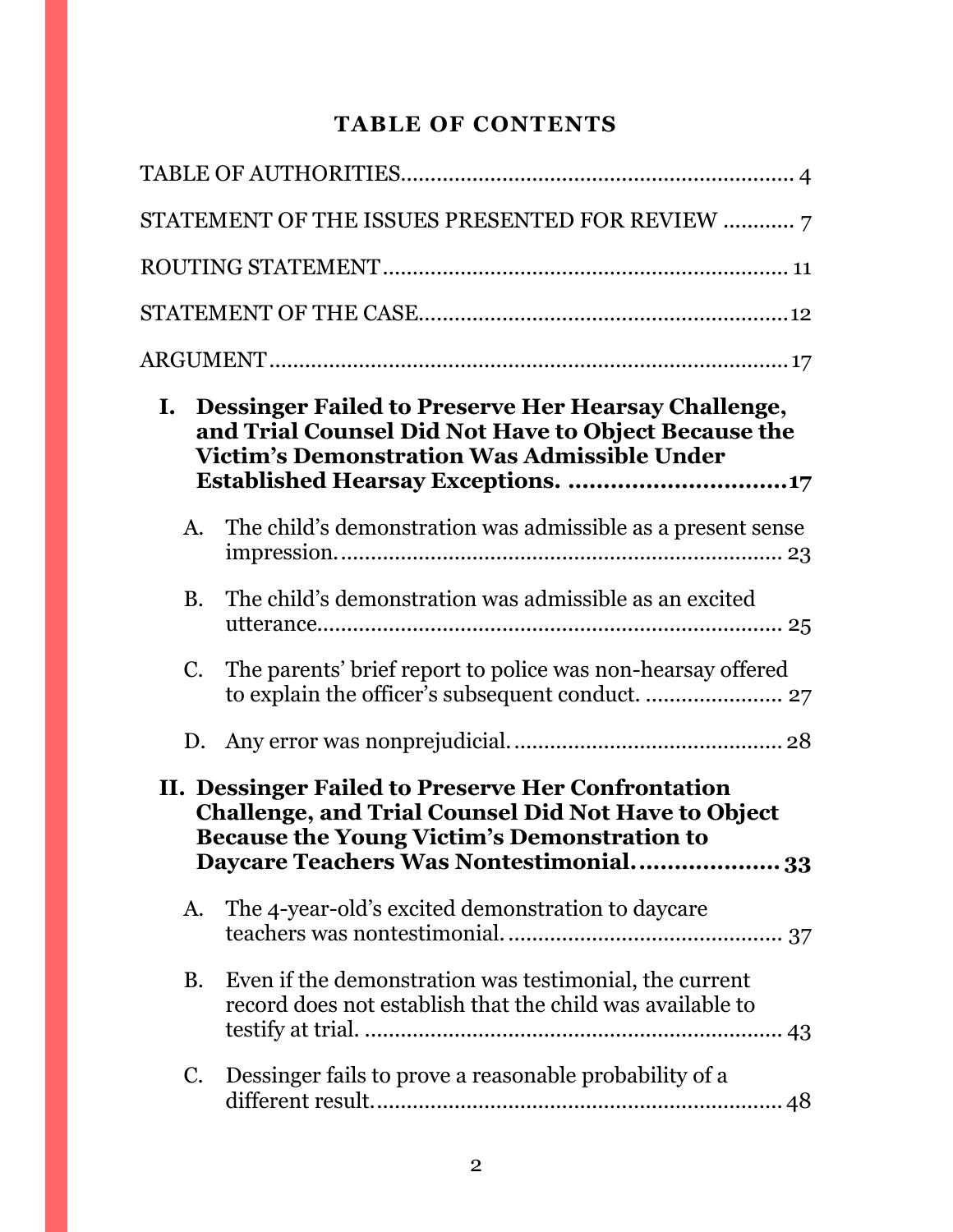| III. The Current Record Fails to Establish Ineffective<br><b>Assistance Because Counsel May Have Strategically</b><br>Declined to Object to Nonprejudicial Testimony that<br>the Officer Believed the Allegations Enough to |  |  |
|-----------------------------------------------------------------------------------------------------------------------------------------------------------------------------------------------------------------------------|--|--|
| Counsel may have strategically withheld an objection so<br>A.                                                                                                                                                               |  |  |
| The charging officer's belief that the charge was credible was<br><b>B.</b><br>so obvious that it did not affect the jury's verdict.  53                                                                                    |  |  |
| IV. Dessinger's Restitution Challenge Is Premature<br><b>Because the District Court Has Not Yet Entered a</b><br><b>Final Order Setting the Amount of Court Costs and</b>                                                   |  |  |
| V. Dessinger Can Raise Her Ineffective Assistance Claims<br>in Her Direct Appeal Taken Before July 1, 2019.  61                                                                                                             |  |  |
|                                                                                                                                                                                                                             |  |  |
|                                                                                                                                                                                                                             |  |  |
|                                                                                                                                                                                                                             |  |  |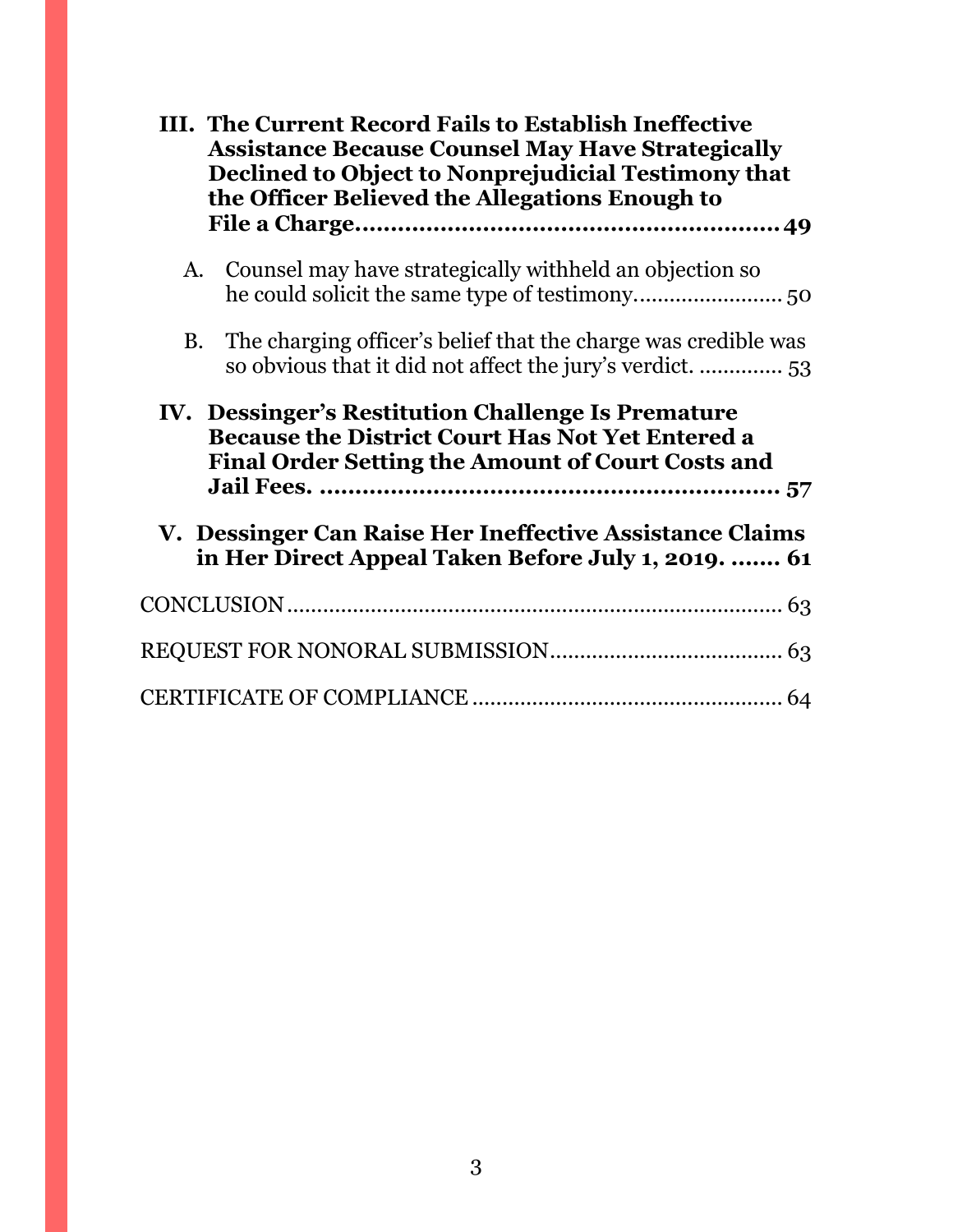# **TABLE OF AUTHORITIES**

# <span id="page-3-0"></span>**Federal Cases**

| Chapman v. California, 386 U.S. 18 (1967)  28, 29               |
|-----------------------------------------------------------------|
| Crawford v. Washington, 541 U.S. 36 (2004)  37, 38, 44          |
|                                                                 |
|                                                                 |
| Samayoa v. Ayers, 649 F. Supp. 2d 1102 (S.D. Cal. 2009) 46      |
| Strickland v. Washington, 466 U.S. 668 (1984)  20, 21, 28, 48   |
| United States v. Hargrove, 382 F. App'x 765 (10th Cir. 2010) 46 |
|                                                                 |
|                                                                 |

# **State Cases**

| Fratzke v. Meyer, 398 N.W.2d 200 (Iowa Ct. App. 1986)  23, 24 |
|---------------------------------------------------------------|
|                                                               |
|                                                               |
| Petit v. State, 92 So. 3d 906 (Fla. Dist. Ct. App. 2012) 47   |
| State v. Albright, 925 N.W.2d 144 (Iowa 2019) 57, 58          |
|                                                               |
| State v. Begey, 672 N.W.2d 747 (Iowa 2003)  20, 36, 49        |
|                                                               |
|                                                               |
| State v. Dudley, 856 N.W.2d 668 (Iowa 2015)54, 55             |
|                                                               |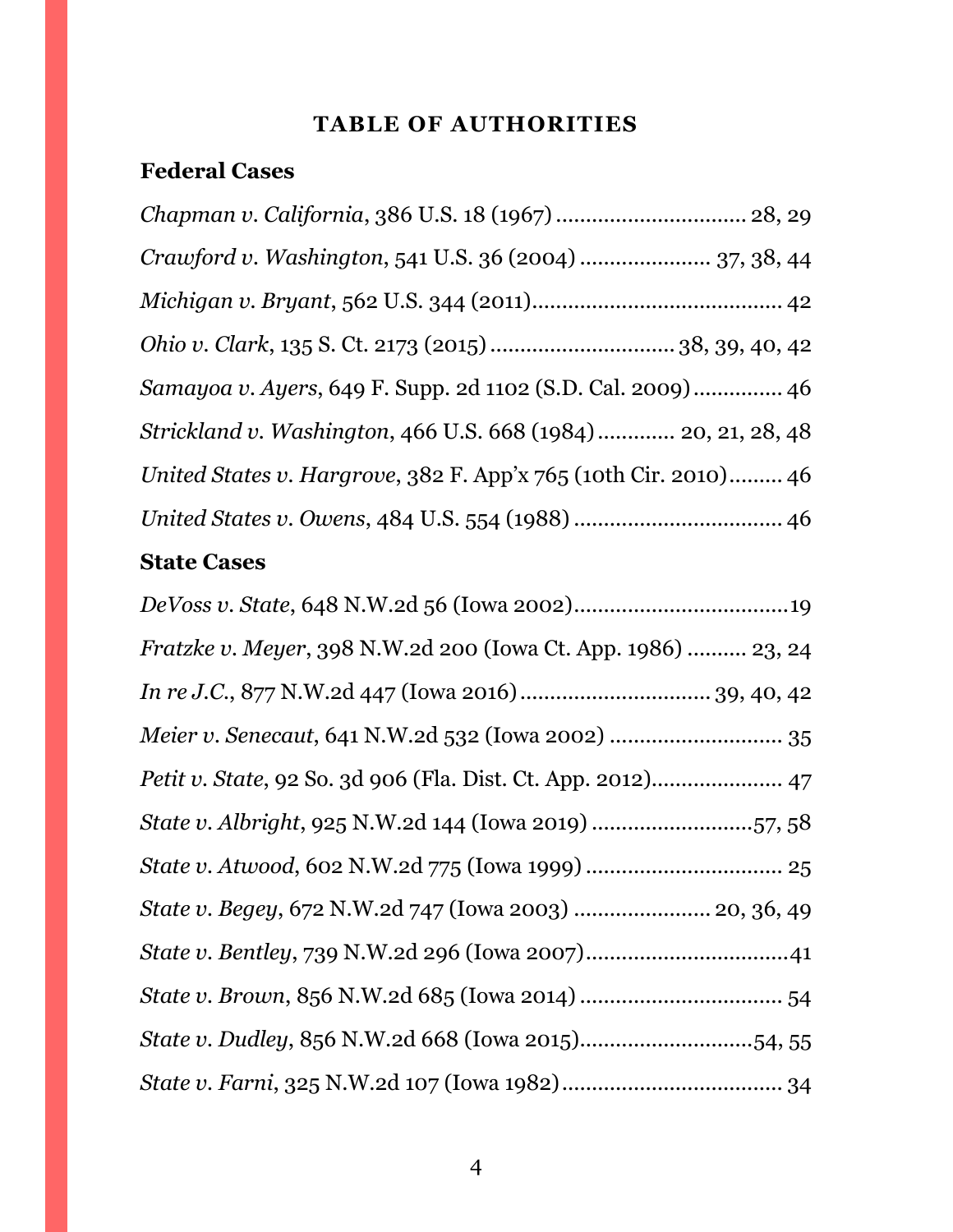| State v. Lathrop, 781 N.W.2d 288 (Iowa 2010) 57      |  |
|------------------------------------------------------|--|
|                                                      |  |
|                                                      |  |
|                                                      |  |
|                                                      |  |
| State v. Newell, 710 N.W.2d 6 (Iowa 2006) 20, 29, 36 |  |
|                                                      |  |
| State v. Paulsen, No. 10-1287, 2011 WL 3925699       |  |
| State v. Rawls, No. 18-0882, 2019 WL 2145722         |  |
| State v. Ritenour, No. 15-0038, 2016 WL 3269551      |  |
|                                                      |  |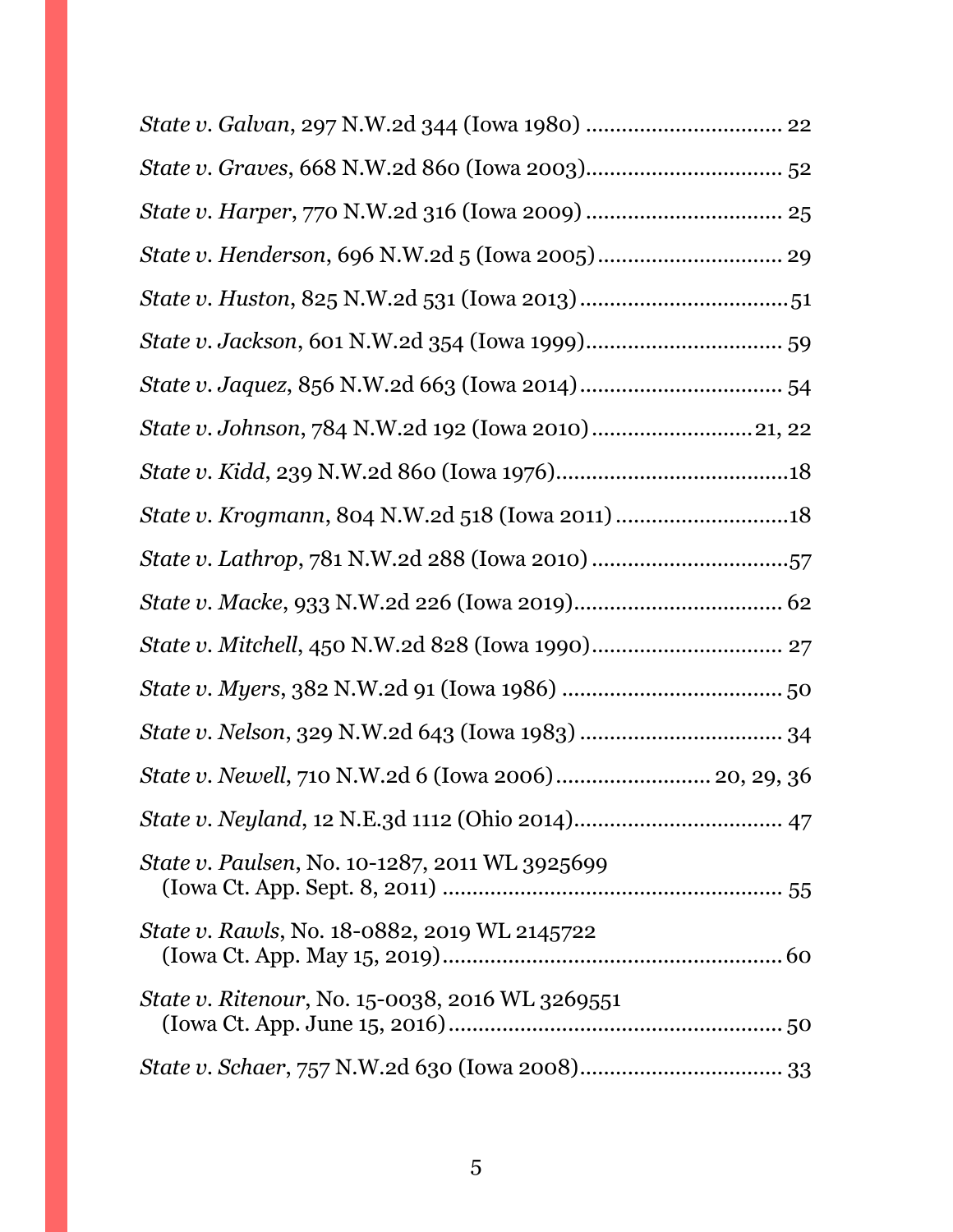| State v. Straw, 709 N.W.2d 128 (Iowa 2006) 20, 36, 49  |
|--------------------------------------------------------|
|                                                        |
|                                                        |
| <i>State v. Tjernagel, No.</i> 15-1519, 2017 WL 108291 |
|                                                        |
| <b>State Statutes</b>                                  |
|                                                        |
|                                                        |
|                                                        |
|                                                        |
|                                                        |
|                                                        |
| <b>State Rules</b>                                     |
| Iowa R. Evid. 5.103(a)<br>…… 29                        |
|                                                        |
|                                                        |
|                                                        |
|                                                        |
|                                                        |
| <b>Other Authorities</b>                               |
|                                                        |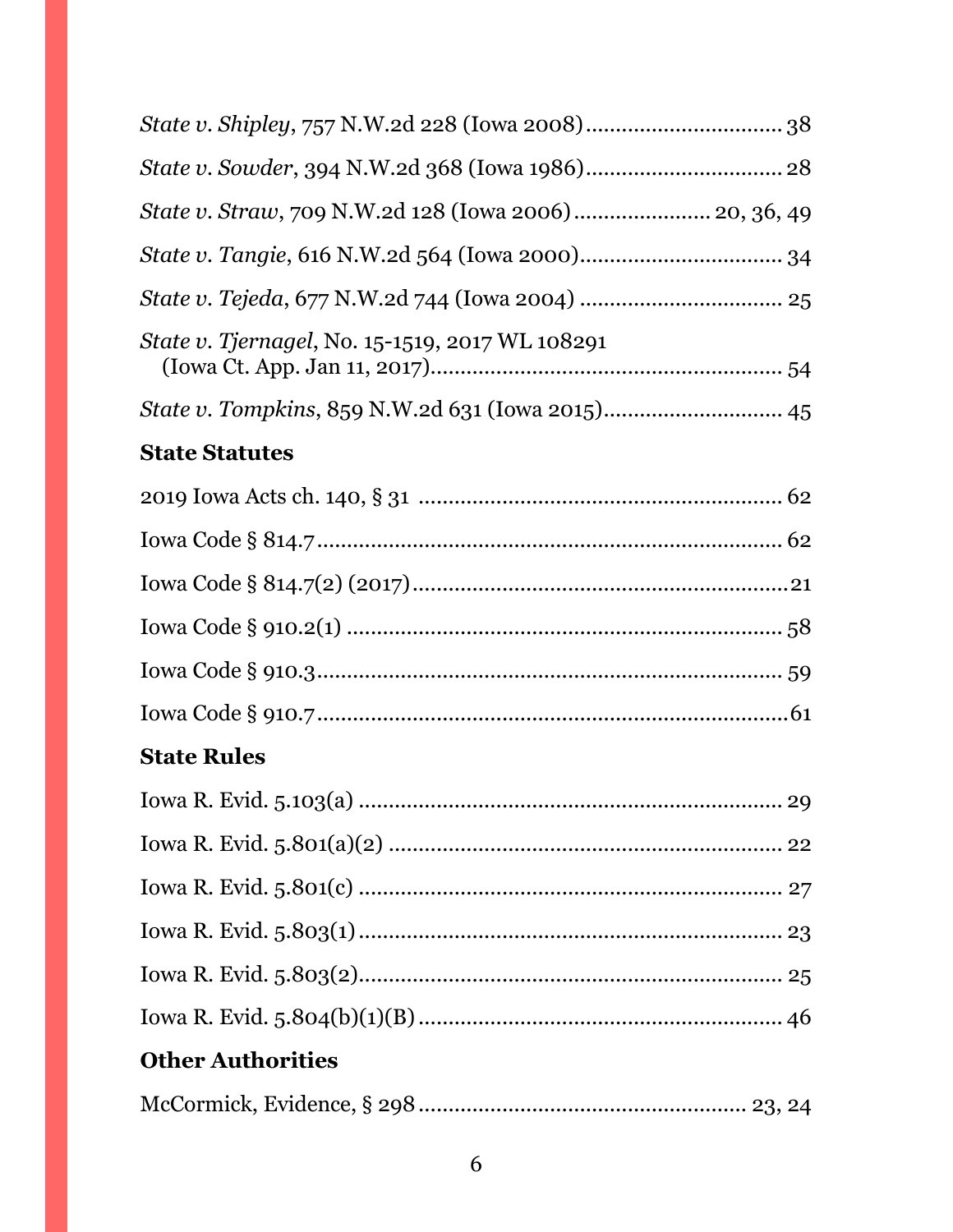#### <span id="page-6-0"></span>**STATEMENT OF THE ISSUES PRESENTED FOR REVIEW**

### **I. Whether the Defendant Failed to Preserve Her Hearsay Challenge, and Whether Trial Counsel Had to Object When the Victim's Demonstration Was Admissible Under Established Hearsay Exceptions.**

#### Authorities

*Chapman v. California*, 386 U.S. 18 (1967) *Strickland v. Washington*, 466 U.S. 668 (1984) *DeVoss v. State*, 648 N.W.2d 56 (Iowa 2002) *Fratzke v. Meyer*, 398 N.W.2d 200 (Iowa Ct. App. 1986) *State v. Atwood*, 602 N.W.2d 775 (Iowa 1999) *State v. Begey*, 672 N.W.2d 747 (Iowa 2003) *State v. Galvan*, 297 N.W.2d 344 (Iowa 1980) *State v. Harper*, 770 N.W.2d 316 (Iowa 2009) *State v. Henderson*, 696 N.W.2d 5 (Iowa 2005) *State v. Johnson*, 784 N.W.2d 192 (Iowa 2010) *State v. Kidd*, 239 N.W.2d 860 (Iowa 1976) *State v. Krogmann*, 804 N.W.2d 518 (Iowa 2011) *State v. Mitchell*, 450 N.W.2d 828 (Iowa 1990) *State v. Newell*, 710 N.W.2d 6 (Iowa 2006) *State v. Sowder*, 394 N.W.2d 368 (Iowa 1986) *State v. Straw*, 709 N.W.2d 128 (Iowa 2006) *State v. Tejeda*, 677 N.W.2d 744 (Iowa 2004) Iowa Code § 814.7(2) (2017) Iowa R. Evid. 5.103(a) Iowa R. Evid. 5.801(a)(2) Iowa R. Evid. 5.803(1) Iowa R. Evid. 5.801(c) Iowa R. Evid. 5.803(2) McCormick, Evidence, § 298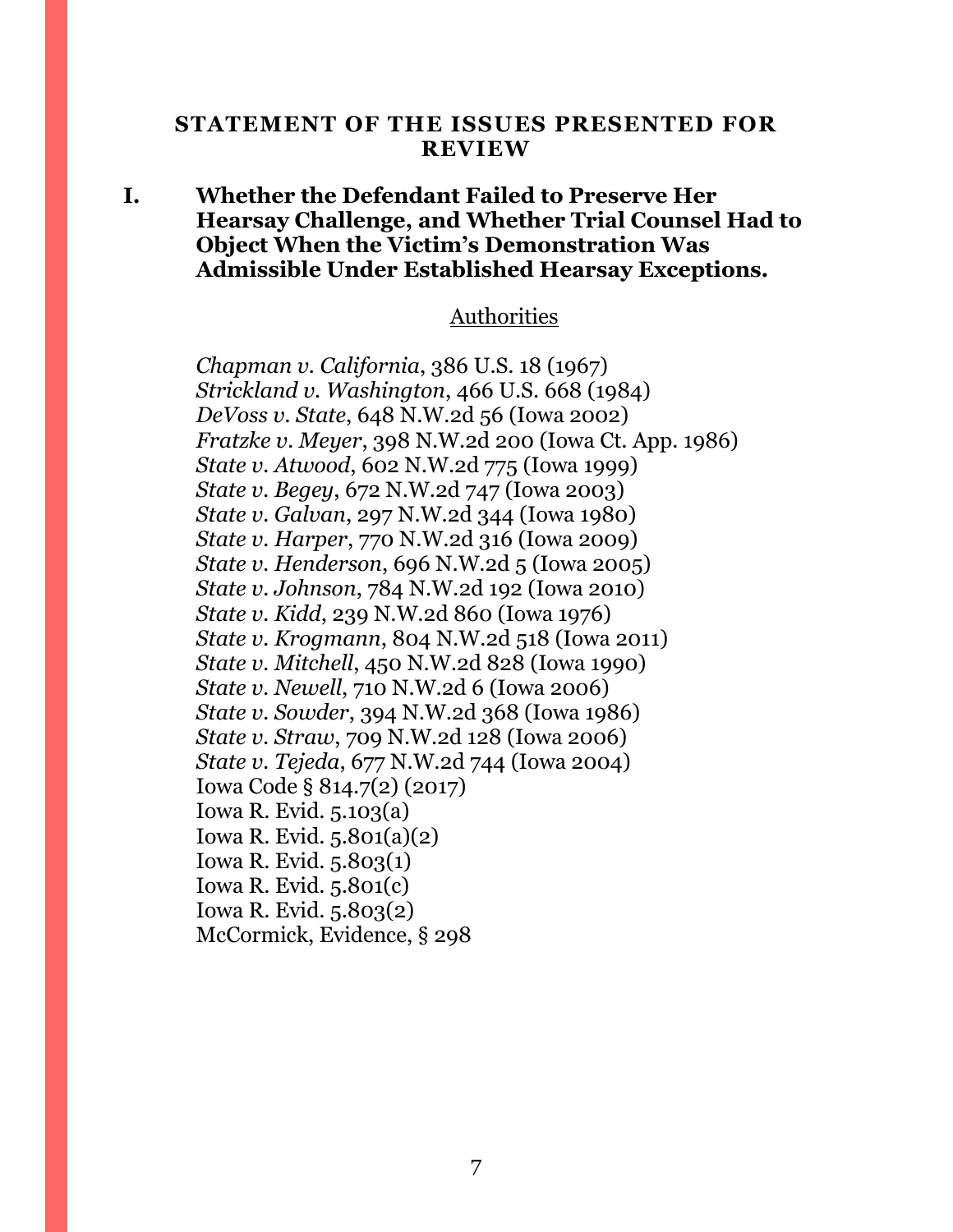**II. Whether the Defendant Failed to Preserve Her Confrontation Challenge, and Whether Trial Counsel Had to Object When the Young Victim's Demonstration to Daycare Teachers Was Nontestimonial.**

#### Authorities

*Crawford v. Washington*, 541 U.S. 36 (2004) *Michigan v. Bryant*, 562 U.S. 344, 358–59 (2011) *Ohio v. Clark*, 135 S. Ct. 2173 (2015) *Samayoa v. Ayers*, 649 F. Supp. 2d 1102 (S.D. Cal. 2009) *Strickland v. Washington*, 466 U.S. 668 (1984) *United States v. Hargrove*, 382 F. App'x 765 (10th Cir. 2010) *United States v. Owens*, 484 U.S. 554 (1988) *In re J.C.*, 877 N.W.2d 447 (Iowa 2016) *Meier v. Senecaut*, 641 N.W.2d 532 (Iowa 2002) *Petit v. State*, 92 So. 3d 906 (Fla. Dist. Ct. App. 2012) *State v. Begey*, 672 N.W.2d 747 (Iowa 2003) *State v. Bentley*, 739 N.W.2d 296 (Iowa 2007) *State v. Farni*, 325 N.W.2d 107 (Iowa 1982) *State v. Nelson*, 329 N.W.2d 643 (Iowa 1983) *State v. Newell*, 710 N.W.2d 6 (Iowa 2006) *State v. Neyland*, 12 N.E.3d 1112 (Ohio 2014) *State v. Schaer*, 757 N.W.2d 630 (Iowa 2008) *State v. Shipley*, 757 N.W.2d 228 (Iowa 2008) *State v. Straw*, 709 N.W.2d 128 (Iowa 2006) *State v. Tangie*, 616 N.W.2d 564 (Iowa 2000) *State v. Tompkins*, 859 N.W.2d 631 (Iowa 2015) Iowa R. Evid. 5.804(b)(1)(B)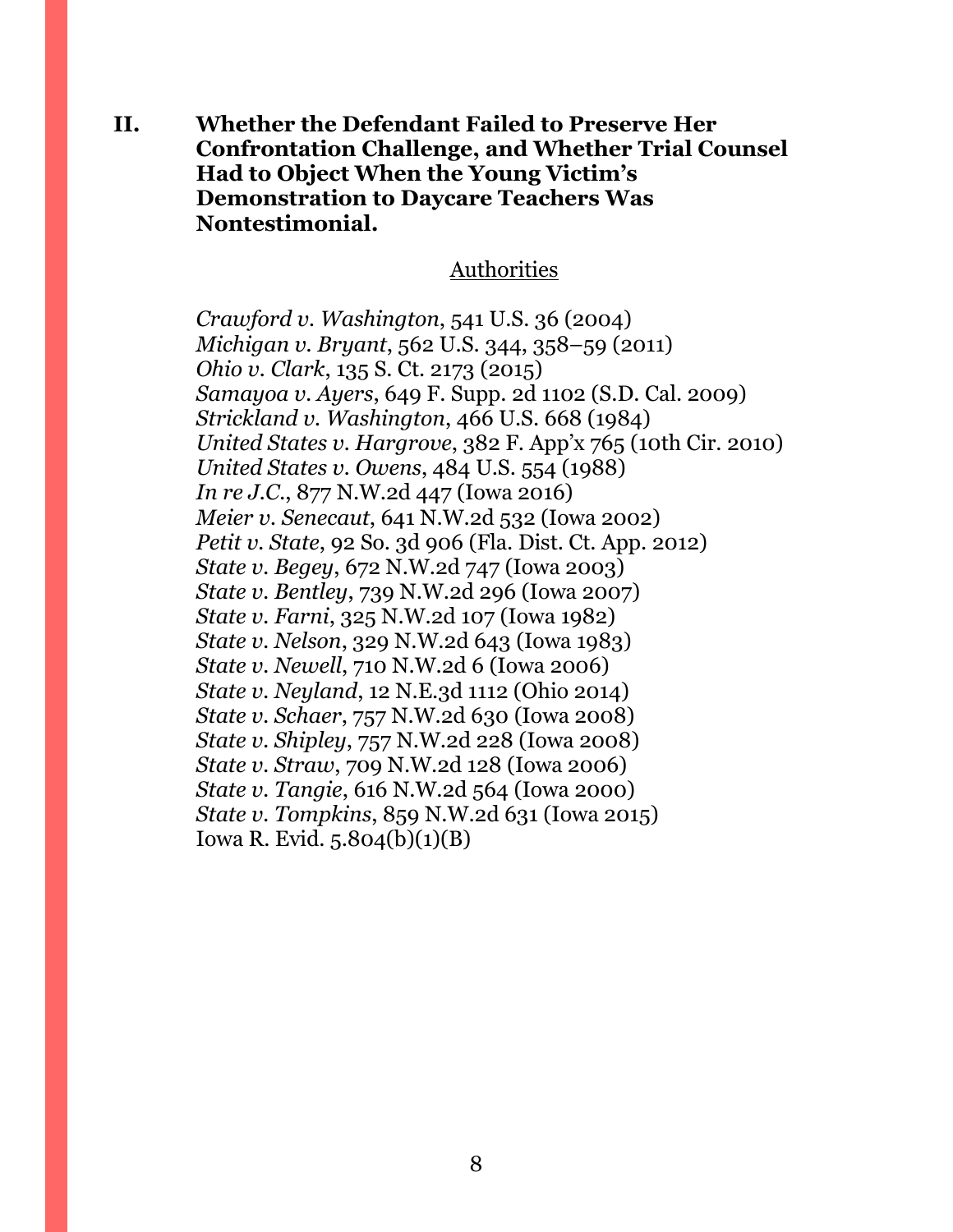**III. Whether the Current Record Fails to Establish Ineffective Assistance When Counsel May Have Strategically Declined to Object to Nonprejudicial Testimony that the Officer Believed the Allegations Enough to File a Charge.**

### Authorities

*State v. Begey*, 672 N.W.2d 747 (Iowa 2003) *State v. Brown*, 856 N.W.2d 685 (Iowa 2014) *State v. Dudley*, 856 N.W.2d 668 (Iowa 2015) *State v. Graves*, 668 N.W.2d 860 (Iowa 2003) *State v. Huston*, 825 N.W.2d 531 (Iowa 2013) *State v. Jaquez*, 856 N.W.2d 663 (Iowa 2014) *State v. Myers*, 382 N.W.2d 91 (Iowa 1986) *State v. Paulsen*, No. 10-1287, 2011 WL 3925699 (Iowa Ct. App. Sept. 8, 2011) *State v. Ritenour*, No. 15-0038, 2016 WL 3269551 (Iowa Ct. App. June 15, 2016) *State v. Straw*, 709 N.W.2d 128 (Iowa 2006) *State v. Tjernagel*, No. 15-1519, 2017 WL 108291 (Iowa Ct. App. Jan 11, 2017)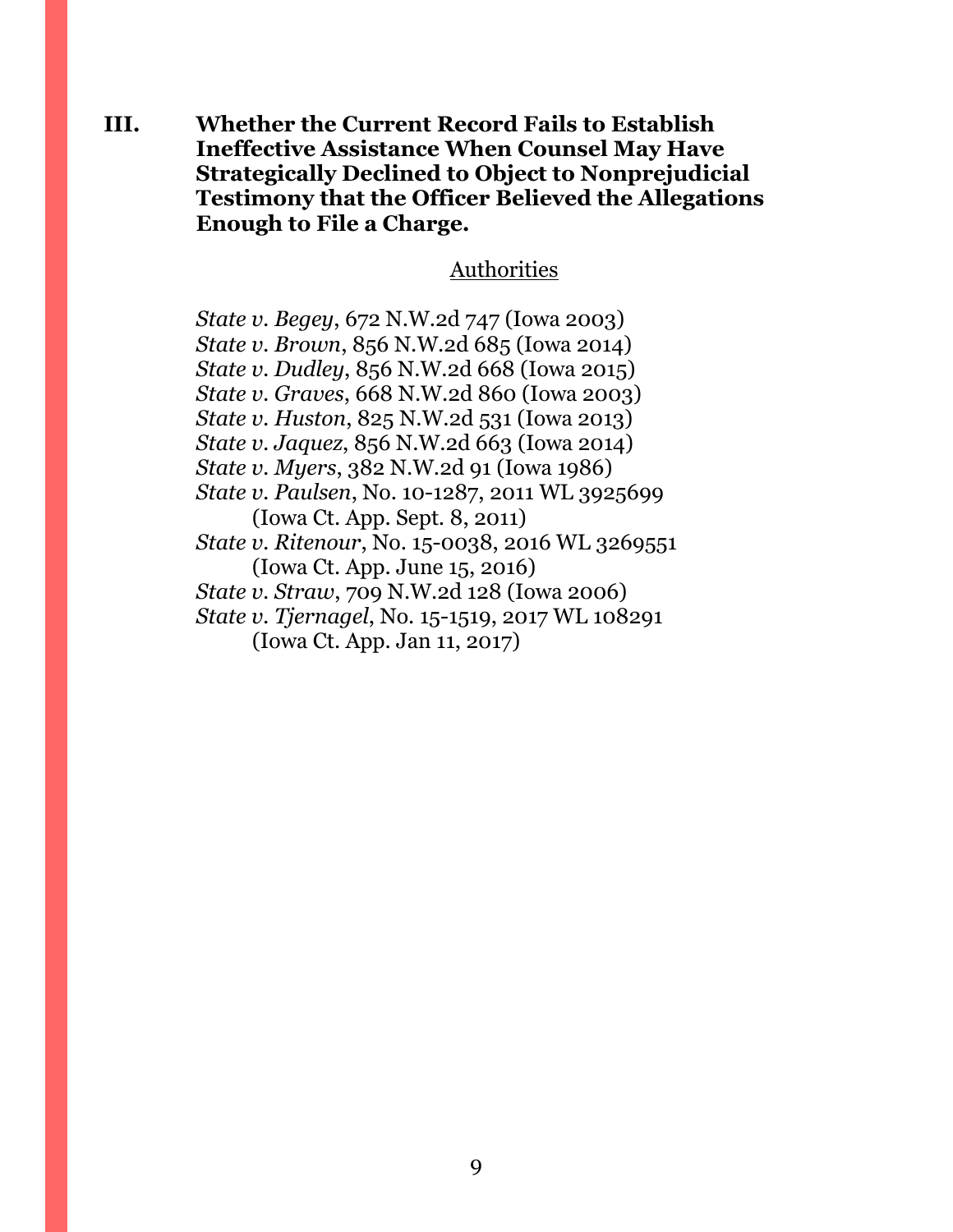**IV. Whether the Defendant's Restitution Challenge Is Premature When the District Court Has Not Yet Entered a Final Order Setting the Amount of Court Costs and Jail Fees.**

#### Authorities

*State v. Albright*, 925 N.W.2d 144 (Iowa 2019) *State v. Jackson*, 601 N.W.2d 354 (Iowa 1999) *State v. Lathrop*, 781 N.W.2d 288 (Iowa 2010) *State v. Rawls*, No. 18-0882, 2019 WL 2145722 (Iowa Ct. App. May 15, 2019) Iowa Code § 910.2(1) Iowa Code § 910.3 Iowa Code § 910.7

### **V. The Defendant Can Raise Her Ineffective Assistance Claims in Her Direct Appeal Taken Before July 1, 2019.**

### **Authorities**

*State v. Macke*, 933 N.W.2d 226 (Iowa 2019) 2019 Iowa Acts ch. 140, § 31 Iowa Code § 814.7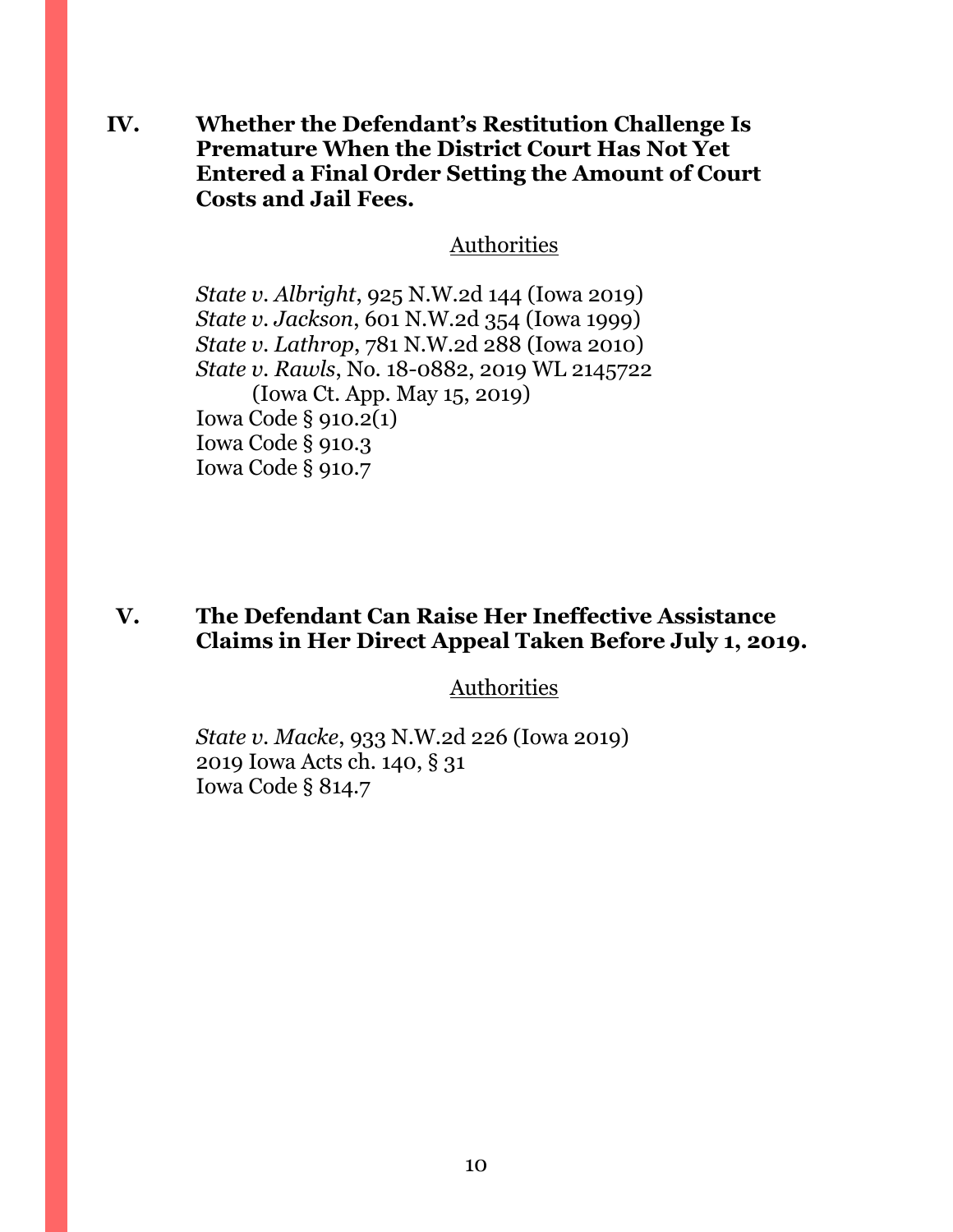#### **ROUTING STATEMENT**

<span id="page-10-0"></span>The Supreme Court should not retain this case because the Court does not need to decide any substantial issues of first impression. First, the defendant alleges an issue of first impression in Section II of her brief by arguing against a per se rule that the Confrontation Clause is inapplicable to statements of young children. However, she did not preserve error on the Confrontation Clause, and the child's statement in the case was nontestimonial for a variety of reasons in addition to his young age. *See* Section II(A), pp. 37–43. Second, the defendant alleges an issue of first impression in Section V of her brief regarding the application of Senate File 589's change prohibiting ineffective assistance challenges on direct appeal. However, this Court has already determined the new legislation does not apply to appeals like the defendant's that were pending before the July 1 effective date. *See State v. Macke*, 933 N.W.2d 226, 230–36 (Iowa 2019). Consequently, this case can be decided without addressing any issues of first impression.

Next, the State's restitution argument seeks application of the plain language of *State v. Albright*, 925 N.W.2d 144 (Iowa 2019), which held that an incomplete, temporary restitution order is not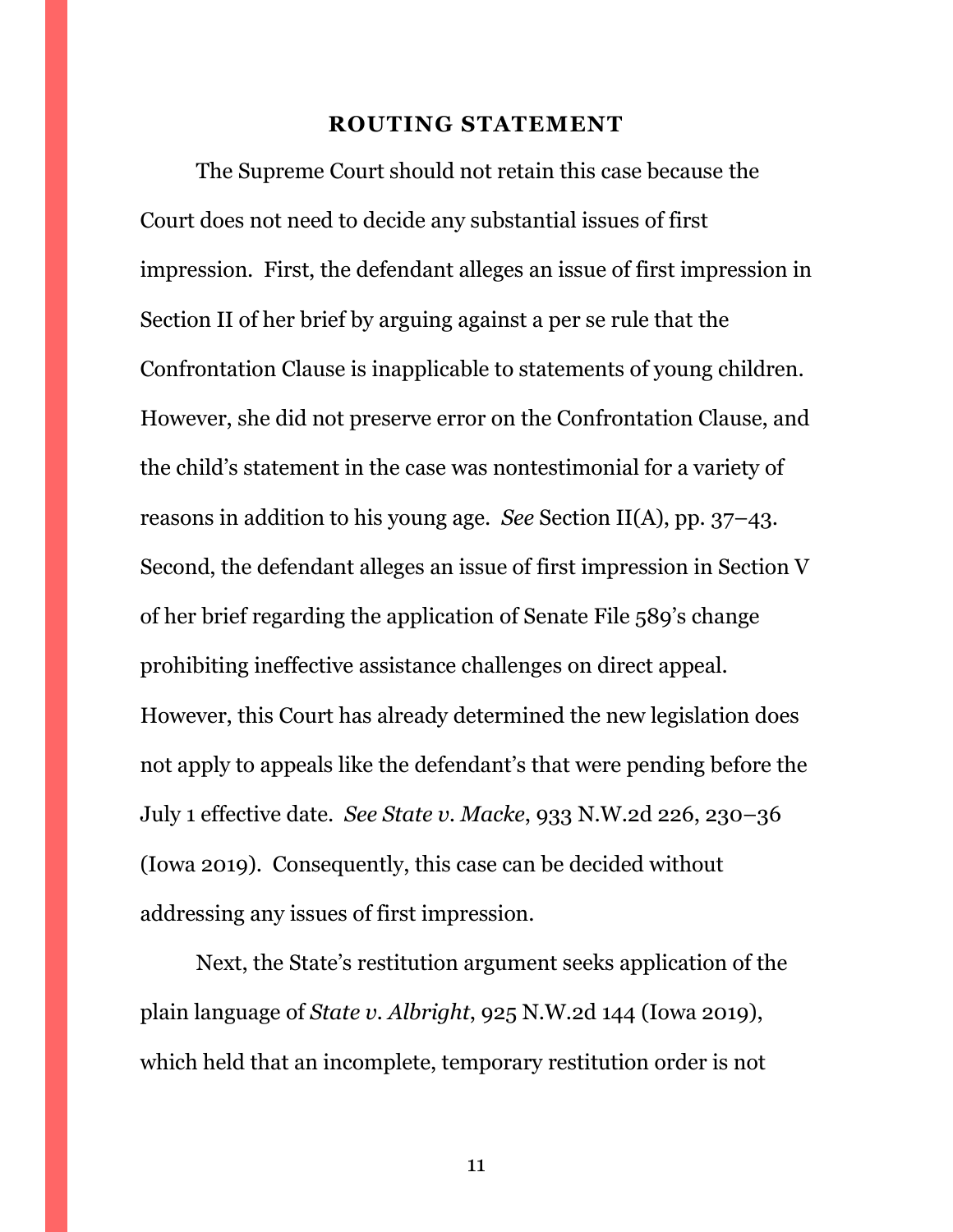appealable. *See* Section IV, pp. 57–61. However, the Court of Appeals has been reversing all restitution cases raising *Albright*-like claims. The State is seeking Supreme Court retention in three other cases to resolve the tension between the holding and the remedy in *Albright*. *See State v. Witham* (18-1548), *State v. Lyon* (19-0363), and *State v. Stakke* (19-0451). Because those other cases involve only the restitution issue, they are better vehicles for the Supreme Court to clarify *Albright*.

This case can be decided based on existing legal principles. Transfer to the Court of Appeals would be appropriate. Iowa R. App. P. 6.1101(3).

### **STATEMENT OF THE CASE**

#### <span id="page-11-0"></span>**Nature of the Case**

Defendant Shanna Dessinger appeals her conviction and sentence following a jury's verdict finding her guilty of child endangerment.

### **Course of Proceedings**

The State accepts the defendant's statement of the course of proceedings as substantially correct.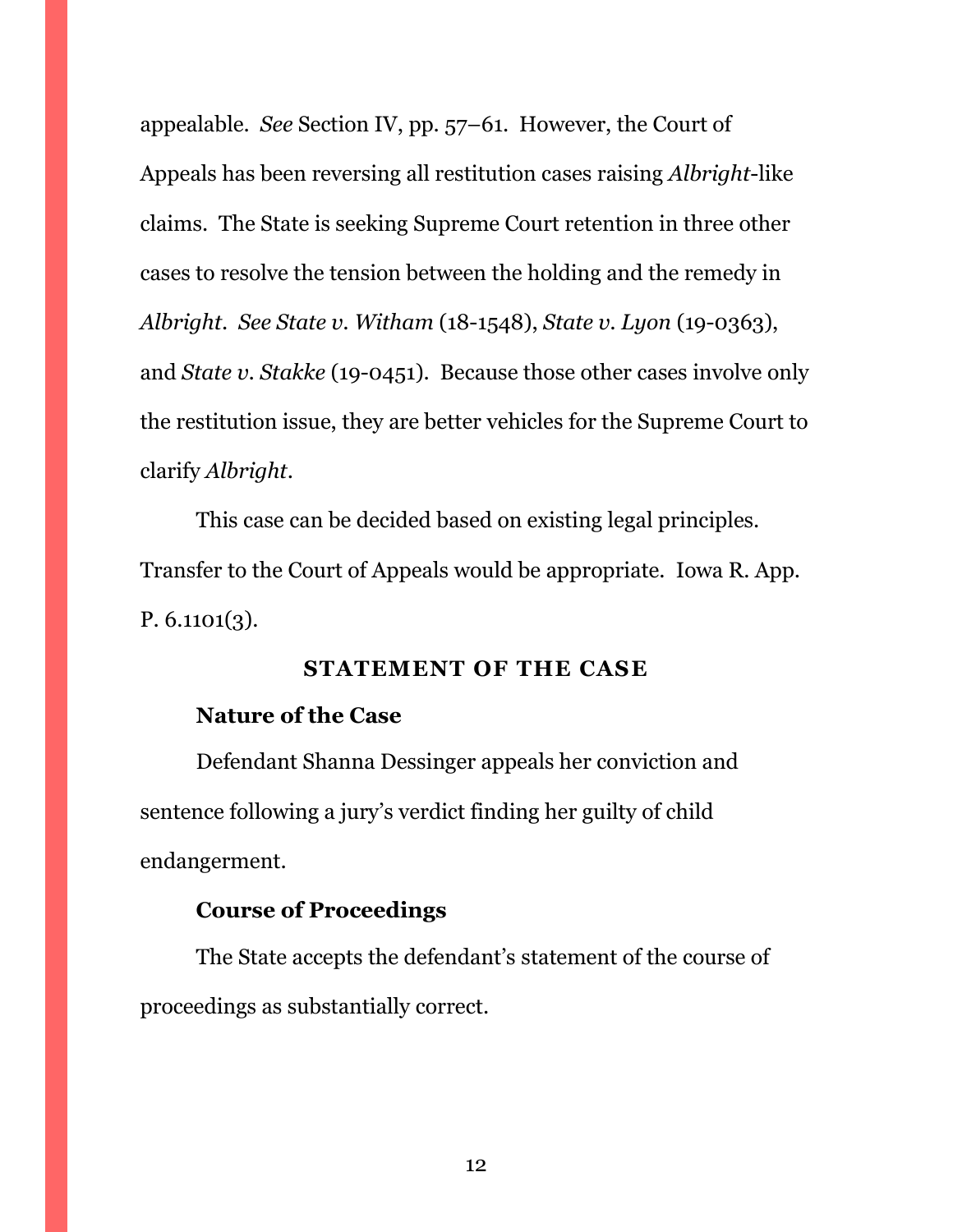#### **Facts**

Defendant Dessinger was having a hard day and seemed overwhelmed. Trial Tr. p.  $65$ , line  $20 - p$ . 66, line 10. She had worked at Tracey's Tots daycare center in Fort Dodge for about five months. Trial Tr. p. 103, line 23 – p. 104, line 8. On May 9, 2018, she had been telling coworkers that she was quitting and not coming back the next day. Trial Tr. p. 116, line  $16 - p$ . 117, line 6.

Dessinger was assigned to supervise the 3- and 4-year-old children in the preschool room. Trial Tr. p.  $105$ , lines  $3-17$ . That afternoon, she took the preschoolers outside to the playground. Trial Tr. p. 140, line  $20 - p$ . 141, line 8. At the same time, children from the 2-year-old classroom were using the playground while being supervised by teachers Dametria Gully and Kelli Smith. Trial Tr. p. 63, line 12 – p. 64, line 8, p. 141, line 9 – p. 142, line 2. Gully alerted Dessinger that one of the preschoolers was attempting to climb the fence, because the teachers are supposed to stop the children from climbing on the fence. Trial Tr. p. 64, lines  $9-19$ , p. 142, line  $9-p$ . 144, line 1. Although it was Dessinger's responsibility to supervise the preschoolers, she responded that she "didn't care" and that she was going to quit. Trial Tr. p. 64, line  $20 - p$ . 65, line 19, p. 144, lines  $2 - q$ .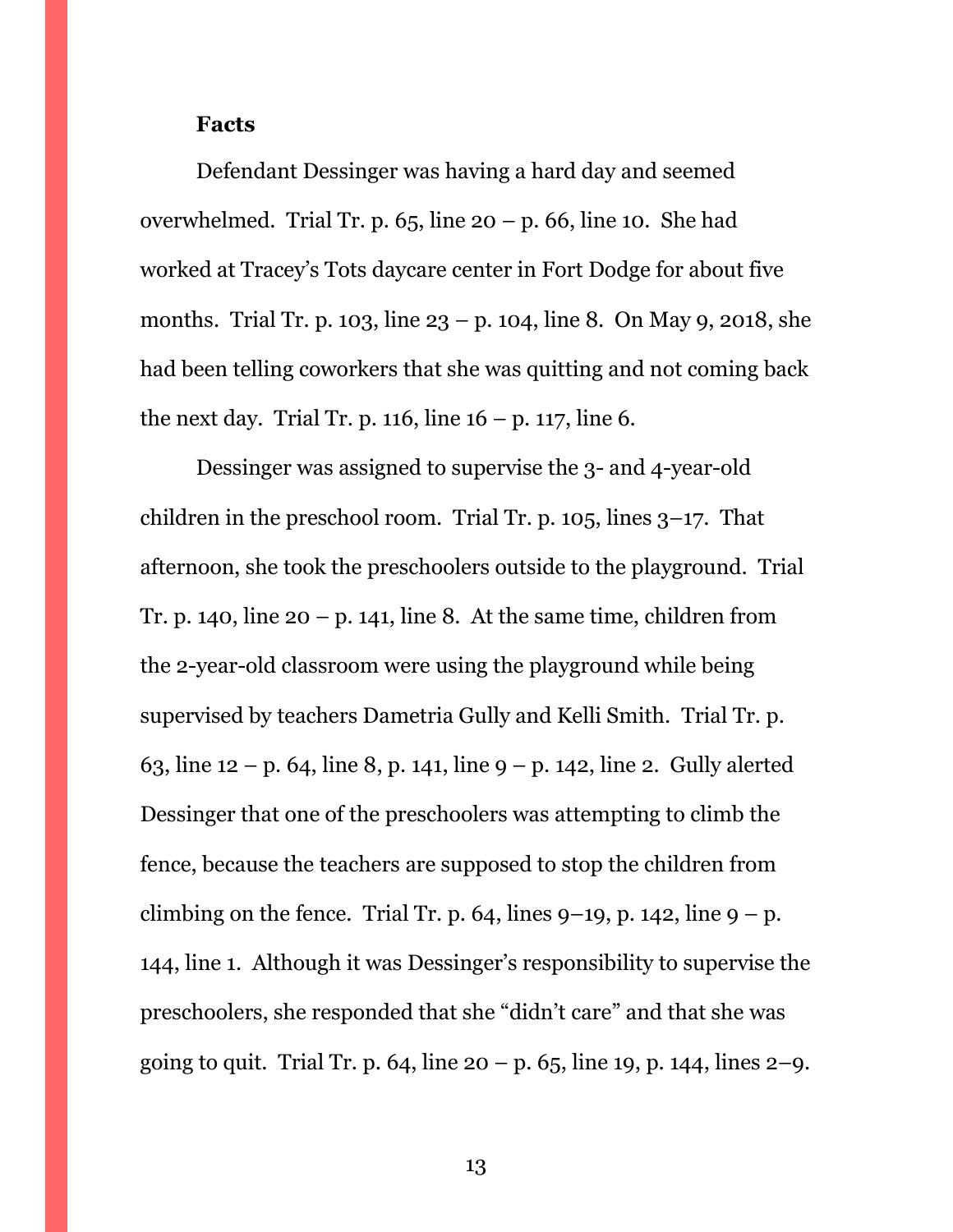According to Dessinger, she was frustrated that the kids were not listening to her: "I had already told him three times to stay off the fence and he wasn't listening." Trial Tr. p. 144, lines 10–15. Because Dessinger would not act, one of the other teachers had to intervene and get the child off the fence. Trial Tr. p. 66, lines 11–13, p. 144, line  $23 - p. 145$ , line 5.

About 15 minutes later, Dessinger and her class were back inside the preschool room. Trial Tr. p. 66, line  $17 - p$ . 67, line 5. Gully had a clear view through the large window separating the preschool and 2-year-old rooms. Trial Tr. p. 62, lines 2–17, p. 85, line  $3 - p$ . 86, line 1, p. 107, lines 9–15, State's Ex. 1 (photo); App. 15. Dessinger grabbed 4-year-old D.A.J. by the neck, squeezed, and pushed him to the ground. Trial Tr. p.  $67$ , line  $6 - p$ . 68, line 1. Gully was "absolutely sure" what she saw and had an "absolutely clear view" of the incident. Trial Tr. p. 68, lines 2–6. There was no chance that Dessinger had accidentally bumped into the child and knocked him over. Trial Tr. p. 68, lines 7–15, p. 72, lines 13–19.

D.A.J. began crying and screaming, "I'm sorry, I'm sorry, I'm sorry" over and over again. Trial Tr. p.  $68$ , line  $16 - p$ .  $69$ , line 8. Gully went to the office right away to report what she saw to daycare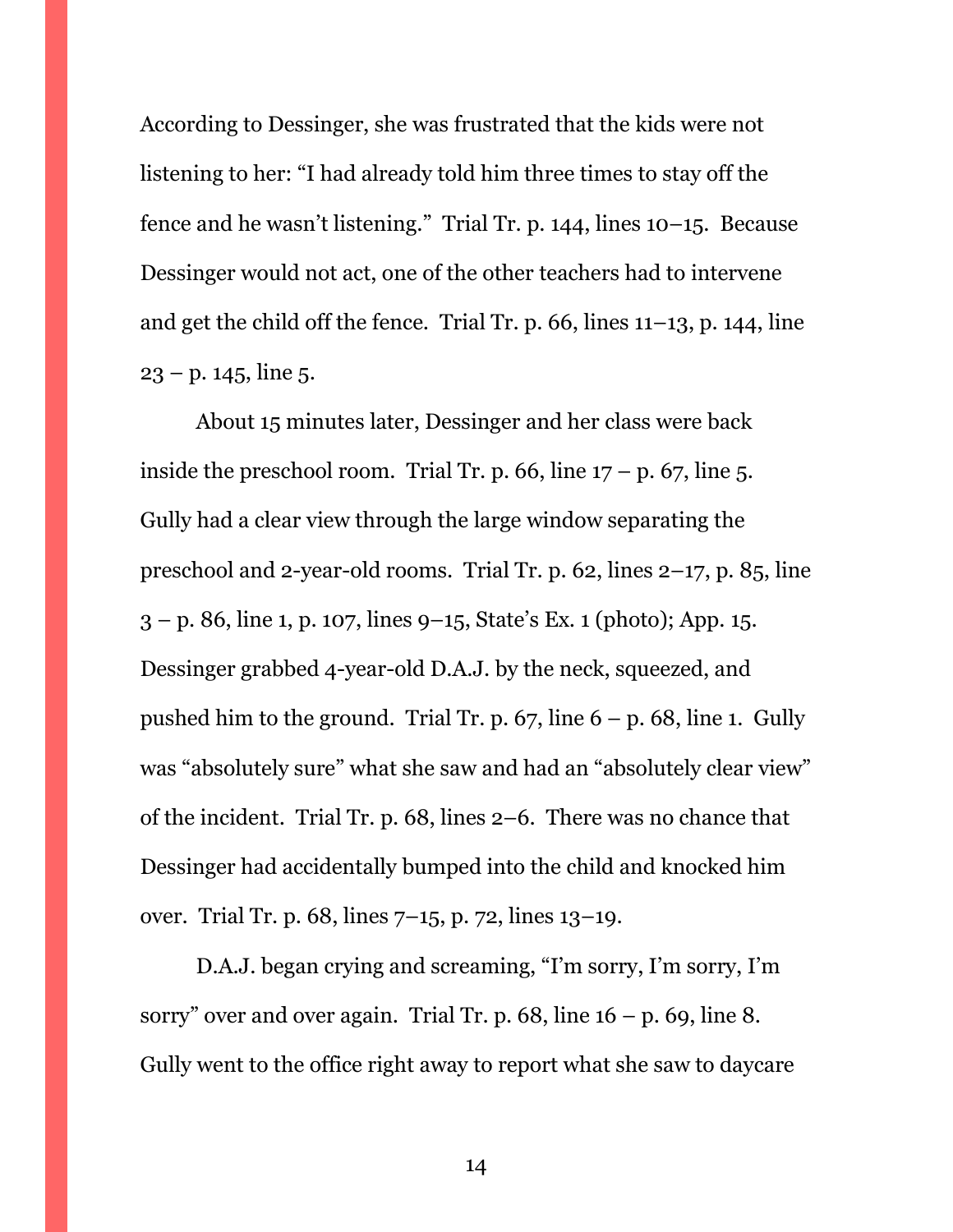director Cory Jewett. Trial Tr. p. 72, line 20 – p. 73, line 24, p. 106, lines 3–17. Jewett could hear crying all the way from the office. Trial Tr. p. 108, lines 2–12. When Jewett got to the preschool room, D.A.J. was whimpering and sitting in the corner by himself, which was an unusual shift from his normal high-spirited attitude. Trial Tr. p. 108, line 13 – p. 109, line 8. Jewett told Dessinger to gather her things and leave. Trial Tr. p. 106, line  $23 - p$ . 107, line 8. Dessinger seemed glad to be sent home early. Trial Tr. p. 117, line  $20 - p$ . 118, line 5.

Jewett and Gully spoke with D.A.J., and he demonstrated what happened. Trial Tr. p. 79, lines 14–16. D.A.J. grabbed his neck and acted like he was lifting up. Trial Tr. p. 89, line  $15 - p$ . 90, line 16, p. 112, lines 1–20. D.A.J.'s father arrived "in the middle of all of this happening," and both the staff and D.A.J. reported what happened. Trial Tr. p. 113, p. 19 – p. 114, line 10.

D.A.J.'s parents reported the incident to Officer Paul Samuelson. Trial Tr. p. 94, line  $21 - p$ . 95, line 11. They said D.A.J. "had been picked up and then put down." Trial Tr. p.  $95$ , lines  $12-17$ . Based on that report, Officer Samuelson began an investigation. Trial Tr. p. 95, line 18 – p. 96, line 13.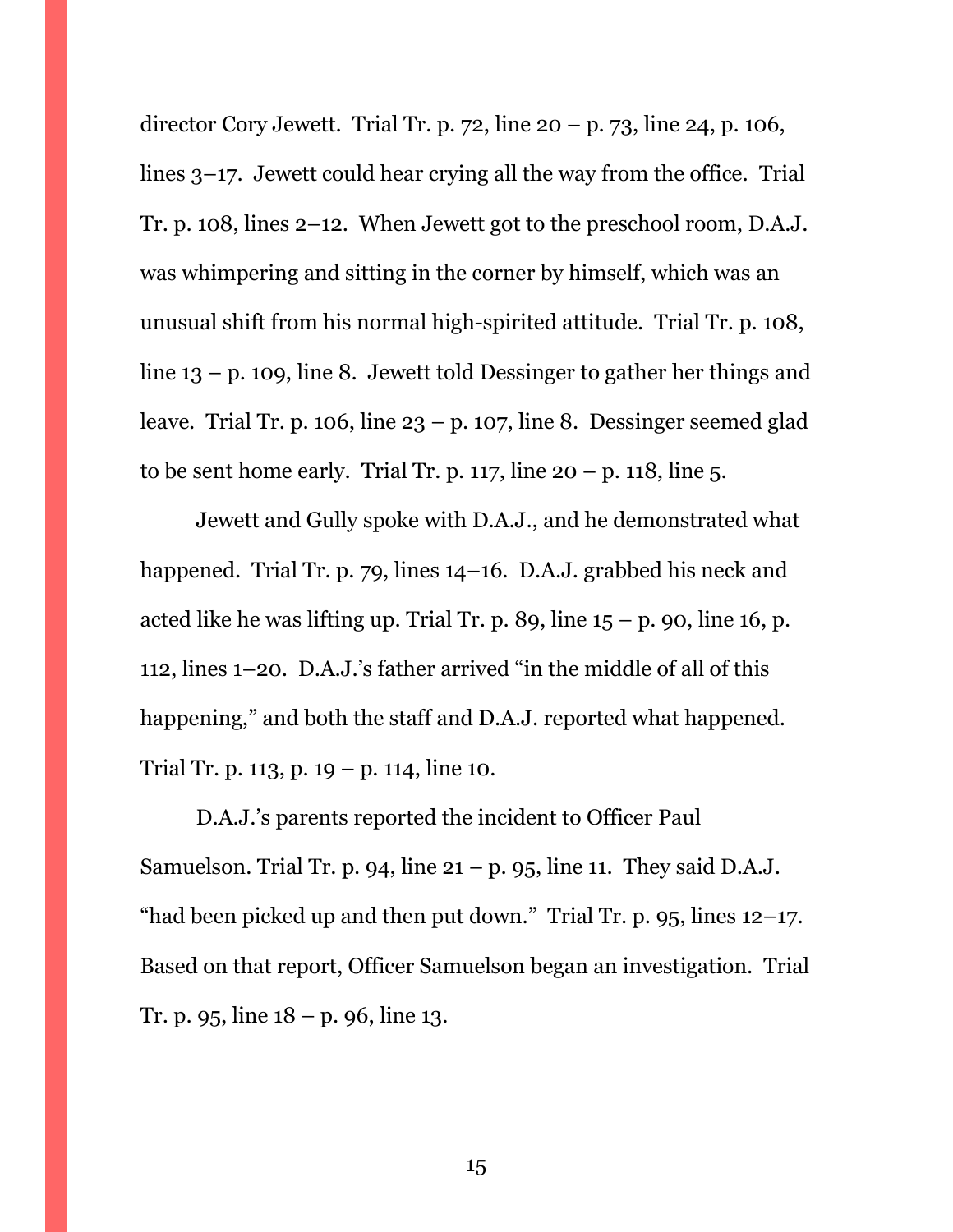<span id="page-15-0"></span>At trial, Dessinger testified that she was "100 percent" sure she did not choke D.A.J. with her hand. Trial Tr. p. 166, lines 17–23. She said she was telling D.A.J. and the other children to put toys away, but they were not following her directions. Trial Tr. p. 149, line  $7 - p$ . 151, line 17. Although she admitted that she was frustrated on the playground by the child who would not listen, she insisted that she was not frustrated by the children ignoring her inside. Trial Tr. p. 151, line 18 – p. 152, line 6, p. 168, line 23 – p. 169, line 18. She claimed that she was helping D.A.J. remove his apron, but it got caught on his ear. Trial Tr. p. 154, line  $22 - p$ . 156, line 1. Then, she claimed, her foot hit the bookshelf, she "lunged" forward, and she hit her knee. Trial Tr. p. 156, lines 2–15. Dessinger said that D.A.J. "might have" fallen over or that it was "possible" she knocked him over, but she could not remember. Trial Tr. p. 156, lines 16–19, p. 166, lines 11–14. Dessinger insisted that D.A.J. was not crying or screaming and that he appeared fine afterward. Trial Tr. p. 156, line  $20 - p$ . 158, line 6, p. 170, line 8–22. She suggested that Gully could have just been "mistaken" about what she saw. Trial Tr. p. 160, line  $21 - p. 162$ , line 4.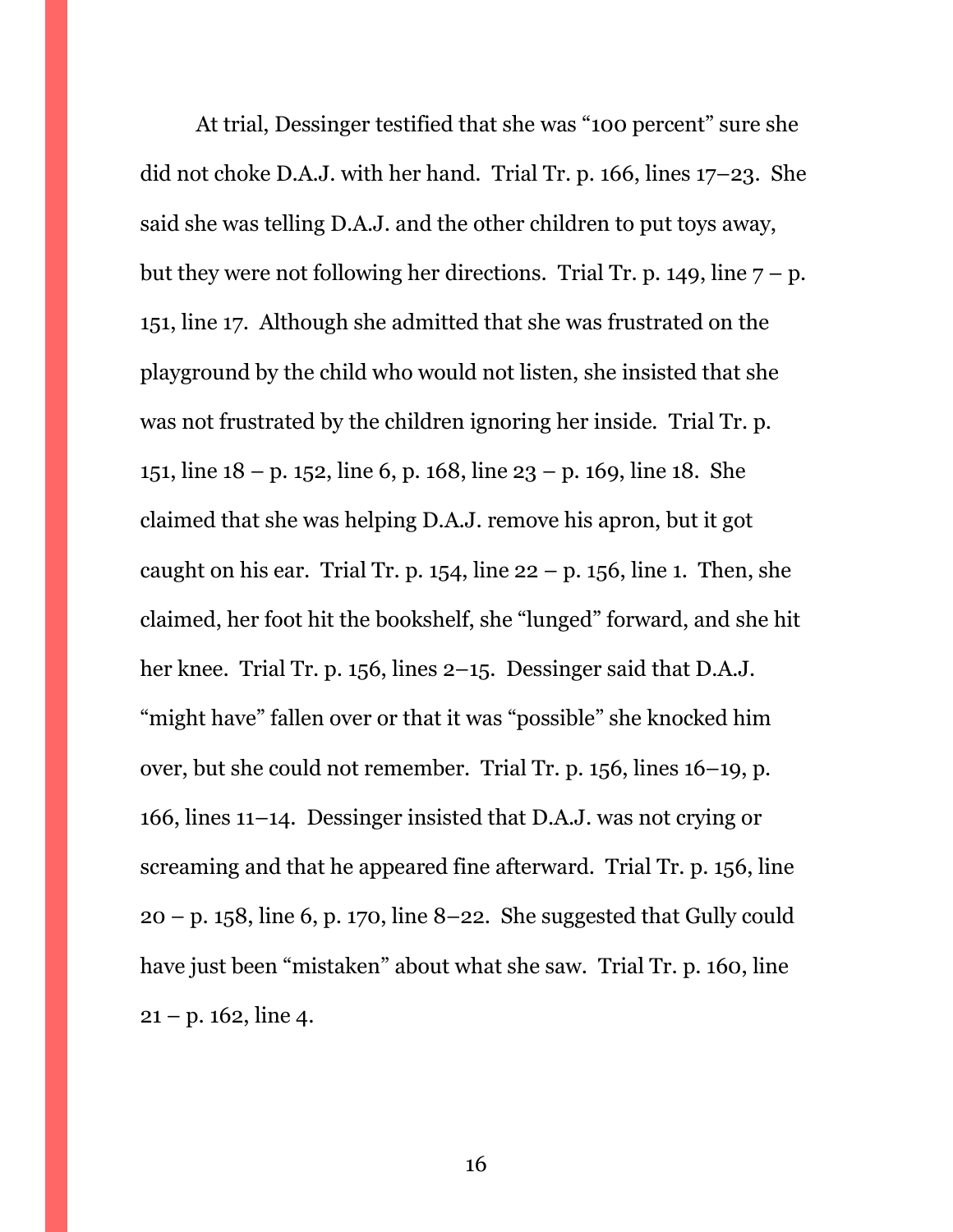#### **ARGUMENT**

### **I. Dessinger Failed to Preserve Her Hearsay Challenge, and Trial Counsel Did Not Have to Object Because the Victim's Demonstration Was Admissible Under Established Hearsay Exceptions.**

#### **Preservation of Error**

Dessinger bears some responsibility for prompting the testimony about D.A.J.'s demonstration. Despite having deposed Dametria Gully and filing a motion in limine to exclude D.A.J.'s outof-court statements, the defense asked her during cross examination whether she "approached" D.A.J. again after the assault. Trial Tr. p. 79, line 14. Gully answered, "I -- me and Cori both talked to him and asked him what happened and he showed us what happened, but no." Trial Tr. p. 79, lines 15–16. In response to the defense's cross examination, the State on redirect asked Gully about the demonstration. *See* Trial Tr. p. 89, lines 15–17 ("Now, when [defense attorney] was asking you questions, you indicated in your answer that [D.A.J.] showed you what happened to him?). Thus, the defendant is taking exception to demonstration evidence that was prompted by defense questioning.

Additionally, Dessinger did not make clear objections to nonverbal hearsay. First, although defense counsel did state "I object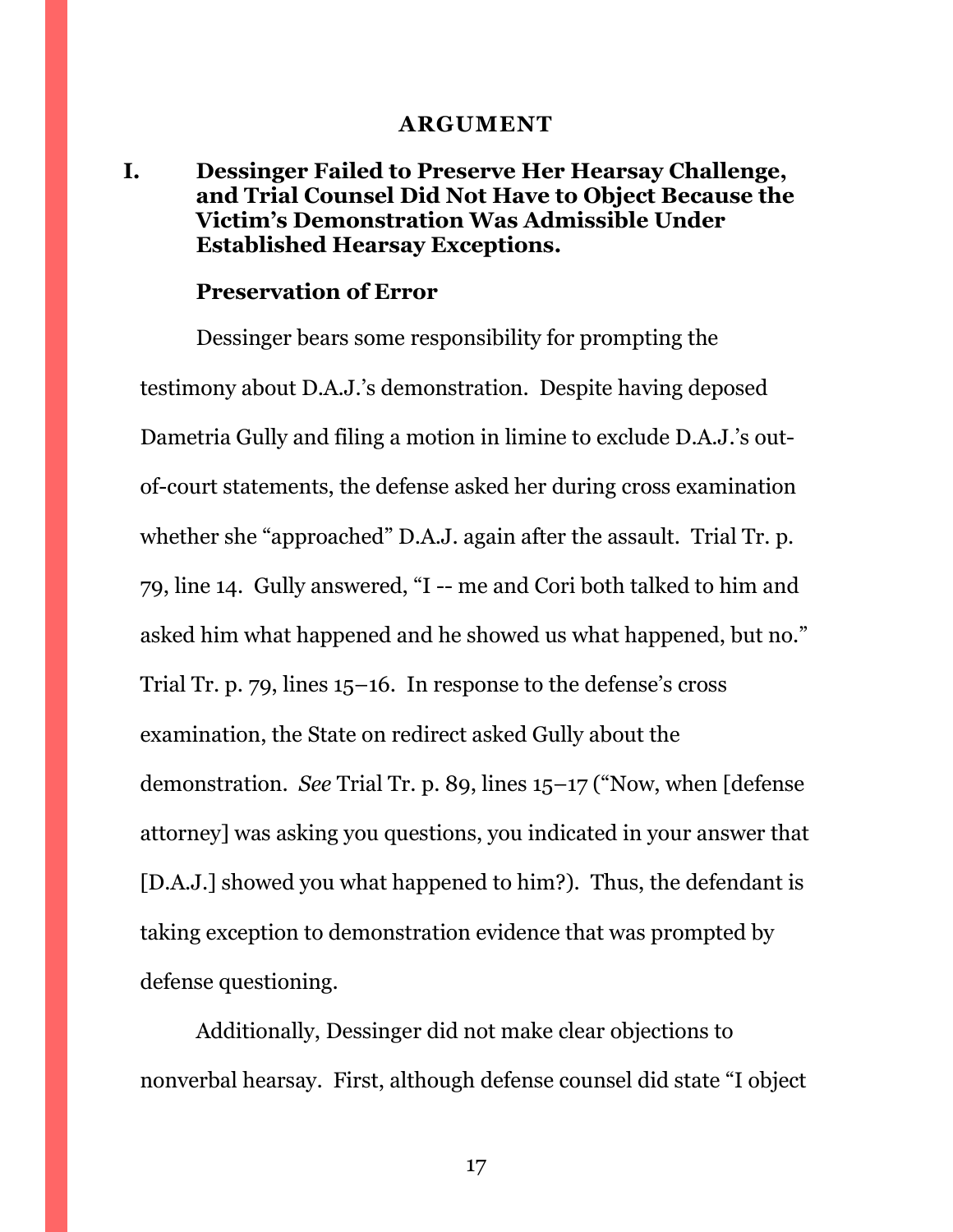to hearsay," he did not raise any further objection when the court ruled the witness could "testify about her observations." Trial Tr. p. 89, line  $22 - p$ , 90, line 16. If the defense intended the hearsay objection to cover nonverbal assertions, it could have prevented this appeal simply by making that point to the district court in time for the court to take corrective action. *See State v. Krogmann*, 804 N.W.2d 518, 524 (Iowa 2011) ("[O]ur regular error preservation rules also require parties to alert the district court 'to an issue at a time when corrective action can be taken.'" (quotation omitted)). Second, Dessinger seeks to excuse her failure to raise subsequent objections by asserting that "'Repeated objections need not be made to the same class of evidence.'" Def. Proof Br. at 50 (quoting *State v. Kidd*, 239 N.W.2d 860, 863 (Iowa 1976)). However, the lack of subsequent objections could equally reflect that the defense did not object because it did not believe the nonverbal out-of-court demonstration constituted hearsay. For example, defense counsel later objected to D.A.J.'s verbal statements but did not object to his nonverbal demonstration. Trial Tr. p. 112, line  $1 - p$ . 113, line 15. Because the defendant did not raise clear objections to each witness's testimony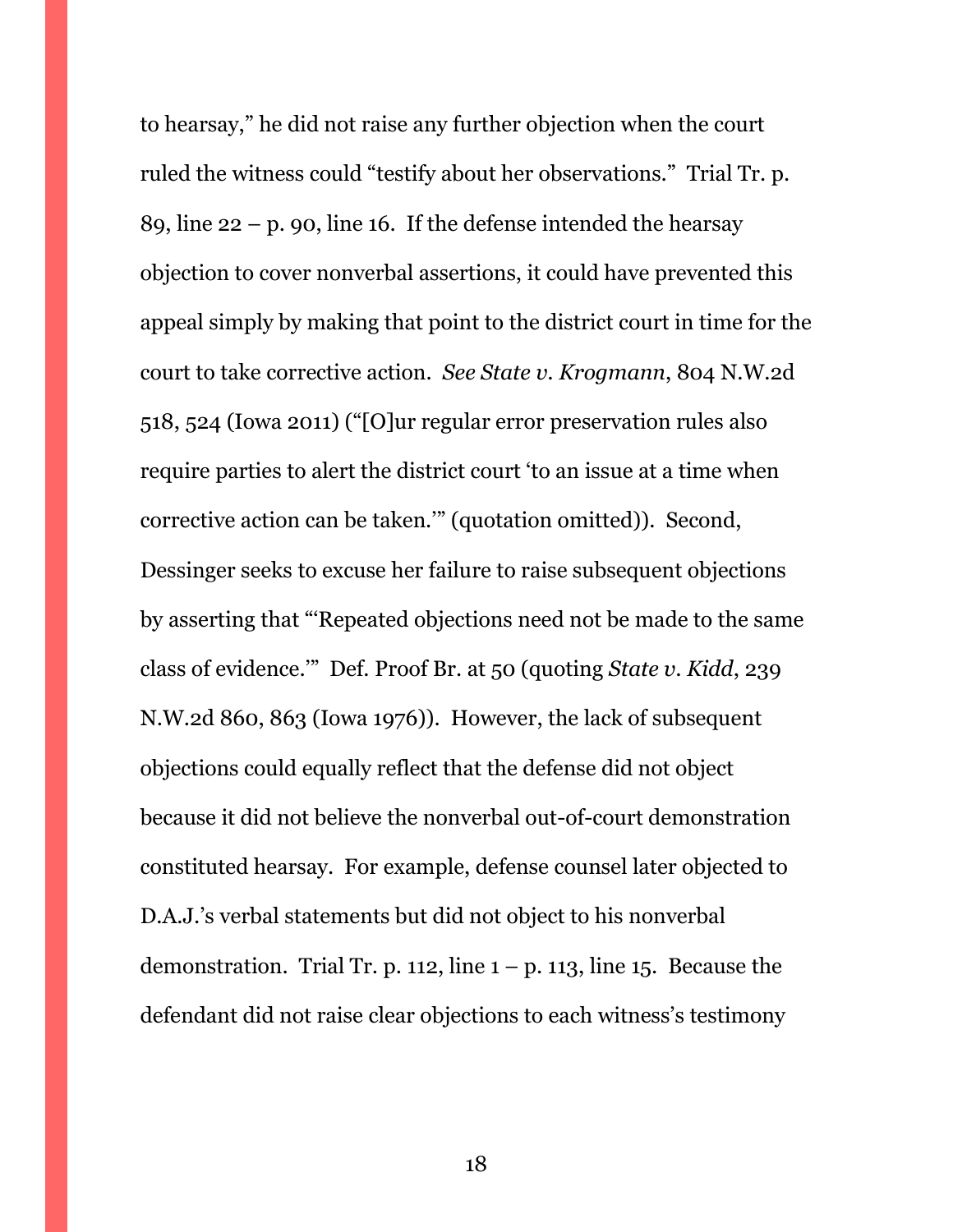about D.A.J.'s demonstration, this Court should find she failed to preserve error.

Within the context of doubtful error preservation, this Court should allow substantial leeway when considering alternate theories of admissibility. If the defendant had raised clear objections to D.A.J.'s out-of-court demonstration, the State would have offered hearsay exceptions to allow admission of the evidence. The State's resistance to the motion in limine expressed such an intent by referencing "exceptions to the hearsay rule." State's Resistance ¶ 15 (9/27/2018); App. 13; *see also* Trial Tr. p. 10, lines 15–24 (addressing the motion in limine and ruling that "hearsay will not be accepted by the court unless there is an applicable exception to the hearsay rule"). Because the record supports the foundation for established hearsay exceptions, the State can rely on them as alternative theories of admissibility in this appeal. *See DeVoss v. State*, 648 N.W.2d 56, 62 (Iowa 2002) ("Notwithstanding our error preservation requirement, we have consistently applied an exception to it. That exception applies to evidentiary rulings, whether the error claimed involved rulings admitting evidence or not admitting evidence.").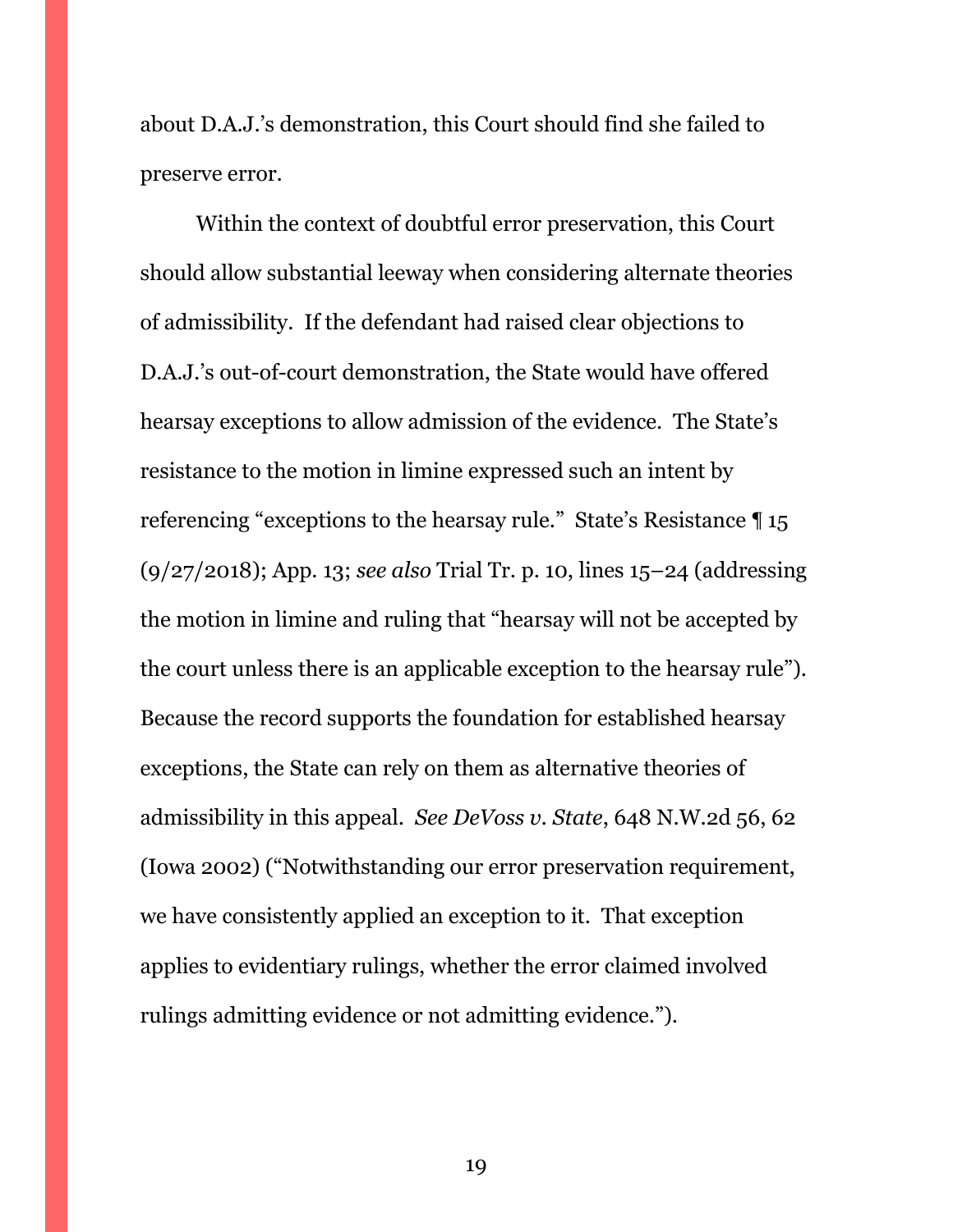Recognizing problems with error preservation, Dessinger contends trial counsel was ineffective for failing to object. Def. Proof Br. at 52. Claims of ineffective assistance fall under an exception to the normal error preservation rules. *State v. Begey*, 672 N.W.2d 747, 749 (Iowa 2003). Because the failure to object could constitute deficient performance in certain cases, this Court should apply the ineffective-assistance framework when considering the defendant's hearsay challenge.

#### **Standard of Review**

"We review the defendant's hearsay claims for errors at law." *State v. Newell*, 710 N.W.2d 6, 18 (Iowa 2006).

Claims of ineffective assistance of counsel are reviewed de novo. *State v. Straw*, 709 N.W.2d 128, 133 (Iowa 2006).

"The benchmark for judging any claim of ineffectiveness must be whether counsel's conduct so undermined the proper functioning of the adversarial process that the trial cannot be relied on as having produced a just result." *Strickland v. Washington*, 466 U.S. 668, 686 (1984). A defendant claiming ineffective assistance must prove both that counsel's performance was deficient, and that prejudice resulted. *Id.* at 687.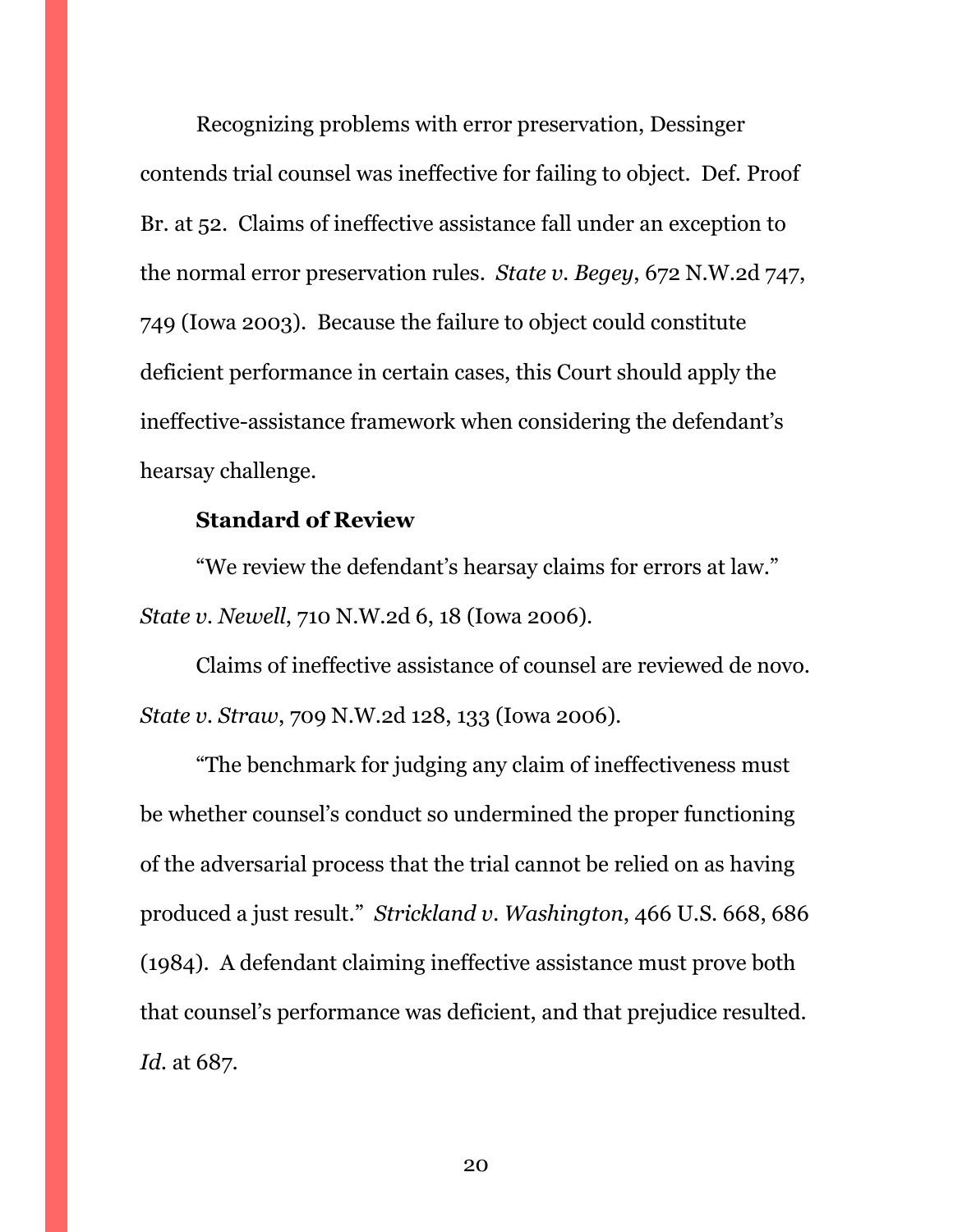Under the first prong, the defendant must show counsel's representation fell below an objective standard of reasonableness. *Id.* at 687–88. The reviewing court must be highly deferential to counsel's performance, avoid judging in hindsight, and "indulge a strong presumption that counsel's conduct falls within the wide range of reasonable professional assistance." *Id.* at 689. To prove the second prong, "[t]he defendant must show that there is a reasonable probability that, but for counsel's unprofessional errors, the result of the proceeding would have been different." *Id.* at 694. "A reasonable probability is a probability sufficient to undermine confidence in the outcome." *Id.*

Before July 1, 2019, defendants could raise claims of ineffective assistance on direct appeal if they had "reasonable grounds to believe that the record is adequate to address the claim on direct appeal." Iowa Code § 814.7(2) (2017). "[I]f a defendant wishes to have an ineffective-assistance claim resolved on direct appeal, the defendant will be required to establish an adequate record to allow the appellate court to address the issue." *State v. Johnson*, 784 N.W.2d 192, 198 (Iowa 2010). "If, however, the court determines the claim cannot be addressed on appeal, the court must preserve it for a postconviction-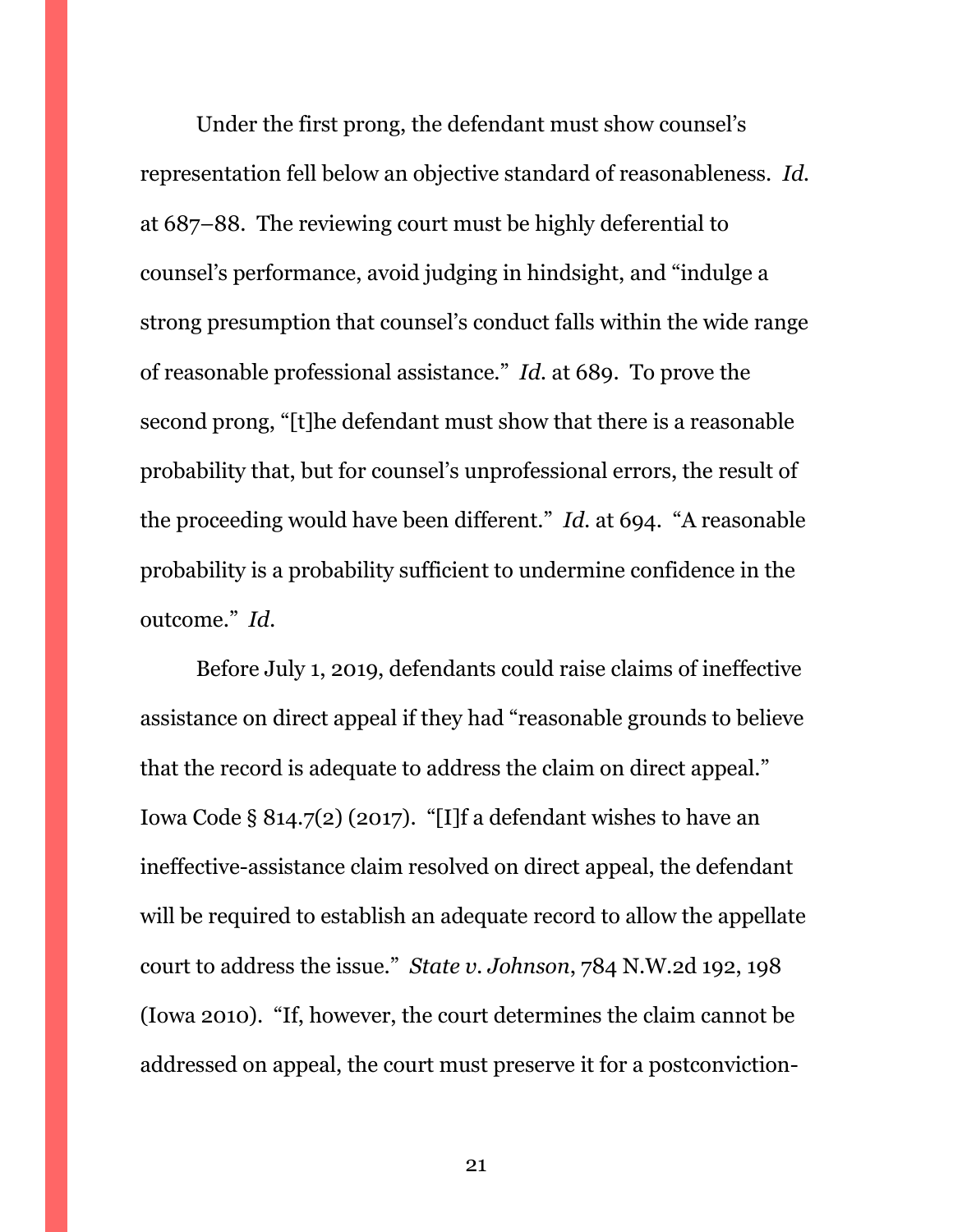relief proceeding, regardless of the court's view of the potential viability of the claim." *Id.*

#### **Discussion**

Dessinger's hearsay challenge does not require granting her a new trial. First, the victim's demonstration of the abuse was admissible as a present sense impression or an excited utterance. Second, the father's statement to the police officer was admissible to explain the officer's subsequent conduct. Third, any error was nonprejudicially cumulative to the eyewitness's description of the abuse, the child's reaction to the abuse, and the defendant's inconsistent testimony.

Dessinger complains that the district court erroneously admitted D.A.J.'s out-of-court demonstration of how she grabbed him around the throat and strangled him. Def. Proof Br. at 53–59. This Court has found that a young child's demonstration can constitute hearsay if it intended to assert what the child had seen. *State v. Galvan*, 297 N.W.2d 344, 346 (Iowa 1980); *see also* Iowa R. Evid. 5.801(a)(2) (defining a hearsay "statement" to include "nonverbal conduct, if intended as an assertion").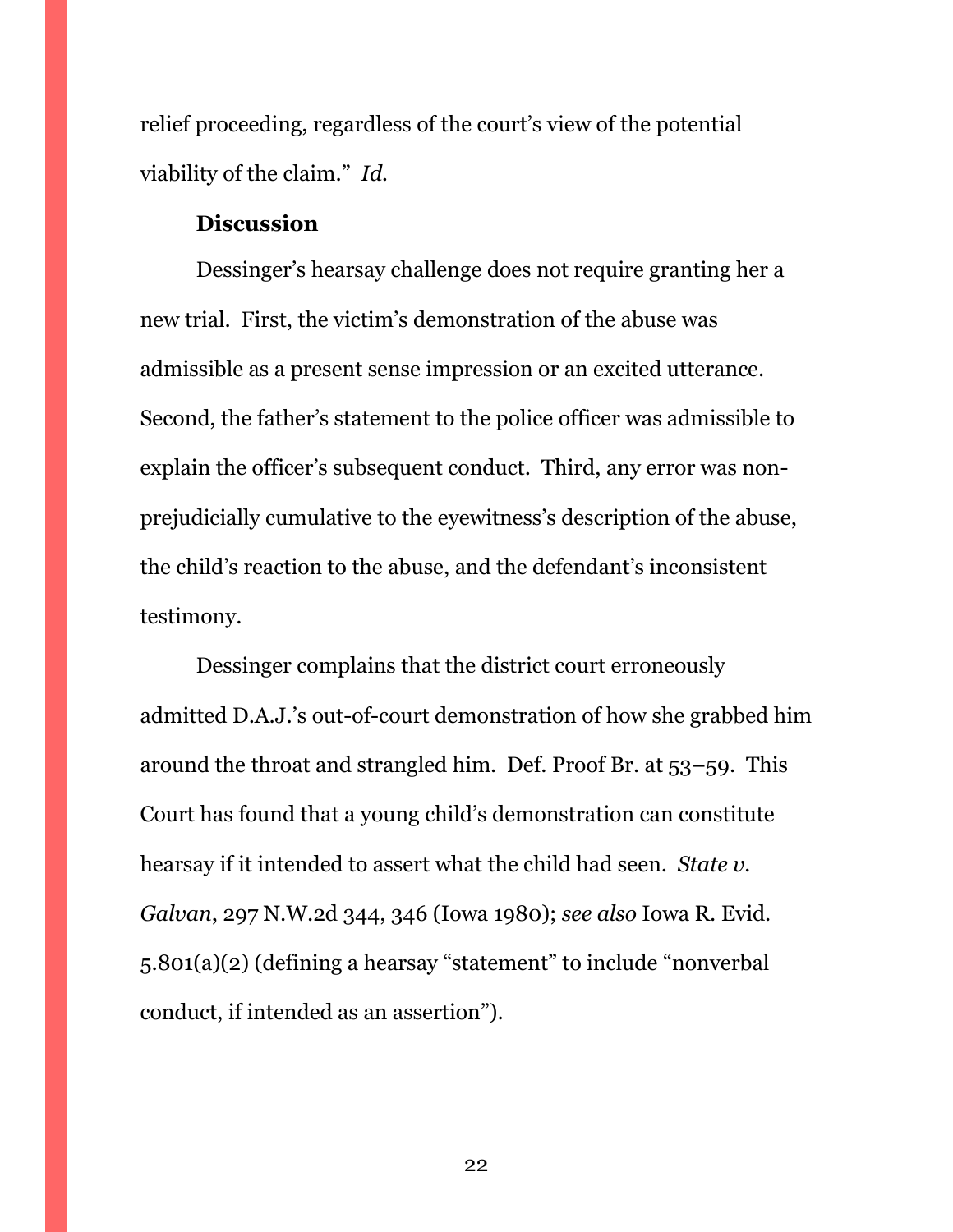However, a finding that D.A.J.'s demonstration constituted hearsay was only the first step in the analysis. Regardless of whether error was preserved or unpreserved, this Court must proceed to the next steps of the analysis. If error was preserved, the demonstration was admissible under established hearsay exceptions. If error was not preserved, counsel had no professional obligation to object to admissible hearsay.

#### <span id="page-22-0"></span>**A. The child's demonstration was admissible as a present sense impression.**

The hearsay exception for a present sense impression permits "[a] statement describing or explaining an event or condition, made while or immediately after the declarant perceived it." Iowa R. Evid. 5.803(1). "The underlying theory of this exception is that substantial contemporaneity of event and statement negate the likelihood of deliberate or conscious misrepresentation." *Fratzke v. Meyer*, 398 N.W.2d 200, 205 (Iowa Ct. App. 1986) (citations omitted). The Court has noted that Professor McCormick "argues that the phrase 'immediately thereafter' should be 'interpreted to mean a time within which, under the conditions, it is unlikely that the declarant had an opportunity to form a purpose to misstate his observations. . . .'" *Id.* (quoting McCormick, *Evidence* § 298 at 710–11). The Court has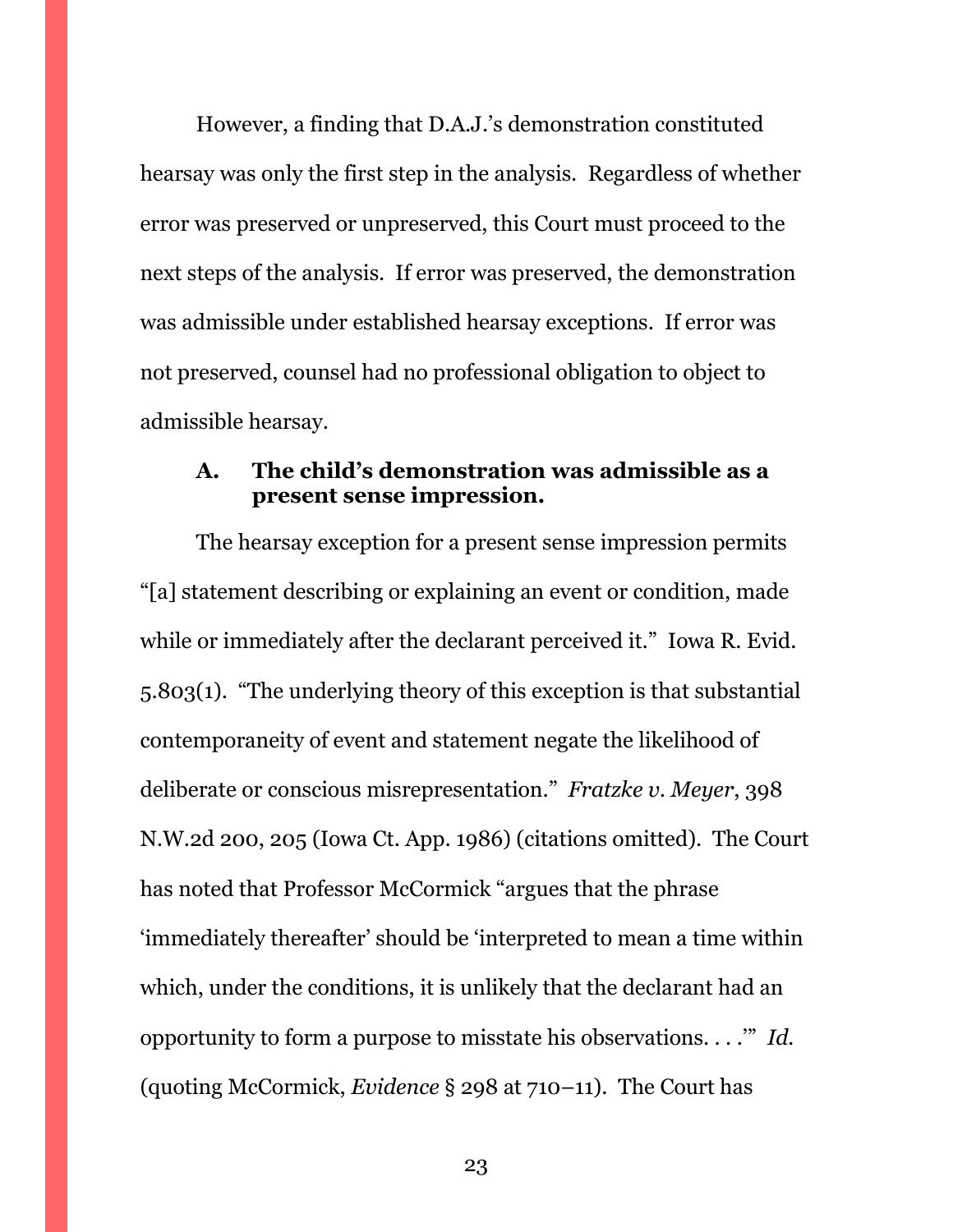found that a time lapse of fifteen to twenty minutes was "substantially contemporaneous" to fall within the exception for present sense impressions. *Id.*

The record supports that D.A.J.'s demonstration was a present sense impression. Gully immediately reported Dessinger's abusive conduct to daycare director Jewett: "As soon as I noticed what was happening, I went and informed Cori about what was going on." Trial Tr. p. 72, line  $20 - p$ . 73, line 3. Jewett then went to the preschool room and dismissed Dessinger, explaining that the safety of the children made it "important for [Dessinger] to be removed immediately." Trial Tr. p. 106, line  $11 - p$ . 107, line 8. D.A.J. then demonstrated how Dessinger grabbed him by the neck. Trial Tr. p. 89, line  $15 - p$ , 90, line 16, p. 112, line  $1 - p$ , 113, line 15. Before Jewett even had time to attempt calling D.A.J.'s parents about the incident, his father arrived and heard D.A.J.'s description of the incident. Trial Tr. p. 113, line  $19 - p$ . 114, line 10.

D.A.J.'s demonstration was sufficiently contemporaneous to constitute a present sense impression. Gully immediately reported the abuse to Jewett, Jewett acted to immediately remove Dessinger from the daycare, and D.A.J. gave his demonstration before Jewett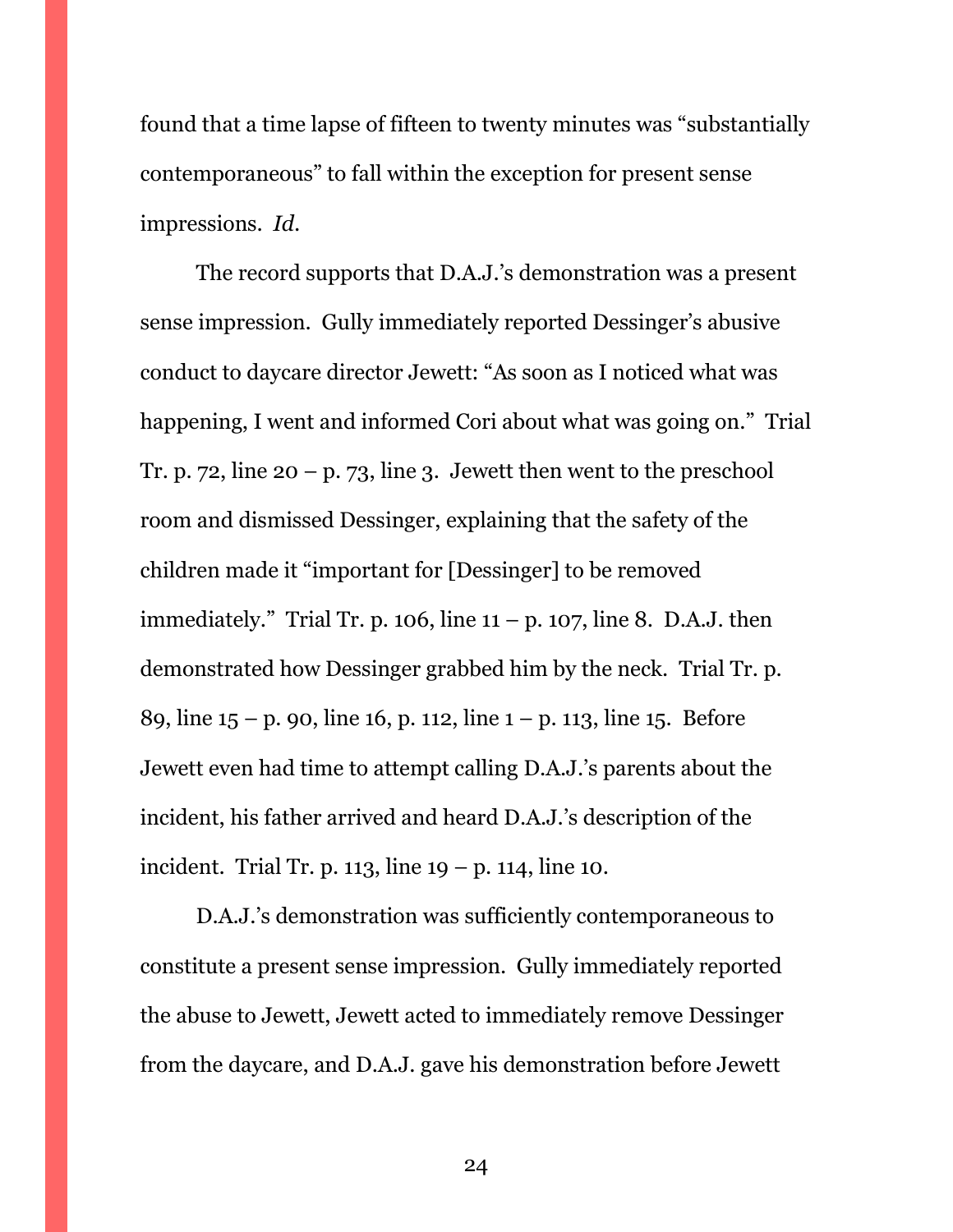could even call his parents. The brief passage of time and D.A.J.'s tender age made it unlikely that he had time to fabricate the demonstration, so his nonverbal conduct was admissible as a present sense impression. Counsel had no professional obligation to object to admissible hearsay.

### <span id="page-24-0"></span>**B. The child's demonstration was admissible as an excited utterance.**

The hearsay exception for an excited utterance permits "[a] statement relating to a startling event or condition, made while the declarant was under the stress of excitement that it caused." Iowa R. Evid. 5.803(2). "'The rationale behind the exception is that statements made under the stress of excitement are less likely to involve deception than if made upon reflection or deliberation.'" *State v. Harper*, 770 N.W.2d 316, 319 (Iowa 2009) (quoting *State v. Tejeda*, 677 N.W.2d 744, 753 (Iowa 2004)).

> In determining whether a statement qualifies as an excited utterance, the trial court should consider: "(1) the time lapse between the event and the statement, (2) the extent to which questioning elicited the statements that otherwise would not have been volunteered, (3) the age and condition of the declarant, (4) the characteristics of the event being described, and (5) the subject matter of the statement."

*Id.* (quoting *State v. Atwood*, 602 N.W.2d 775, 782 (Iowa 1999)).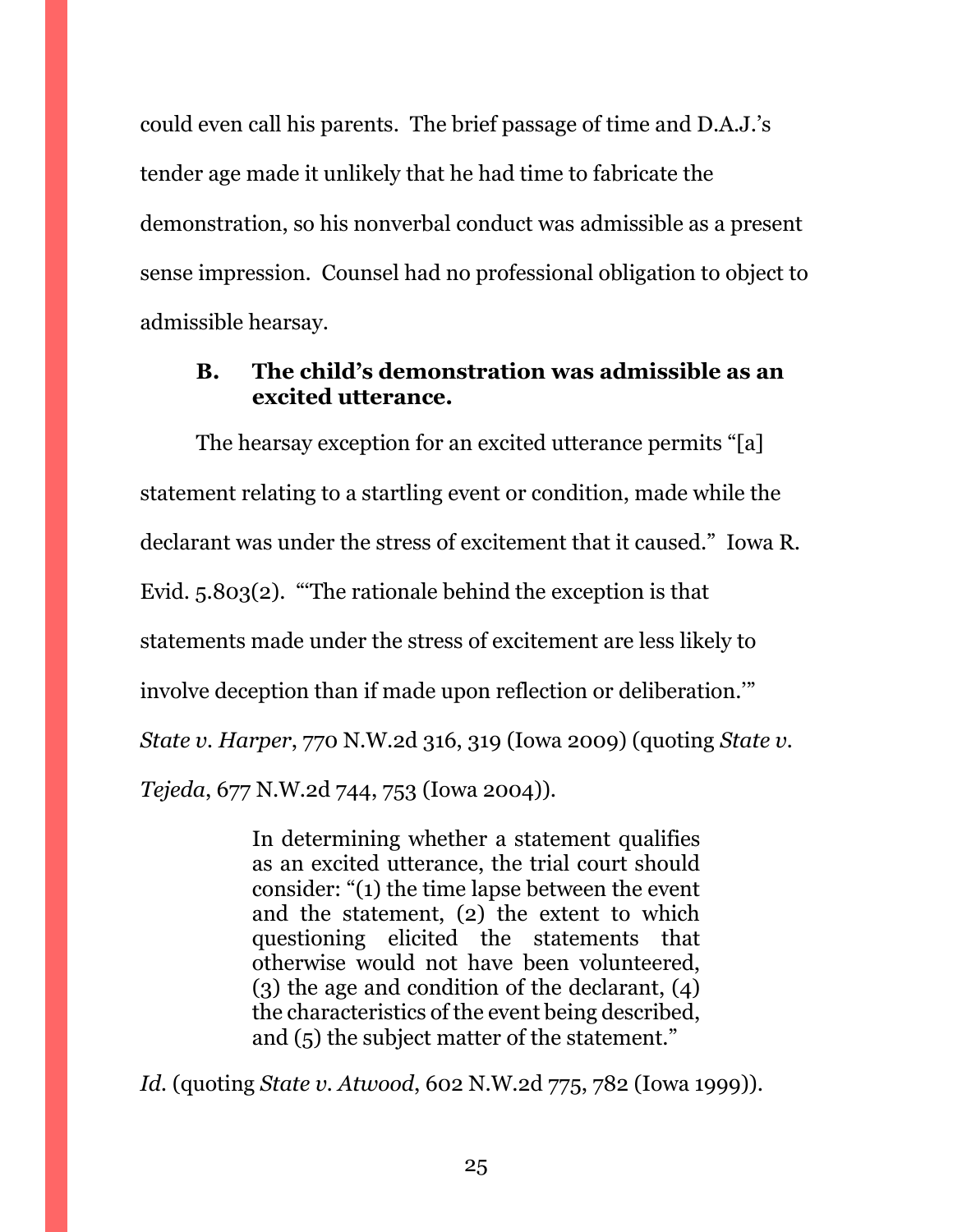The record supports that D.A.J.'s demonstration was an excited utterance. He was grabbed by the neck and pushed down by his daycare teacher (Trial Tr. p. 67, lines 6–23), which was a highly startling event for a 4-year-old child. He reacted to the abusive conduct with great excitement—he began repeatedly screaming "I'm sorry, I'm sorry, I'm sorry," his cries were so loud they could be heard from the office, and he was still whimpering and sitting by himself in the corner when Jewett arrived. Trial Tr. p.  $68$ , line  $16 - p$ .  $69$ , line  $8$ , p. 108, line  $2 - p$ . 109, line 8. And his demonstration of being grabbed by the neck pertained directly to the startling event that caused his excitement. Trial Tr. p. 89, line  $15 - p$ . 90, line 16, p. 112, line  $1 - p$ . 113, line 15.

D.A.J.'s demonstration, made under the stress of the startling event, qualified as an excited utterance. He was abused by a trusted authority figure, he reacted with strong emotion, and within a short time reported what had caused his excited state. Because his nonverbal demonstration was admissible as an excited utterance, trial counsel had no obligation to object to the admissible hearsay.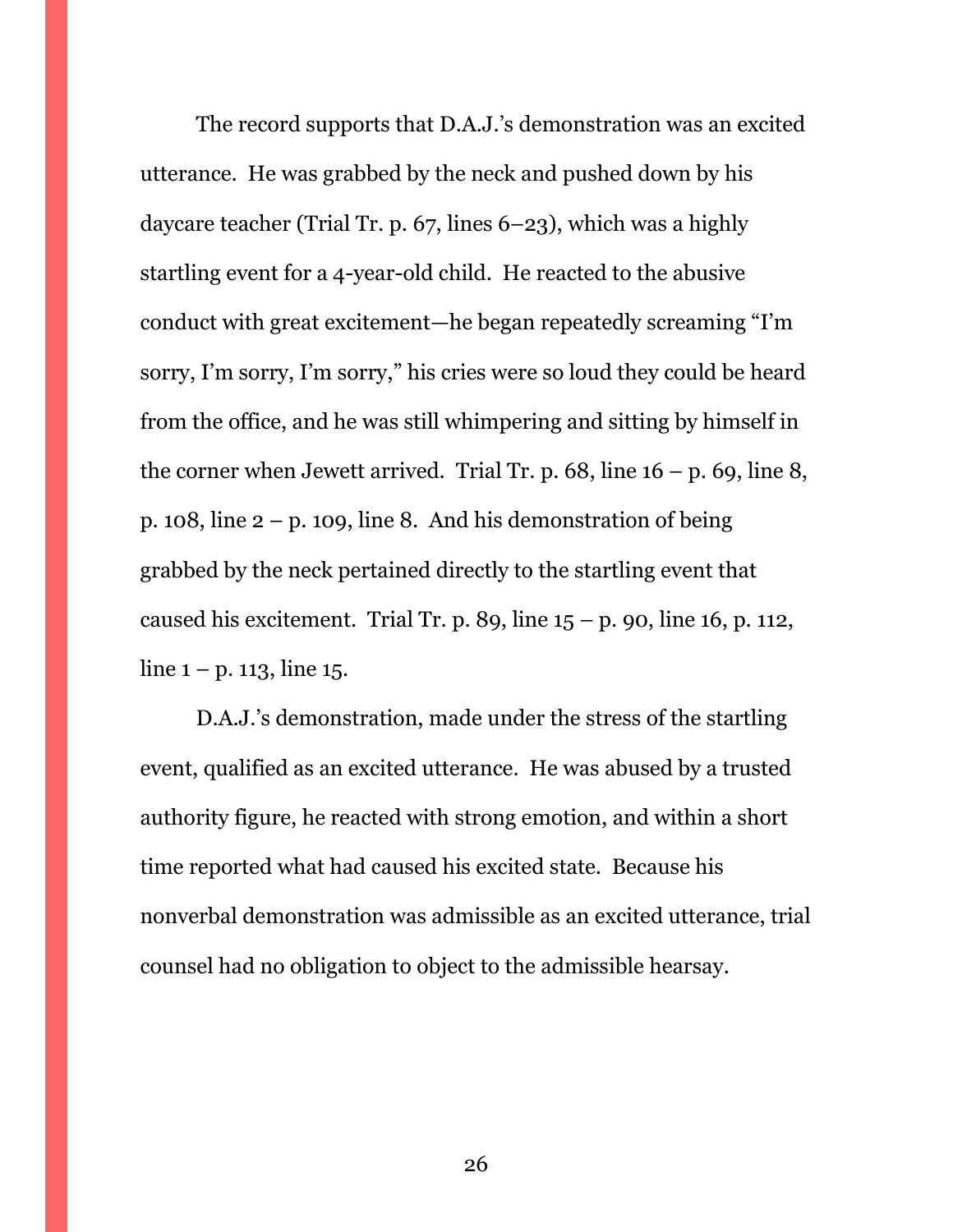### <span id="page-26-0"></span>**C. The parents' brief report to police was nonhearsay offered to explain the officer's subsequent conduct.**

Not all out-of-court statements are hearsay. Rather, the rule defines hearsay as an out-of-court statement that "[a] party offers into evidence to prove the truth of the matter asserted in the statement." Iowa R. Evid. 5.801(c). "When an out-of-court statement is offered, not to show the truth of the matter asserted but to explain responsive conduct, it is not regarded as hearsay." *State v. Mitchell*, 450 N.W.2d 828, 832 (Iowa 1990).

The report from D.A.J.'s parents to the police was not offered to prove the truth of the matter asserted. The parents told Officer Samuelson that "their child was at Tracey's Tots, goes there for daycare, and the child had been picked up and then put down." Trial Tr. p. 95, lines 12–17. The officer explained that "based on that report" he undertook an investigation that included examining the child for injuries, interviewing the daycare workers, and taking a statement from Dessinger. Trial Tr. p. 95, line  $18 - p$ , 96, line 24.

The parents' report to Officer Samuelson was admissible for non-hearsay purposes. Questioning the adequacy of the police investigation is a common avenue of attack in criminal cases, so a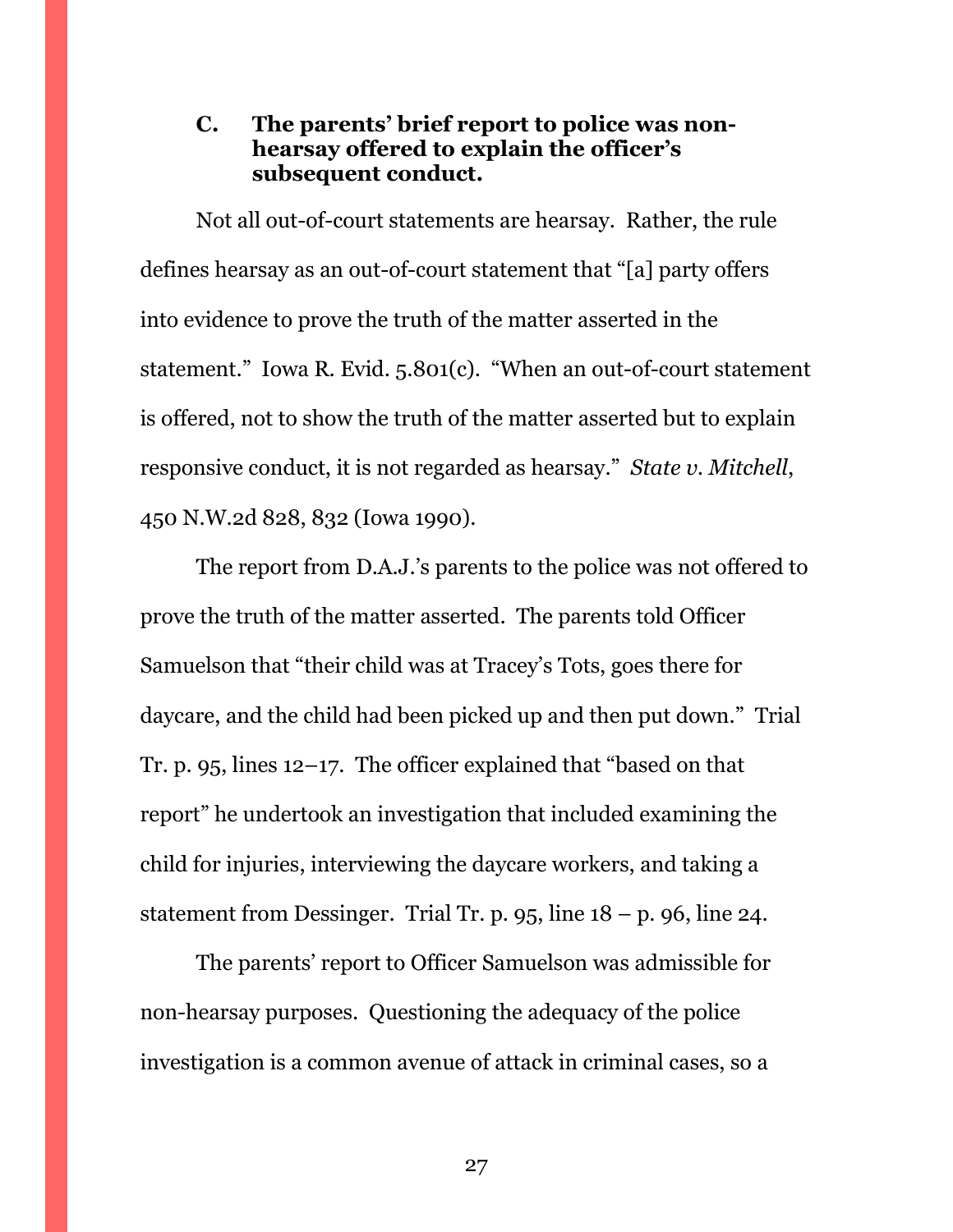brief description of the parents' report helped explain why Officer Samuelson took certain investigative steps. And the vagueness of the parents' report—that D.A.J. "had been picked up and then put down"—shows that the State was not offering the statement to prove what happened to the child. If anything, the parents' brief report to the officer was harmlessly cumulative to the much more detailed incourt testimony from eyewitness Gully. Therefore, counsel had no obligation to object to the non-hearsay testimony, and objecting to the vague statement would not have changed the outcome of trial.

#### **D. Any error was nonprejudicial.**

 $\overline{a}$ 

<span id="page-27-0"></span>For the unpreserved hearsay objections, Dessinger bears the burden to prove a reasonable likelihood of a different result. *See Strickland*, 466 U.S. at 694 ("The defendant must show that there is a reasonable probability that, but for counsel's unprofessional errors, the result of the proceeding would have been different."). And even if he had preserved error with timely and specific objections, reversal is not required in cases of nonconstitutional error<sup>1</sup> unless it appears

<sup>1</sup> Dessinger erroneously invokes the standard for constitutional error, which requires proof beyond a reasonable doubt that the error was harmless. *See* Def. Proof Br. at 59–60 (citing *State v. Sowder*, 394 N.W.2d 368, 372 (Iowa 1986)). Although *Sowder* was a hearsay case, it cited *Chapman v. California*, 386 U.S. 18, 23–24 (1967),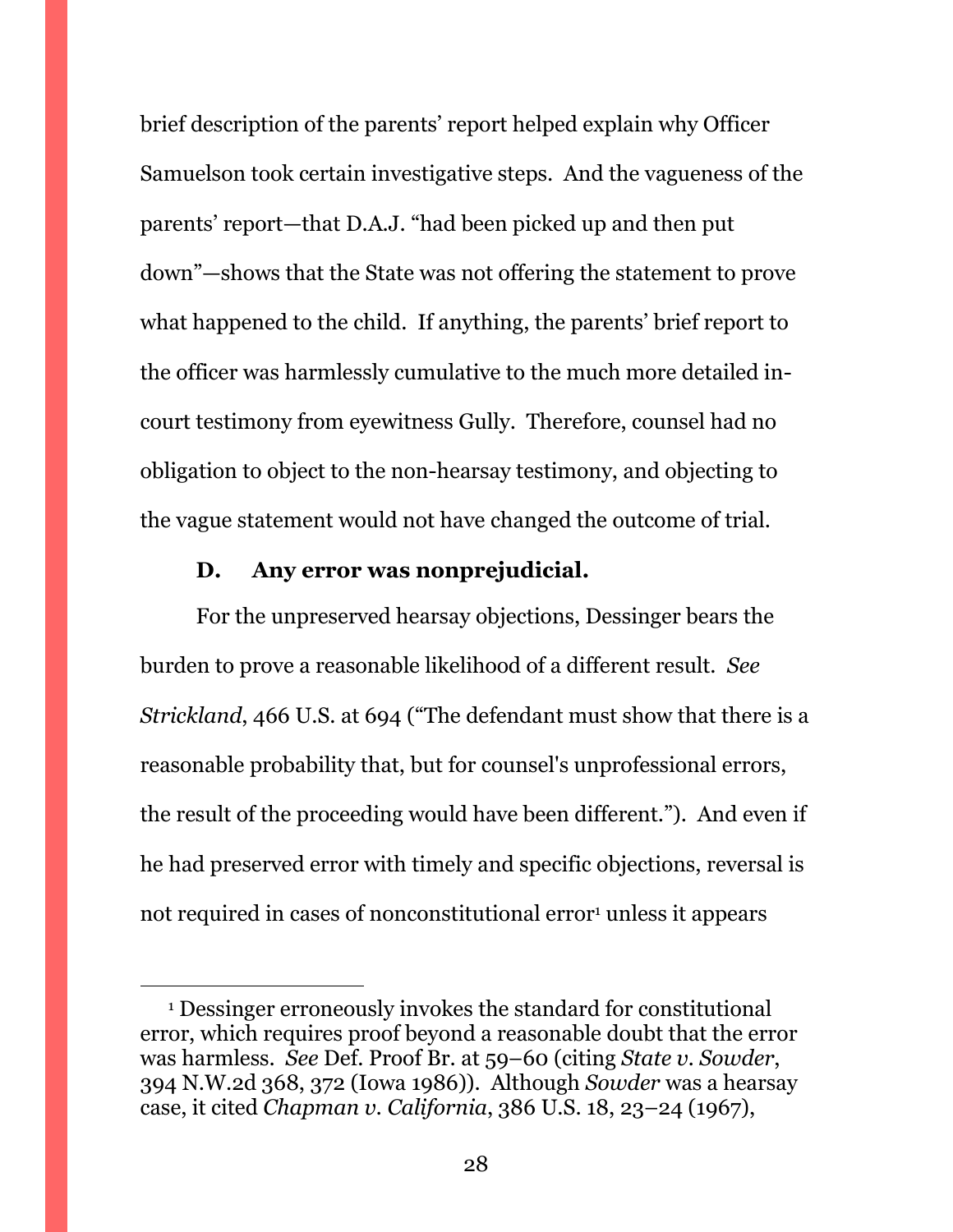"that the rights of the complaining party have been injuriously affected by the error or that he has suffered a miscarriage of justice." *State v. Henderson*, 696 N.W.2d 5, 12 (Iowa 2005); *see also* Iowa R. Evid. 5.103(a) ("A party may claim error in a ruling to admit or exclude evidence *only if the error affects a substantial right of the party* . . ." (emphasis added)). Admission of D.A.J.'s demonstration was nonprejudicial in light the detailed eyewitness testimony of the abuse, the child's reaction to the abuse, and Dessinger's inconsistent testimony.

First, D.A.J.'s demonstration was cumulative to Gully's unwavering testimony. Gully described watching Dessinger grab 4 year-old D.A.J. by the neck, squeeze, and shove him to the ground. Trial Tr. p.  $67$ , line  $6 - p$ . 68, line 1. She was "absolutely sure" about what she saw. Trial Tr. p. 68, lines 2–3. She had an "absolutely clear view of this incident." Trial Tr. p. 68, lines 4–6. There was no chance that it was an accident or that Dessinger only bumped into him or knocked him over. Trial Tr. p. 68, lines 7–12. Gully was "absolutely

 $\overline{a}$ 

which fashioned a "harmless-constitutional-error rule." *Chapman*, 386 U.S. at 22. In more recent hearsay cases, the Iowa Supreme Court has applied the more lenient non-constitutional error standard. *See, e.g.*, *State v. Newell*, 710 N.W.2d 6, 19 (Iowa 2006) (citing Iowa R. Evid. 5.103(a)).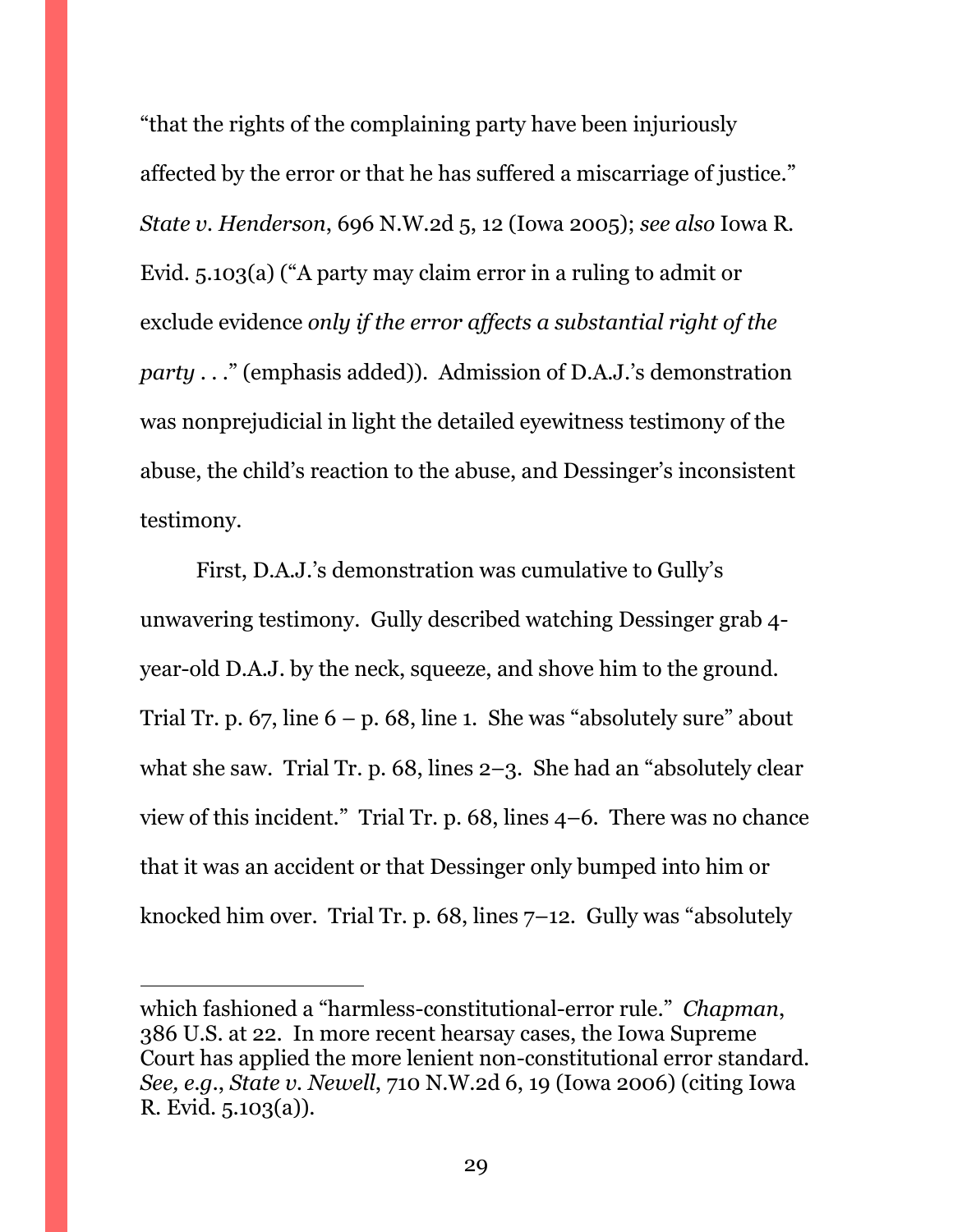positive" that Dessinger grabbed D.A.J. by the neck and "choked" him. Trial Tr. p. 68, lines 13–15. She affirmed that there was no doubt in her mind and that she was not mistaken about the assault. Trial Tr. p. 72, lines 13–19. She could see "exactly what was going on" and "It was no accident." Trial Tr. p. 75, lines 11–13. Her view through the window was unobscured, she was not distracted by anything else, and she observed the assault "clearly." Trial Tr. p. 85, line  $6 - p$ . 86, line 15. This unequivocal testimony established the intent of Dessinger's actions, so D.A.J.'s out-of-court demonstration was not essential to support the conviction.

Second, D.A.J.'s emotional response corroborated that he was assaulted. After being choked, Gully heard the 4-year-old begin crying and screaming "I'm sorry, I'm sorry, I'm sorry" over and over. Trial Tr. p.  $68$ , line  $18 - p$ .  $69$ , line 5. Likewise, Jewett could hear crying all the way in the office. Trial Tr. p. 108, lines 2–12. And when Jewett got to the preschool room, D.A.J. was whimpering by himself in the corner, which was a change from his normal high-spirited attitude. Trial Tr. p. 108, line  $13 - p$ . 109, line 8. Because D.A.J.'s screaming apology and loud crying was not consistent with an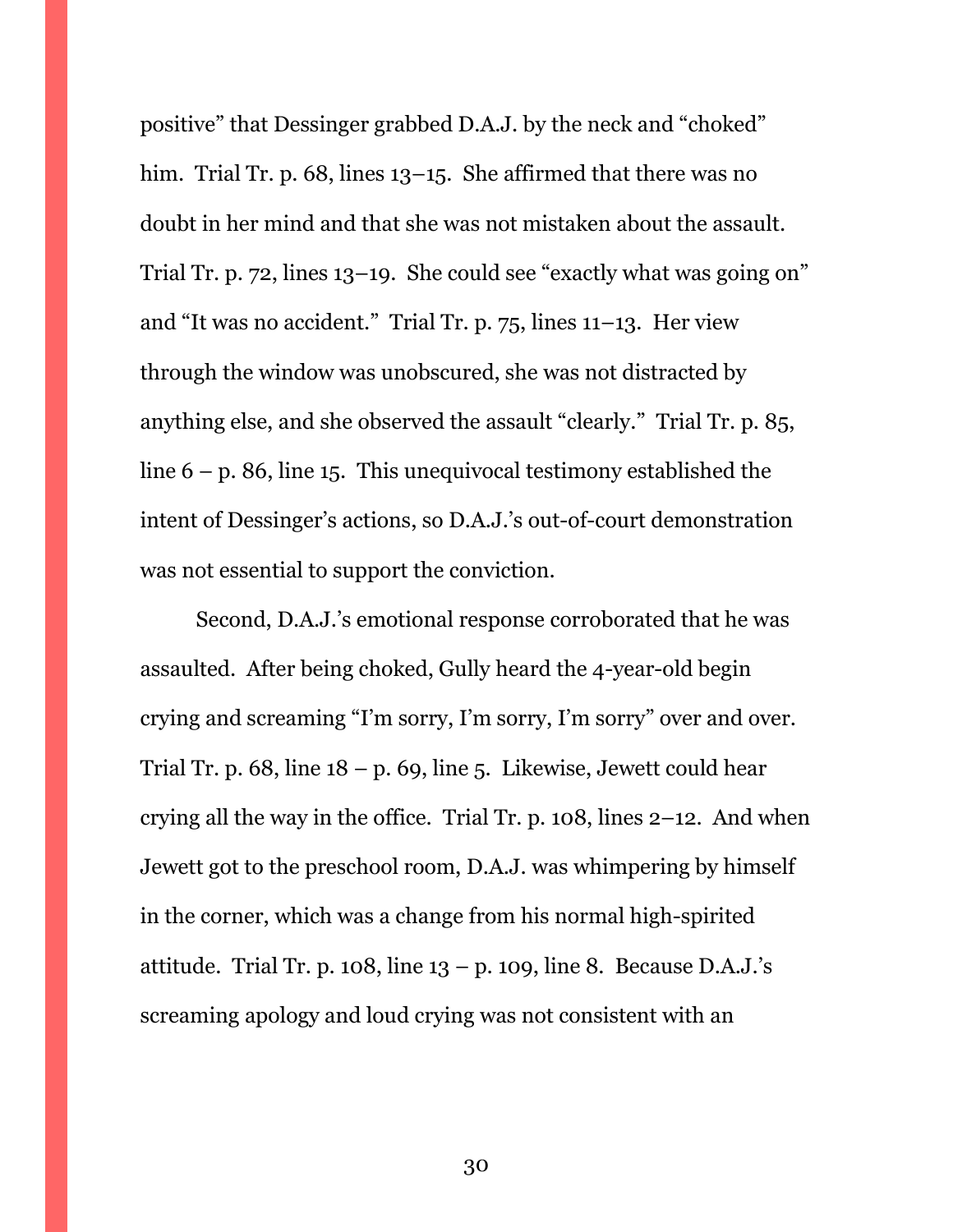accidental bump, the jury would rely on his reaction to corroborate Gully's testimony even without his out-of-court demonstration.

Third, Dessinger presented unpersuasive, contradictory testimony:

- Dessinger gave an equivocal explanation about what happened to D.A.J. She could only say that he "might have" fallen over or that "it's possible" she knocked him over, but she could not remember. Trial Tr. p. 156, lines 16–19, p. 166, lines 11–14.
- Dessinger's poor attitude revealed her mindset during the incident. She was having a "hard day" and seemed overwhelmed. Trial Tr. p.  $65$ , line  $20 - p$ . 66, line 2. When she was confronted on the playground about not stopping a preschooler from climbing on the fence, Dessinger responded that "she didn't care what they were doing because she was quitting after today." Trial Tr. p. 64, line 17 – p. 65, line 4. The assault against D.A.J. occurred just 15 minutes later. Trial Tr. p. 66, line  $17 - p$ . 67, line 5.
- Dessinger was inconsistent about being frustrated. Although she admitted that she was frustrated on the playground by the child who would not listen, she insisted that she was not frustrated by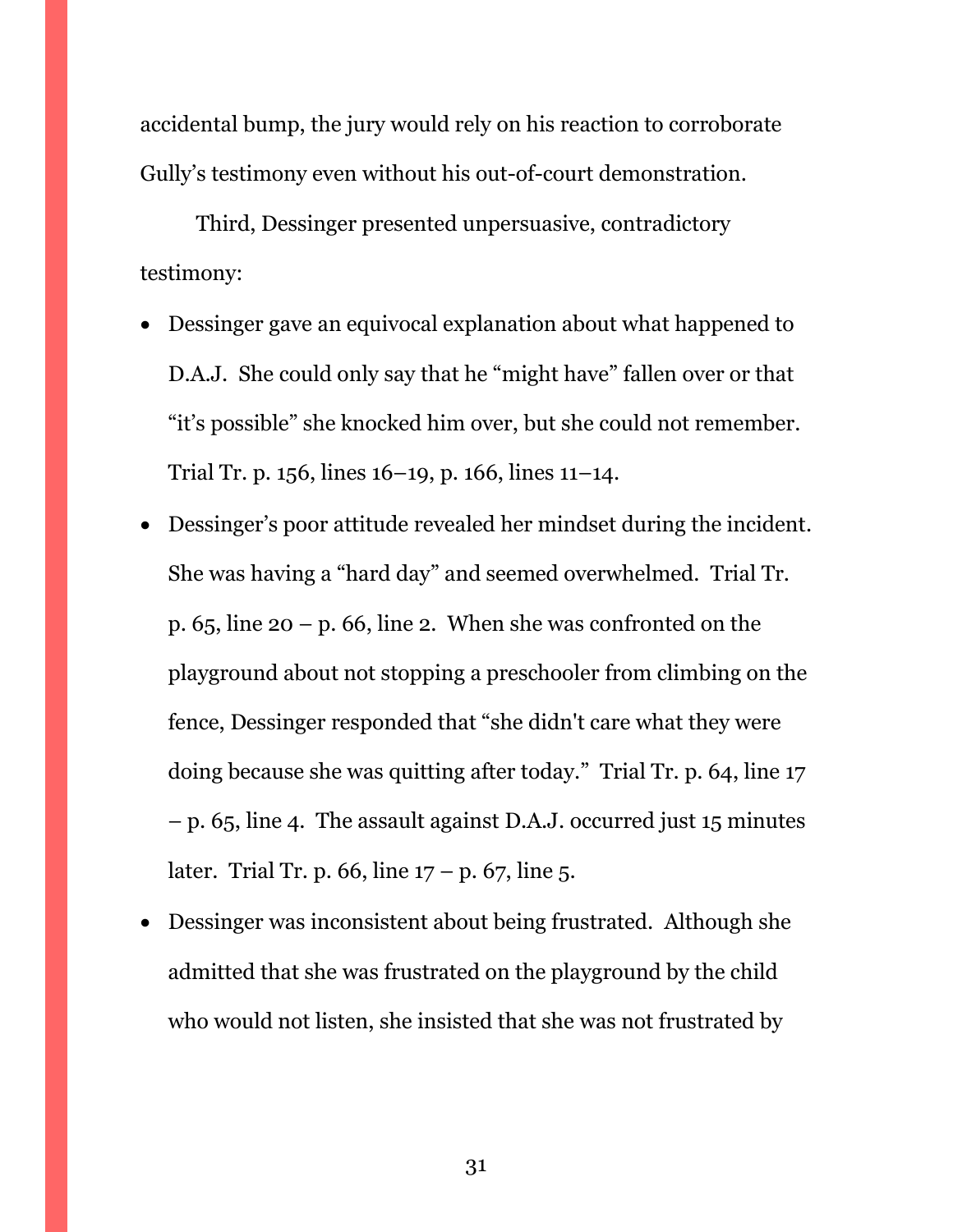D.A.J. and the other children ignoring her inside. Trial Tr. p. 151, line  $18 - p$ . 152, line 6, p. 168, line  $23 - p$ . 169, line 18.

- Dessinger contradicted other evidence about where she was standing. Gully used a photograph to explain where Dessinger was standing when she assaulted D.A.J. Trial Tr. p. 69, line  $11 - p$ . 72, line 7, State's Ex. 1 (photo); App. 15. Dessinger, however, claimed she never stood in that place at any point "throughout the whole day." Trial Tr. p. 163, line  $24 - p$ . 164, line 9.
- Dessinger gave inconsistent testimony about D.A.J.'s reaction to the abuse. Gully and Jewett described D.A.J. crying and screaming after the assault. Trial Tr. p.  $68$ , line  $18 - p$ .  $69$ , line, p. 108, line 2 – p. 109, line 8. But Dessinger denied hearing any screaming or yelling and said D.A.J. "appeared to be fine." Trial Tr. p. 158, lines 1–10.
- Dessinger did not present a plausible theory why other witnesses would lie. She suggested Gully "could have" been mistaken about what she saw. Trial Tr. p. 161, line  $24 - p$ . 162, line 4. However, Gully was unflinching when testifying, "It was no accident." Trial Tr. p. 75, lines 11–13.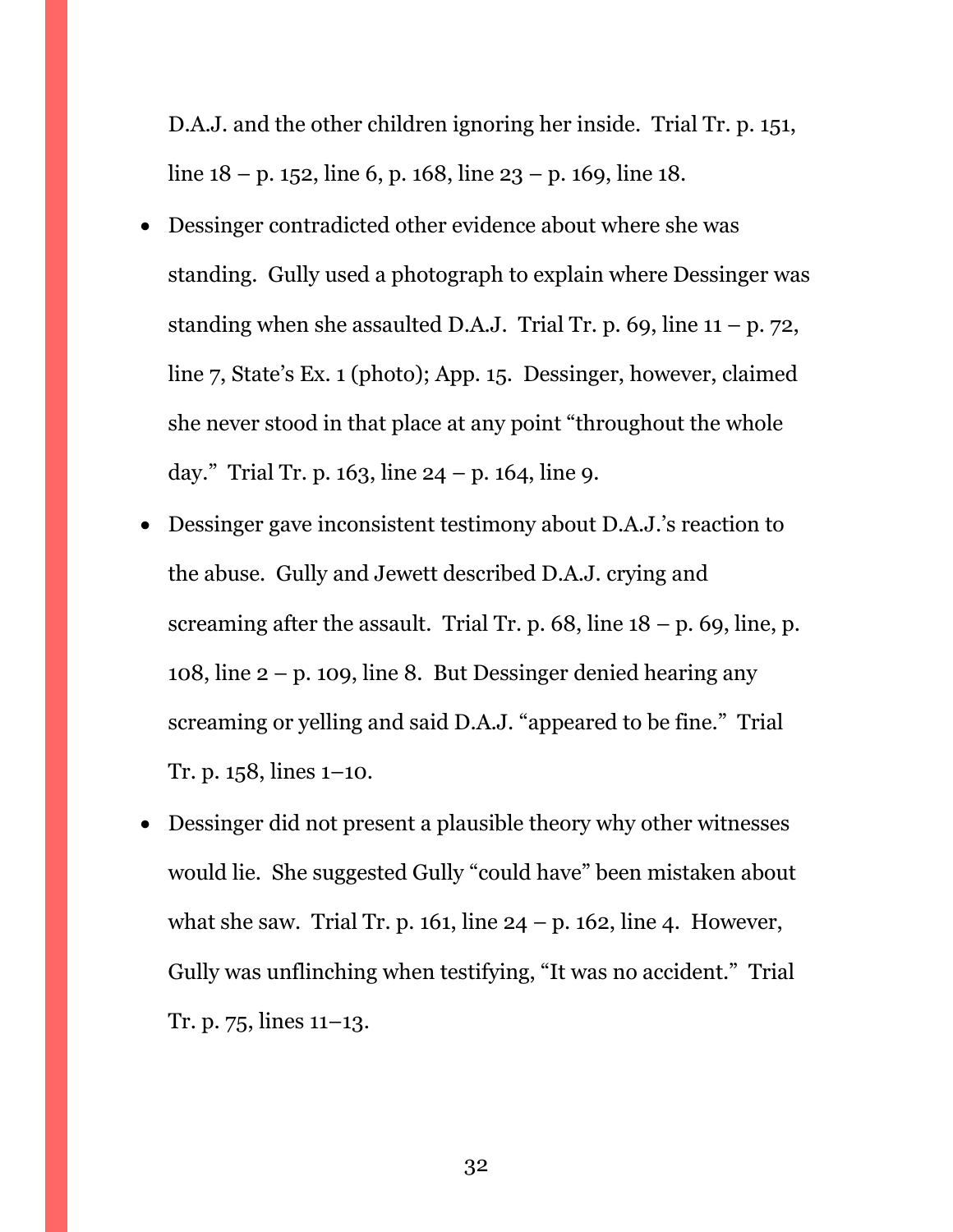The jury was free to rely on the inconsistency of Dessinger's testimony to disbelieve her story and credit Gully's consistent and unequivocal testimony.

Dessinger does not deserve a new trial. Based on the strength of the evidence, there is no reasonable probability of a different result had counsel objected to D.A.J.'s demonstration. And even if the Court finds error was preserved, D.A.J.'s demonstration was harmlessly cumulative to other convincing proof of guilt. Therefore, this Court should affirm Dessinger's convictions regardless of whether error was preserved.

### <span id="page-32-0"></span>**II. Dessinger Failed to Preserve Her Confrontation Challenge, and Trial Counsel Did Not Have to Object Because the Young Victim's Demonstration to Daycare Teachers Was Nontestimonial.**

### **Preservation of Error**

Dessinger did not preserve a confrontation challenge because she did not raise such an objection at trial. Although the defense made hearsay objections to some of D.A.J.'s out-of-court statements, those objections never addressed the Confrontation Clause. A hearsay objection does not preserve a confrontation argument. *See, e.g.*, *State v. Schaer*, 757 N.W.2d 630, 634–35 (Iowa 2008) (finding the defendant's hearsay objection at trial "did not renew a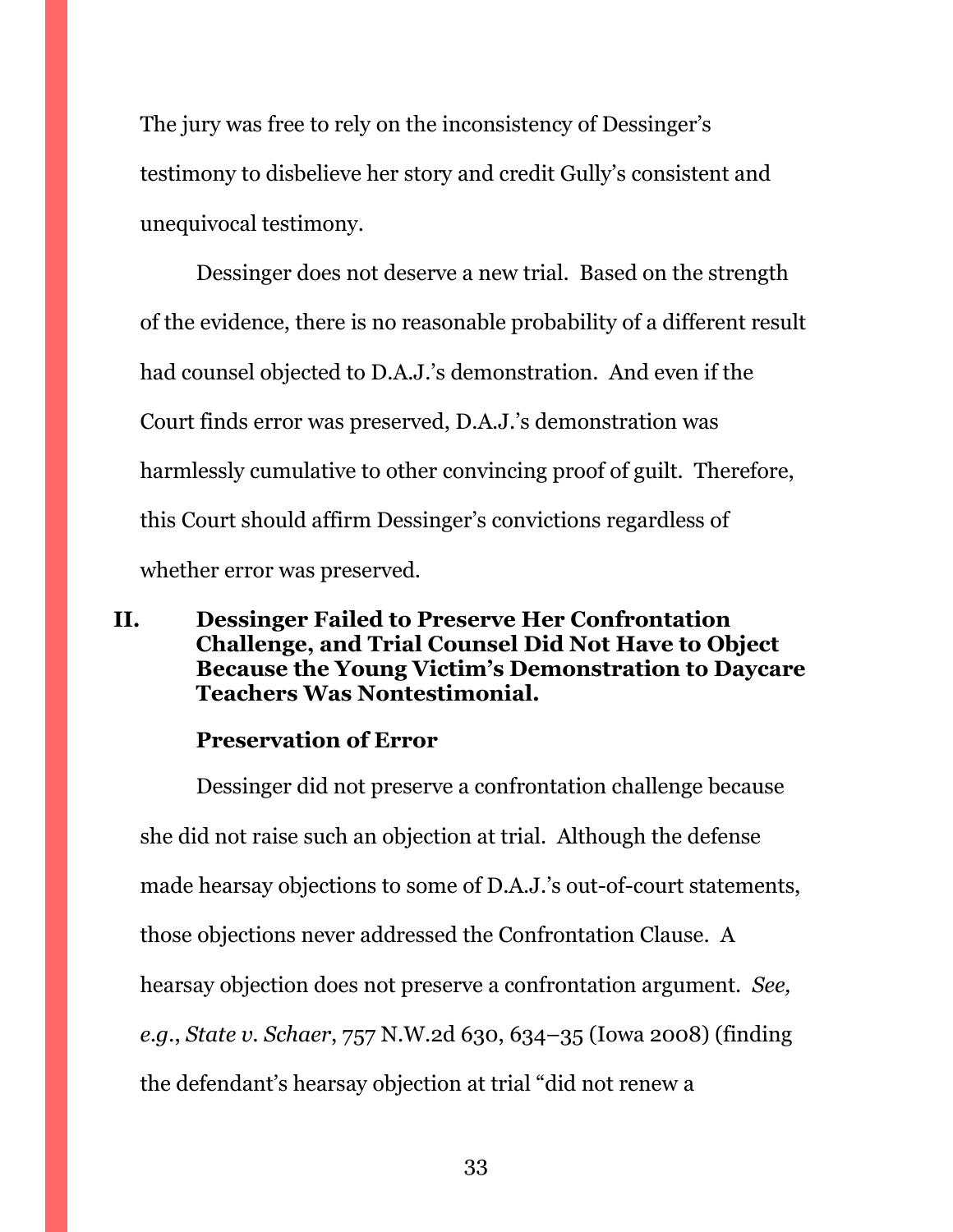confrontation objection" raised in a motion in limine); *State v. Tangie*, 616 N.W.2d 564, 568–69 (Iowa 2000) (finding the defendant's hearsay objection at trial failed to preserve her Confrontation Clause argument); *State v. Nelson*, 329 N.W.2d 643, 645–46 (Iowa 1983) ("An objection in trial court based on hearsay does not preserve an issue of a constitutional right of confrontation for an appellate court."); *State v. Farni*, 325 N.W.2d 107, 109 (Iowa 1982) ("The objection that the question 'calls for hearsay' is too broad to raise the issue of constitutional right of confrontation.").

Likewise, Dessinger's motion in limine did not preserve the confrontation challenge. She points out that her pretrial motion raised "not only hearsay limitations but also Confrontation Clause protections." Def. Proof Br. at 63 (citing Motion in Limine 9/27/2018; App. 10). But the district court's ruling on the motion in limine only mentioned the hearsay objection. *See* Trial Tr. p. 10, lines 19–24 ("It appears that the limine portion relates to hearsay evidence from persons who may not have direct, firsthand knowledge of the events in this case. Obviously, hearsay will not be accepted by the court unless there is an applicable exception to the hearsay rule."). Thus, Dessinger did not fulfill the second essential element of error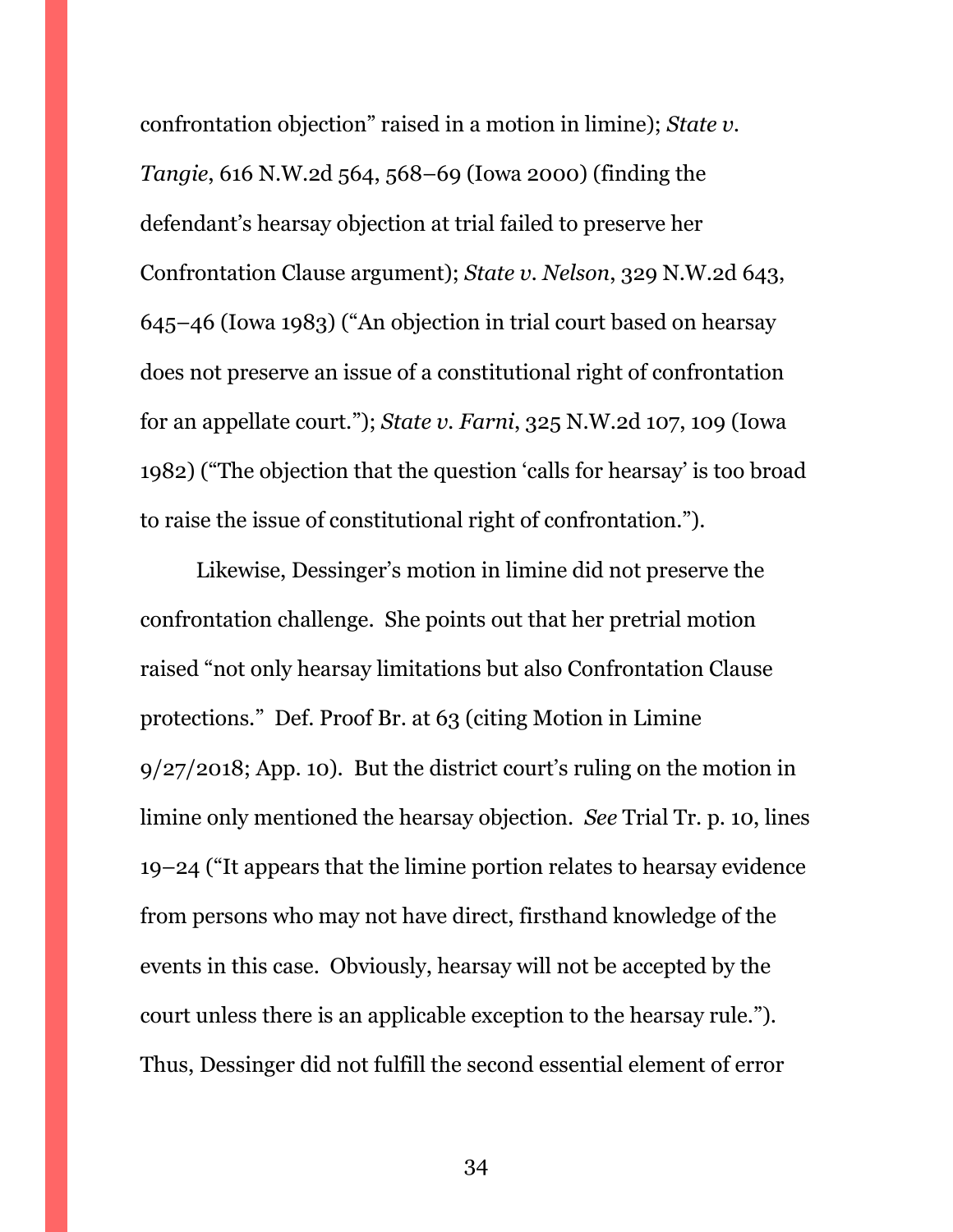preservation because she never secured a district court ruling on the Confrontation Clause. *See Meier v. Senecaut*, 641 N.W.2d 532, 537 (Iowa 2002) ("It is a fundamental doctrine of appellate review that issues must ordinarily be both raised *and decided by the district court* before we will decide them on appeal." (emphasis added)).

Finally, Dessinger's case does not present "unique circumstances" that justify ignoring established principles of error preservation. In the same motion she raised confrontation, she also sought to make D.A.J. unavailable at trial by alleging he was not competent to testify. *See* MIL & Motion on Competency (9/27/2018); App. 8. And although D.A.J. testified at an offer of proof to establish his competence, toward the end of that examination he had essentially shut down. *See* Trial Tr. p. 38, line 11 – p. 39, line 2 (on re-cross examination, noting that D.A.J. was "losing [his] concentration" and instructing him not to blow into the microphone). Because Dessinger was fighting to exclude D.A.J.'s in-court testimony, she should have anticipated that her actions might succeed in suppressing his testimony. Therefore, she should have made confrontation objections in addition to her hearsay objections.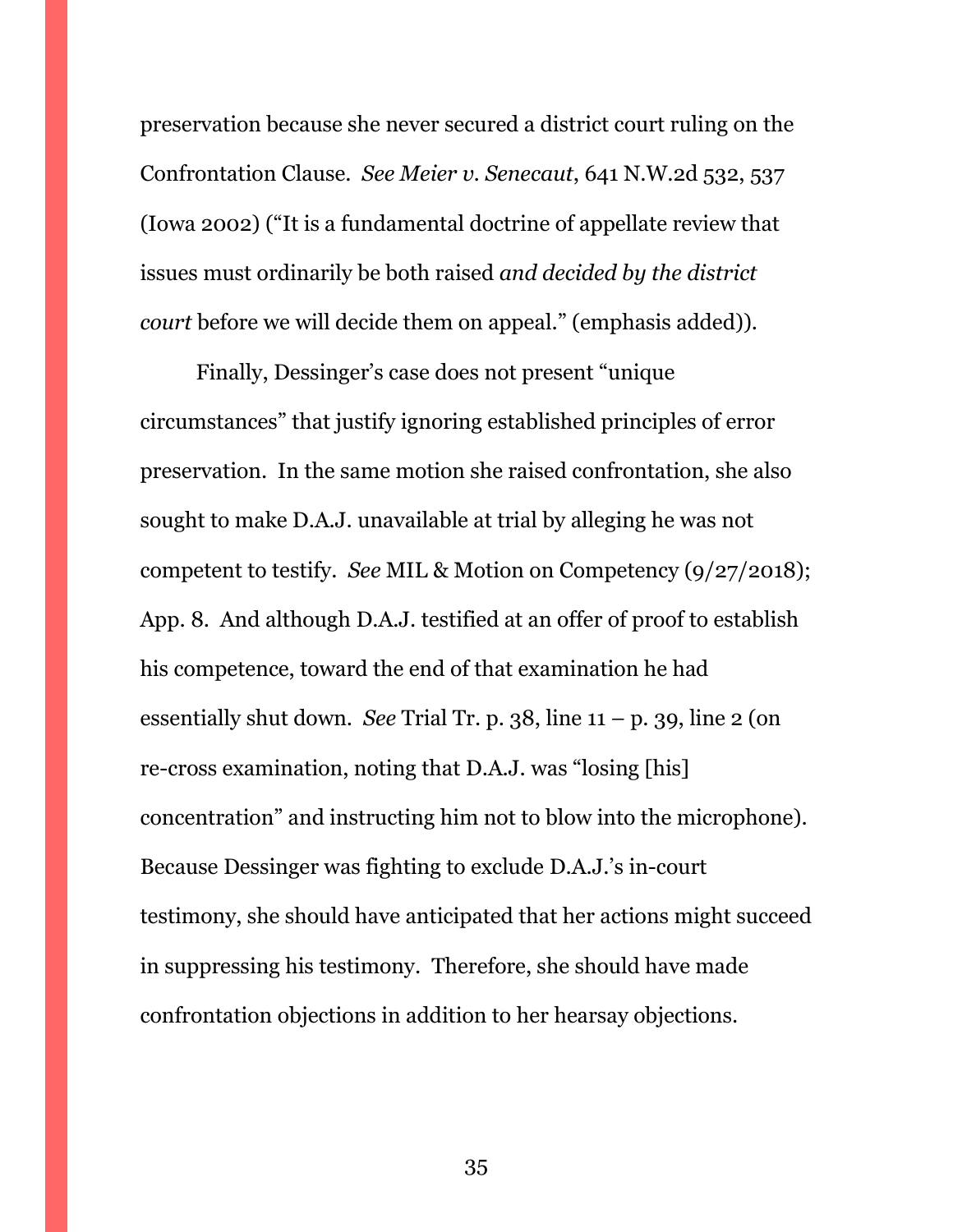Recognizing her shortcomings with error preservation, Dessinger raises the alternative argument that counsel was ineffective for failing to raise and secure a ruling on the Confrontation Clause. Def. Proof Br. at 65. Claims of ineffective assistance fall under an exception to the normal error preservation rules. *Begey*, 672 N.W.2d at 749. Because the failure to object could constitute deficient performance in certain cases, this Court should apply the ineffectiveassistance framework when considering Dessinger's confrontation challenge.

### **Standard of Review**

Claims of ineffective assistance of counsel are reviewed de novo. *Straw*, 709 N.W.2d at 133. If the defendant had preserved her confrontation challenge, review would be de novo. *Newell*, 710 N.W.2d at 23.

#### **Discussion**

Trial counsel had no duty to raise a confrontation objection to D.A.J.'s nontestimonial out-of-court demonstration. First, the 4 year-old's excited and contemporaneous demonstration to daycare workers was not the equivalent of testimony. Second, even if the demonstration was testimonial, the current record is not sufficient to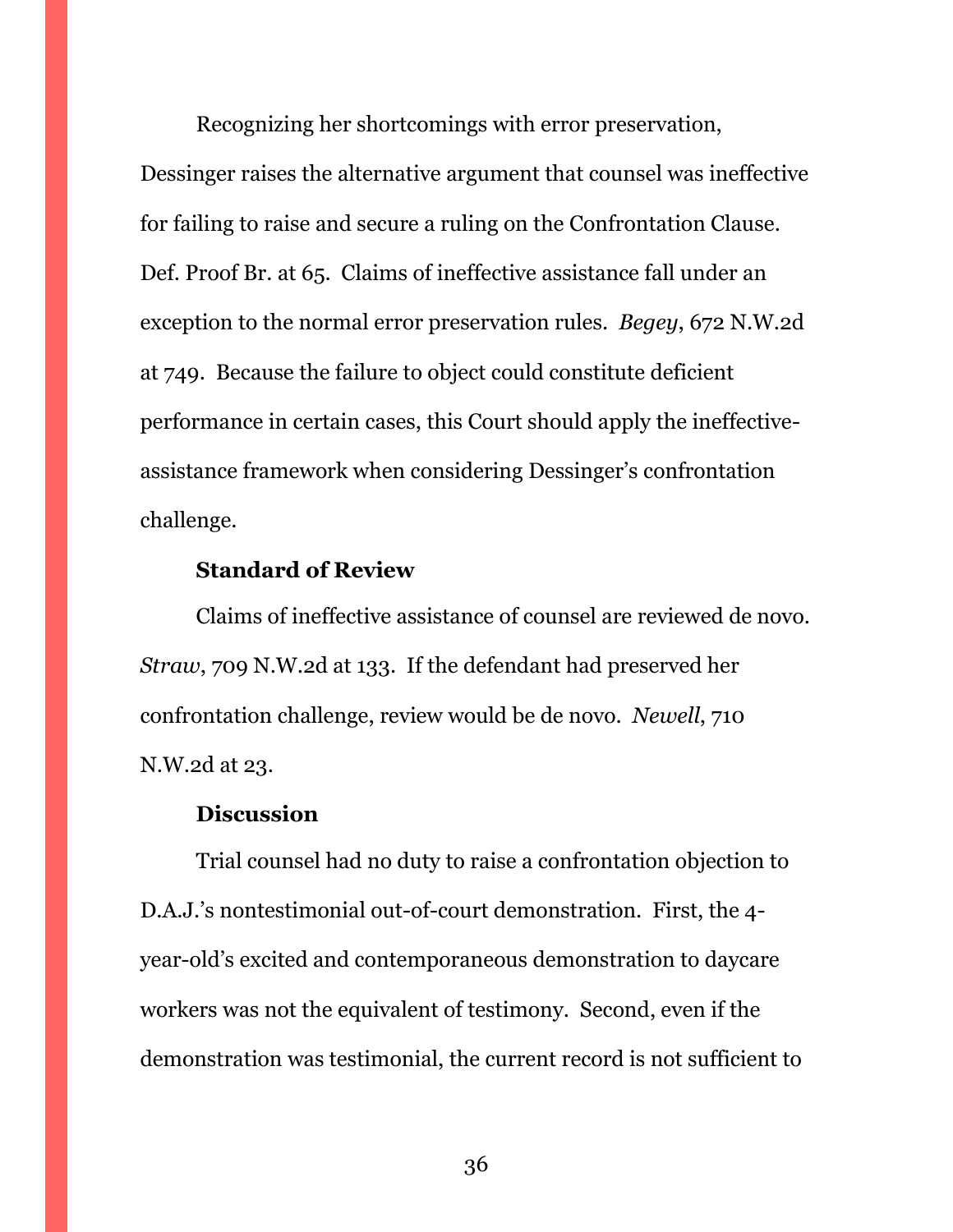determine whether the child was unavailable for in-person testimony. Finally, any error was nonprejudicial because independent evidence proved Dessinger's guilt.

### <span id="page-36-0"></span>**A. The 4-year-old's excited demonstration to daycare teachers was nontestimonial.**

Trial counsel had no professional obligation to raise a confrontation objection. D.A.J.'s young age, the lack of law enforcement presence, and the circumstances of his demonstration weighed against it being the equivalent of testimony. Because the case law does not support a finding that D.A.J.'s out-of-court demonstration was testimonial, trial counsel cannot be faulted for failing to raise a challenge that had no merit.

The text of the Confrontation Clause focuses on "'witnesses' against the accused—in other words, those who 'bear testimony.'" *Crawford v. Washington*, 541 U.S. 36, 51 (2004). "'Testimony,' in turn, is typically '[a] solemn declaration or affirmation made for the purpose of establishing or proving some fact.'" *Id.* But "[w]here nontestimonial hearsay is at issue, it is wholly consistent with the Framers' design to afford the States flexibility in their development of hearsay law . . ." *Id.* at 68.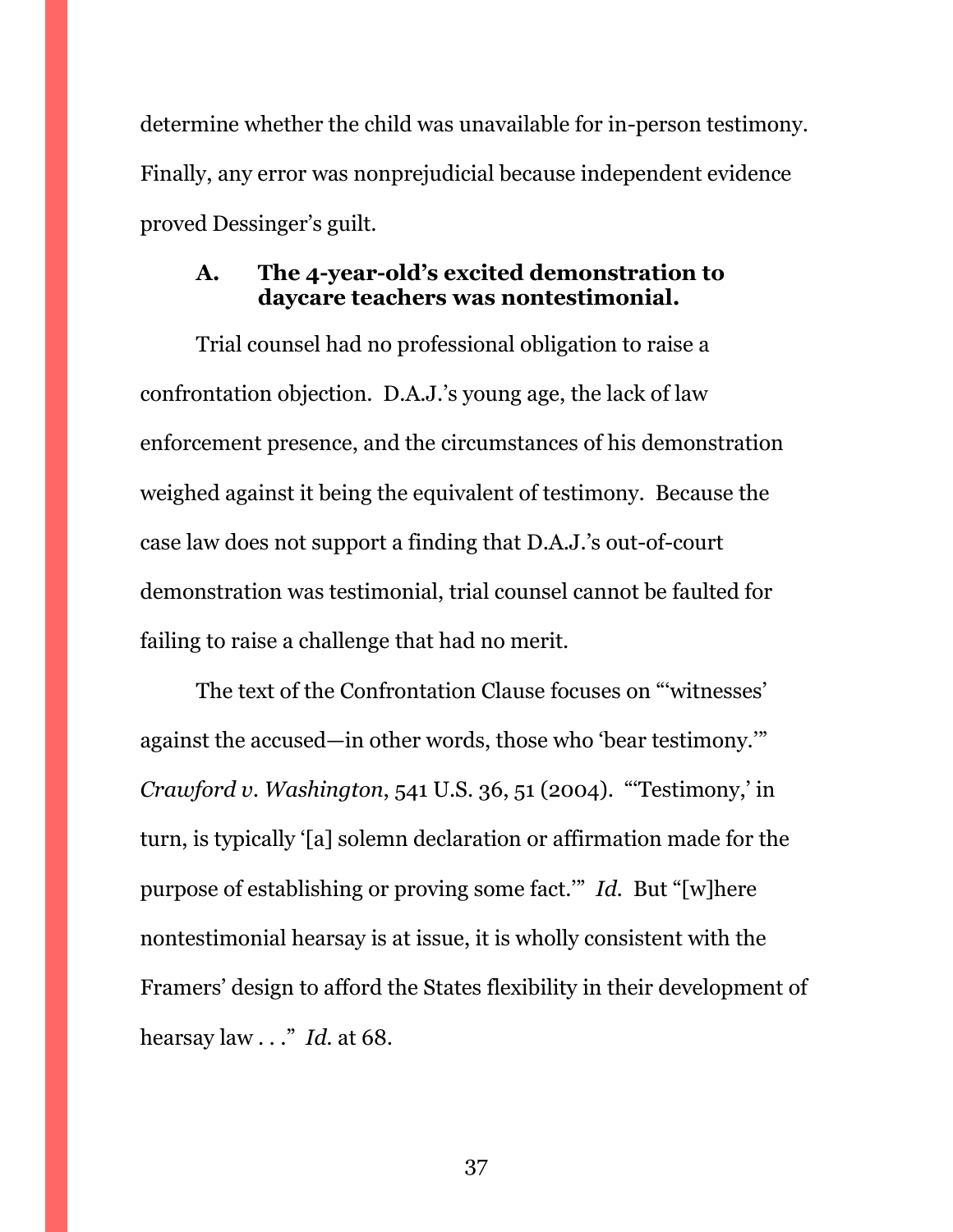Although *Crawford* did not provide "a comprehensive

definition of 'testimonial,'" it "indicated that, at a minimum, there

were four types of evidence that met the definition of testimonial:

grand jury testimony, preliminary hearing testimony, former trial

testimony, and statements resulting from police interrogations."

*State v. Shipley*, 757 N.W.2d 228, 235 (Iowa 2008) (citing *Crawford*,

541 U.S. at 68).

In addition to these four categories of evidence, the Supreme Court provided three "formulations" to aid courts in determining whether other types of statements are testimonial. The first formulation involved ex parte in-court testimony or its functional equivalent where the declarant would reasonably expect the statements to be used at trial and where the defendant was unable to cross-examine the declarant. The second formulation involved formalized testimonial materials such as confessions and depositions. The third and most open-ended formulation included statements made under circumstances that would lead witnesses to objectively believe the statements might be used at trial.

*Id.* (citing *Crawford*, 541 U.S. at 51–52).

At the time of Dessinger's trial, competent counsel would have

faced a steep burden to overcome the holding in *Ohio v. Clark*, 135 S.

Ct. 2173 (2015). In *Clark*, a 3-year-old child, L.P., told his daycare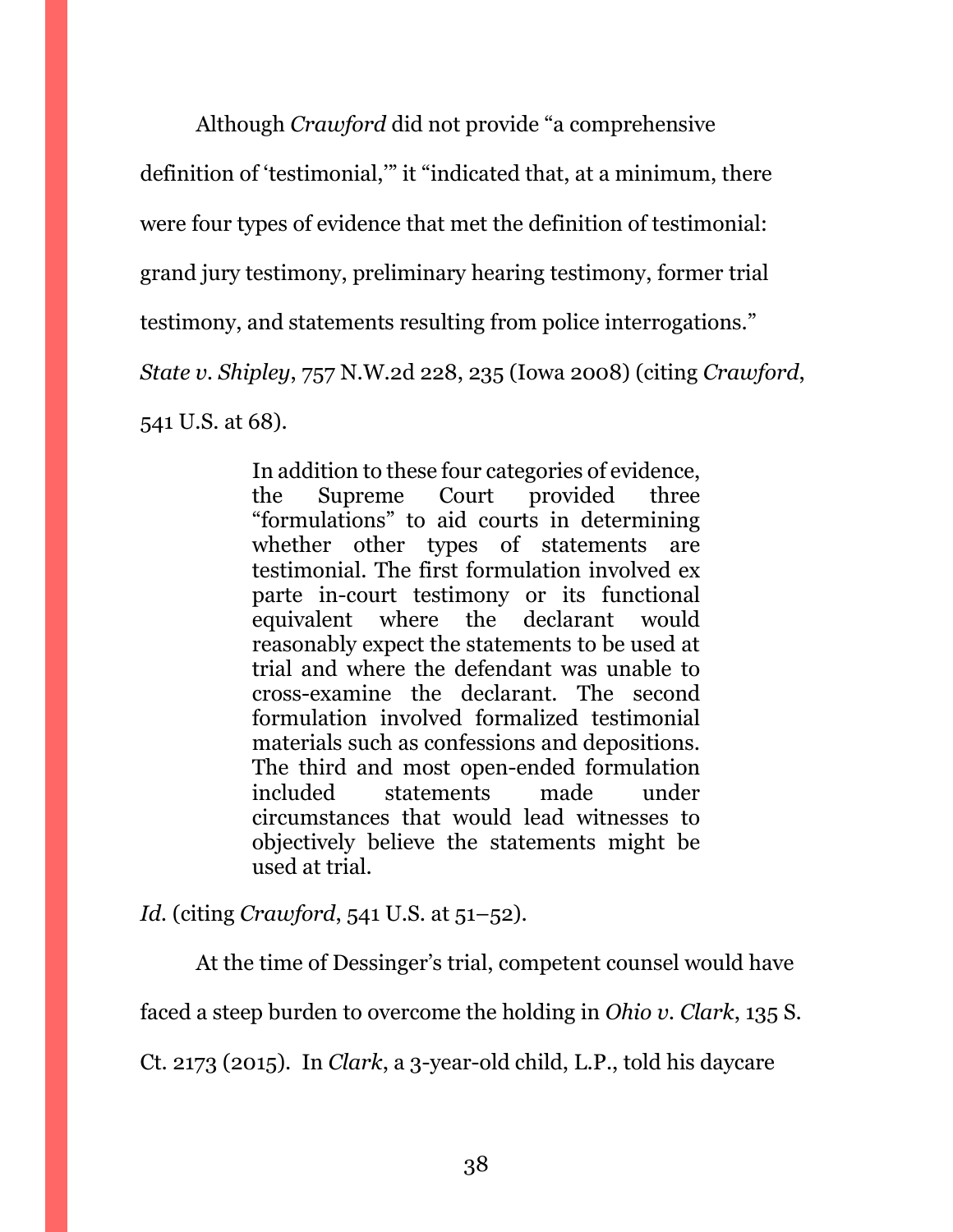teachers that the defendant had abused him. *Id.* at 2177–78. The Court considered "all of the relevant circumstances" and concluded the child's out-of-court statements were nontestimonial. First, the Court advised that statements made to people other than law enforcement officers are "much less likely to be testimonial than statements to law enforcement officers." *Id.* at 2181. Next, the Court recognized that the child's statement "occurred in the context of an ongoing emergency involving suspected child abuse." *Id.* It noted that "the informal setting of a preschool lunchroom and classroom" was nothing like a "formalized station-house interview" or a "police interrogation." *Id.* Also, the child's age "fortifie[d]" the conclusion because "[s]tatements by very young children will rarely, if ever, implicate the Confrontation Clause." *Id.* at 2182. Finally, the Court reemphasized "the fact that L.P. was speaking to his teachers remains highly relevant." *Id.* It concluded, "Here, the answer is clear: L.P.'s statements to his teachers were not testimonial." *Id.* at 2183.

Competent counsel also would have been aware of *In re J.C.*, 877 N.W.2d 447 (Iowa 2016). In *J.C.*, the 4-year-old sexual-abuse victim, A.W., made statements to a forensic interviewer and a doctor at a CPC. *Id.* at 449–50. The Court applied *Clark* and decided the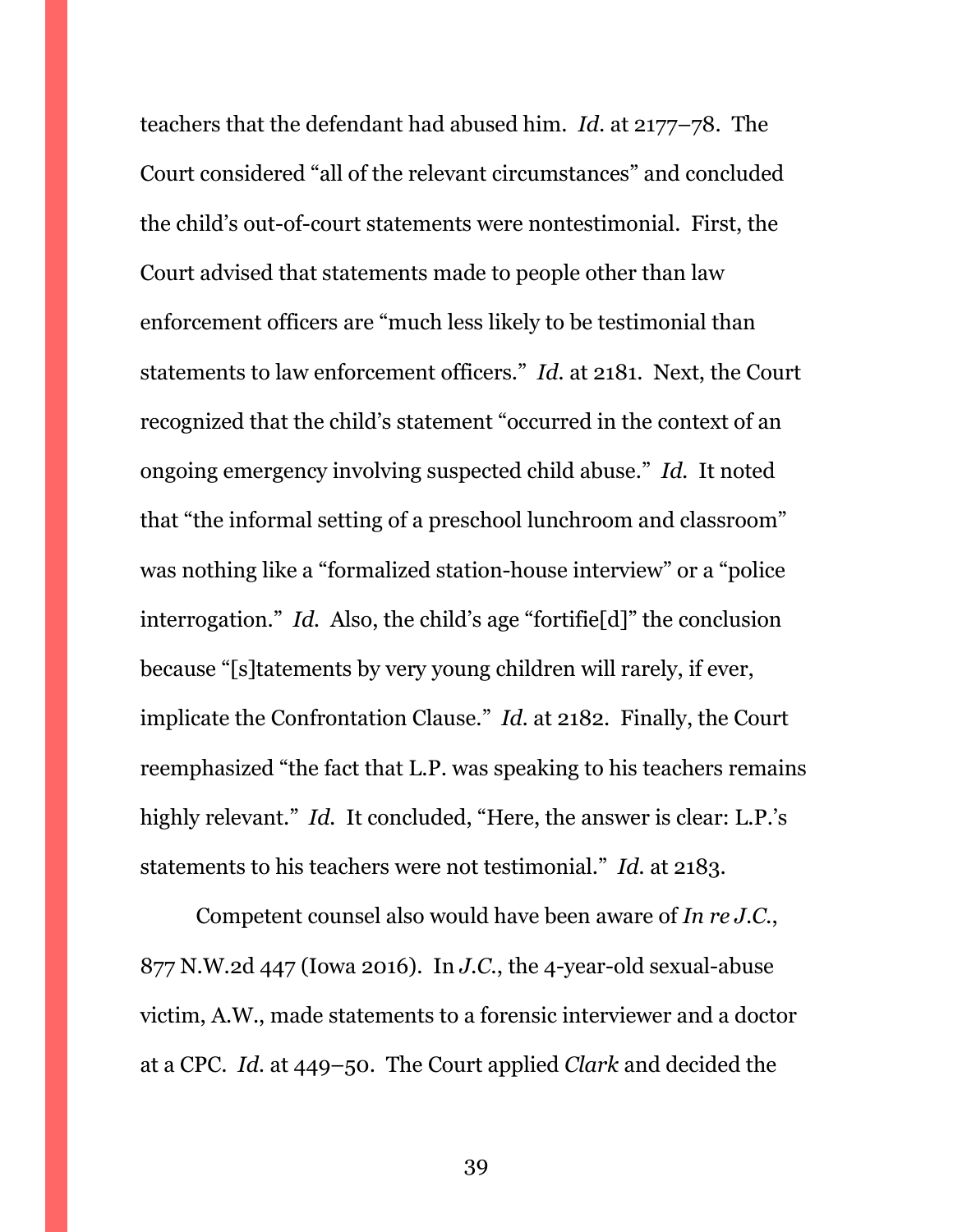child's statements to the doctor were nontestimonial. *Id.* at 454. First, the Court noted that "A.W. is a very young child . . ." *Id.* at 456. Next, the Court recognized that "A.W.'s statements were made to a physician, with no law enforcement representative in the room or even observing the encounter remotely." *Id.* at 456–57. Also, the Court found it "obvious that A.W.'s purpose was not to make a statement to Dr. Harre that could be used to prosecute J.C." *Id.* at 457. It noted the informal setting in a doctor's office, where the statement was not recorded. *Id.* Finally, it found law enforcement's role in arranging the doctor's visit was "attenuated." *Id.* The Court concluded the child's statements to the doctor were nontestimonial based on "the totality of circumstances under the primary-purpose test, *as well as* the additional points emphasized by the Supreme Court in *Clark*." *Id.* at 458.

D.A.J.'s out-of-court demonstration shared many of the same characteristics as the statements found to be nontestimonial in *Clark* and *J.C*. First, like the 3-year-old in *Clark* and the 4-year-old in *J.C.*, D.A.J. was just 4 years old—an age that "'will rarely, if ever, implicate the Confrontation Clause.'" *J.C.*, 877 N.W.2d at 456 (quoting *Clark*, 135 S. Ct. at 2182). Second, like the daycare classroom in *Clark* or the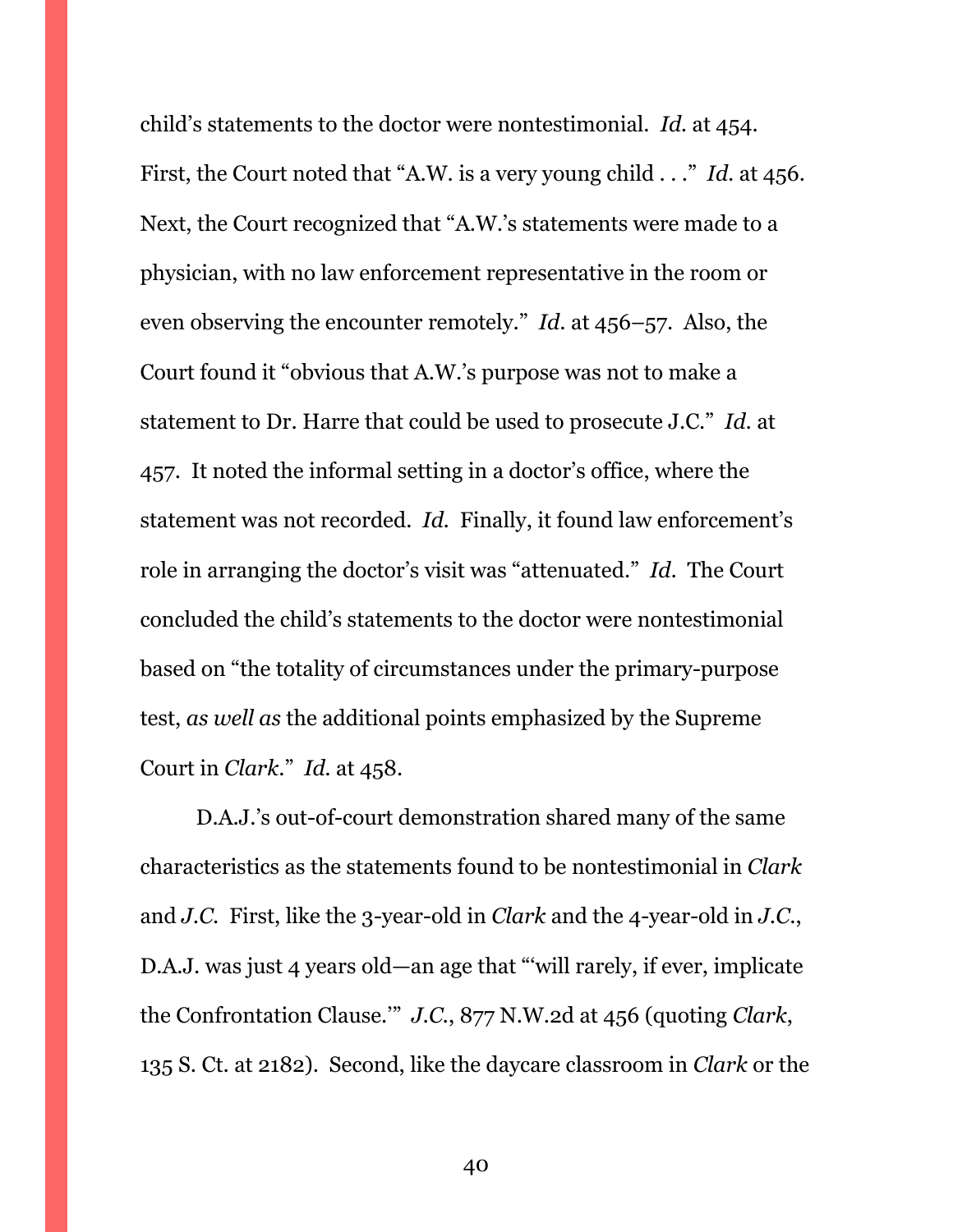doctor's office in *J.C.*, D.A.J. gave his demonstration of Dessinger's abuse in the informal setting of the daycare classroom. Third, like the daycare teacher in *Clark* and the doctor in *J.C.*, D.A.J. made his statements daycare workers who were not law enforcement officers or working at the behest of law enforcement. Applying the totality of the circumstances as defined in *Clark* and *J.C.*, D.A.J.'s statements were not made with the primary purpose of substituting in-court testimony.

The circumstances of D.A.J.'s demonstration differ greatly from *State v. Bentley*, 739 N.W.2d 296 (Iowa 2007). In *Bentley*, the Court found the 10-year-old victim's forensic CPC interview was testimonial based on "[t]he extensive involvement of a police officer in the interview." *Id.* at 299. The Court relied on factors such as "that the interview served an investigative function for the State," that the officer's "involvement in the interview was not limited to mere observation," and that the interview's setting bore "[i]ndicia of formality." *Id.* at 299–300. Unlike *Bentley*, the police had no role in arranging D.A.J.'s demonstration—it occurred in the daycare prompted by daycare employees. Also, unlike the 10-year-old in *Bentley*, D.A.J. was just 4 years old, meaning he lacked any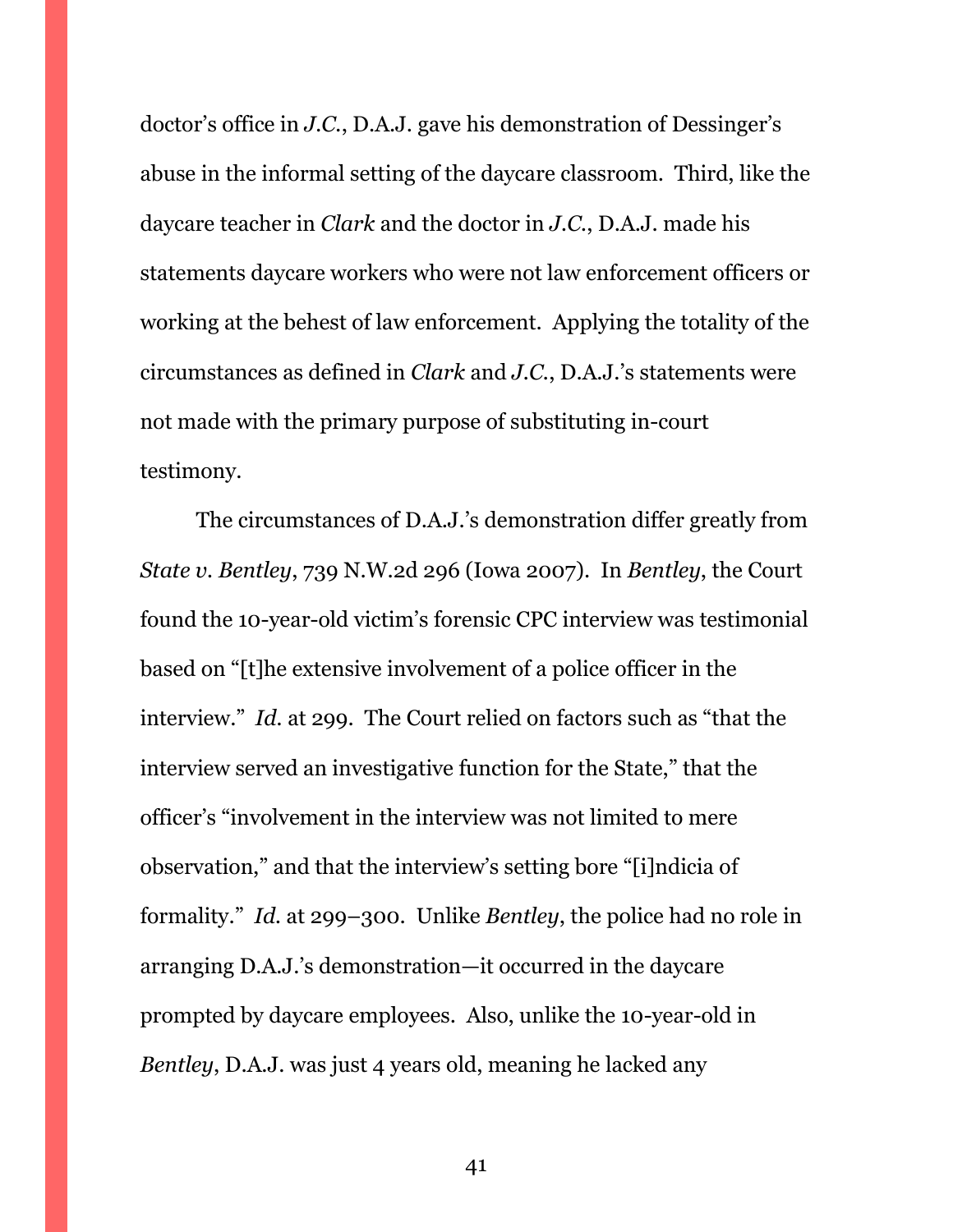comprehension of the criminal justice process. *See J.C.*, 877 N.W.2d at 458 ("A.W. was considerably younger than the ten-year-old victim in *Bentley*—an important consideration according to the *Clark* Court."). Therefore, competent counsel would recognize that *Bentley* was easily distinguishable.

Additionally, the nature of D.A.J.'s demonstration supports that it was nontestimonial. The *Clark* Court explained that statements falling under a recognized hearsay exception are less likely to be testimonial. *See Clark*, 135 S. Ct. at 2180 ("[I]n determining whether a statement is testimonial, 'standard rules of hearsay, designed to identify some statements as reliable, will be relevant.'" (quoting *Michigan v. Bryant*, 562 U.S. 344, 358–59 (2011))). As explained above in subsections  $I(A)$  and  $I(B)$  of this brief (pp. 23–26), D.A.J.'s excited demonstration just minutes after the abuse was admissible under the established hearsay exceptions for present sense impressions and excited utterances. Because the demonstration was made in close proximity to and under the stress of the exciting event, the 4-year-old's reenactment was not intended to be a substitute for in-court testimony.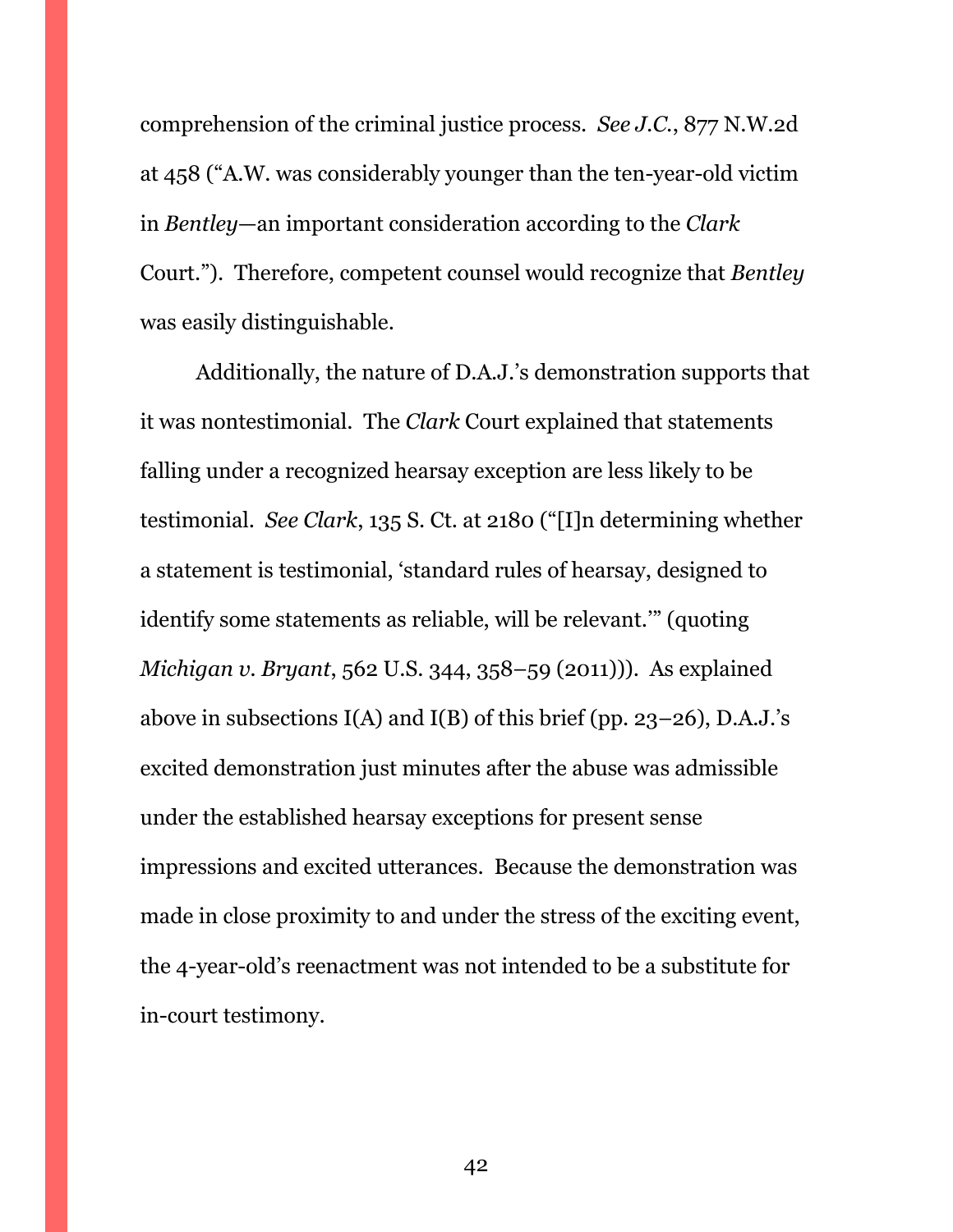Finally, this Court should decline to reach Dessinger's unnecessary request for a "different result" under the Iowa Constitution. She proposes the Court should "squarely address" whether "statements by young children are per se nontestimonial . . ." Def. Proof Br. at 71. But D.A.J.'s young age was just one of several important factors proving his out-of-court demonstration was nontestimonial, so the Court should save the "per se nontestimonial" question for another case.

Under the current record and controlling case law, competent counsel was not constitutionally obligated to raise a confrontation objection. All of the relevant circumstances—including D.A.J.'s young age, the informality of setting, the absence of law enforcement, and his excited emotional state—proved that his out-of-court demonstration was not made with the primary purpose of replacing in-court testimony. Accordingly, this Court should find the record adequate to reject Dessinger's ineffective assistance complaint.

### <span id="page-42-0"></span>**B. Even if the demonstration was testimonial, the current record does not establish that the child was available to testify at trial.**

Even if D.A.J.'s demonstration were testimonial, the current record does not prove counsel was incompetent regarding the other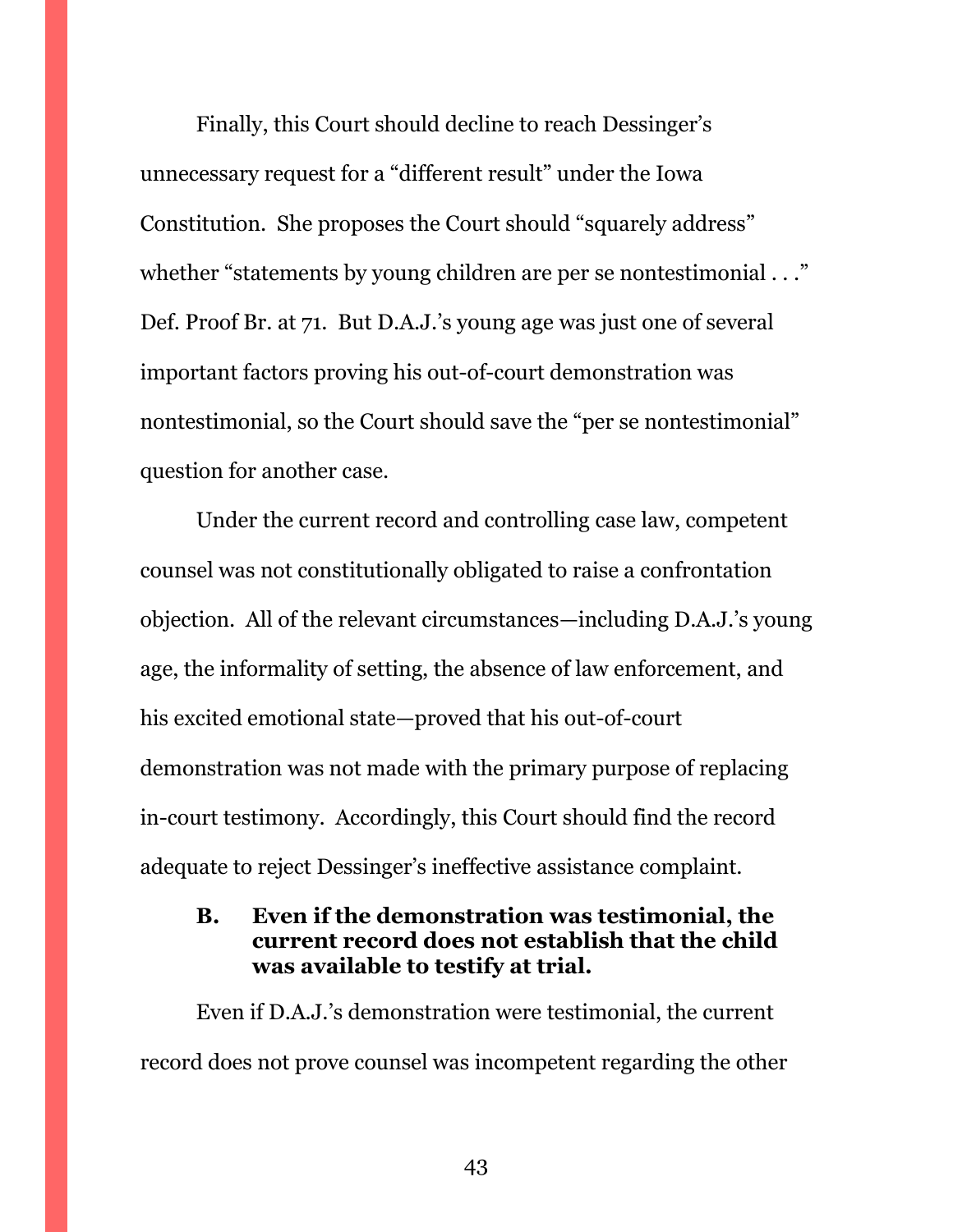prongs of the *Crawford* analysis. *See Crawford*, 541 U.S. at 68 ("Where testimonial evidence is at issue, however, the Sixth Amendment demands what the common law required: unavailability and a prior opportunity for cross-examination."). First, Dessinger assumes too much when asserting D.A.J. was available to testify at trial. Second, the record demonstrates that Dessinger had the prior opportunity to cross examine D.A.J. in a discovery deposition. At most, the Court should preserve Dessinger's ineffective assistance claim for further development in a subsequent postconviction relief proceeding.

The current record does not prove whether D.A.J. was available to testify at trial. Dessinger emphasizes that D.A.J. testified in a proffer regarding his competence as a witness. Def. Proof Br. at 71. But the record also suggests D.A.J. essentially shut down during that proffer. He endured nearly 30 pages of interrogation by the court, the prosecutor, and defense counsel with multiple round of cross, redirect, and re-cross examination. *See generally* Trial Tr. p. 18, line  $4 - p$ , 45, line 14. Toward the end, he struggled to maintain focus and had to be reminded not to blow into the microphone. Trial Tr. p. 38, lines 13–25. And although the prosecutor's opening statement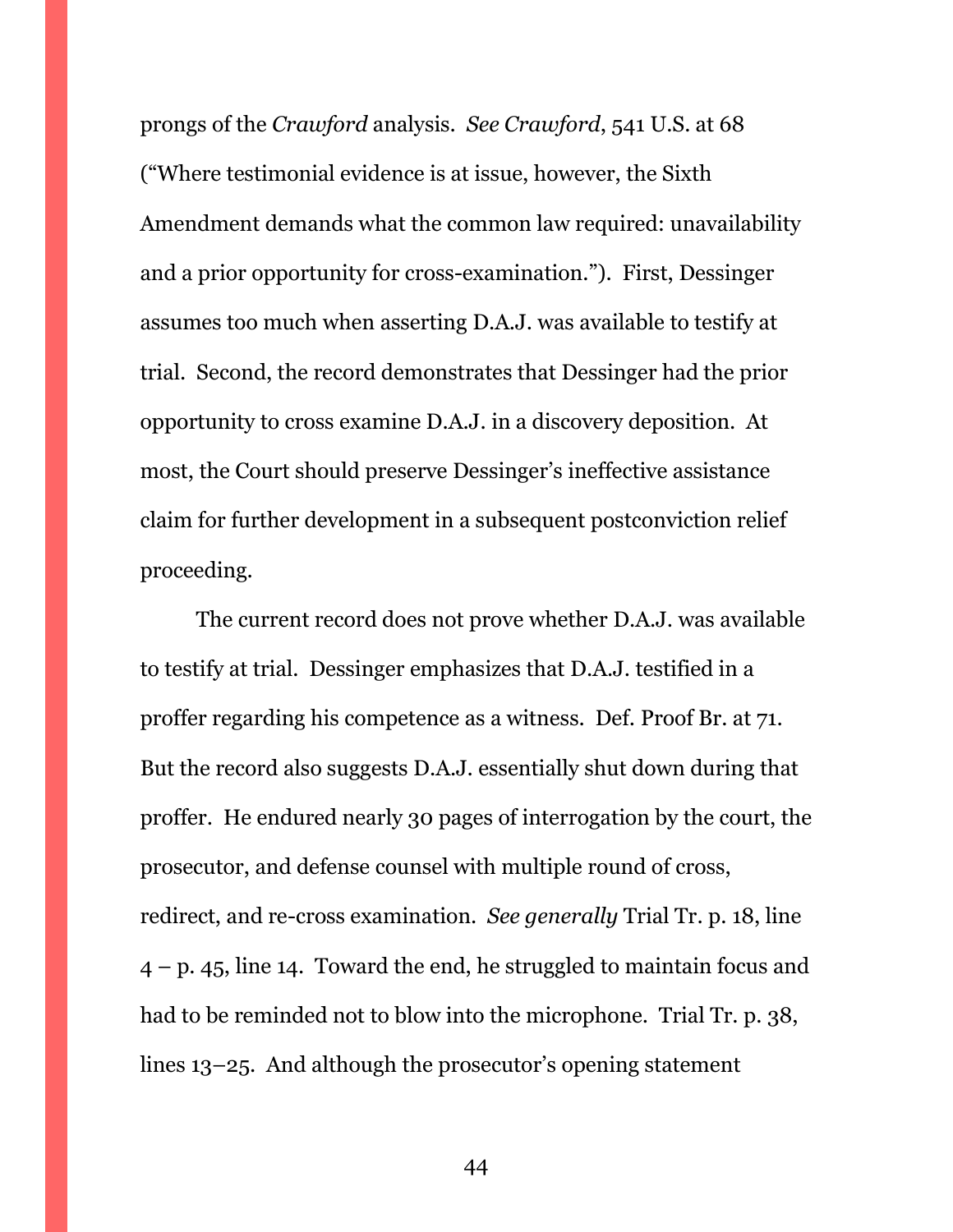reflected an intent to present D.A.J.'s testimony at trial (Trial Tr. p. 52, lines 23–25), the State's case ended with an off-the-record sidebar discussion, and the State rested without calling D.A.J. Trial Tr. p. 125, line  $21 - p$ . 128, line 25. This course of events suggests D.A.J.'s emotional state or willingness to testify deteriorated before he could testify for the jury. The ambiguity of the existing record requires further development to determine why D.A.J. did not testify.

Next, the record refutes Dessinger's assertion that she did not have an adequate prior opportunity to cross examine D.A.J. Dessinger, through the assistance of counsel, examined D.A.J. in a pretrial deposition. *See* Attachment to Resistance (10/1/2018) (D.A.J. depo.); App. 8–25. During that deposition, D.A.J. answered approximately 160 questions as counsel explored what the child remembered about the abusive incident, the course of the investigation, and whether he was telling the truth. This deposition satisfied Dessinger's prior opportunity to question the victim under oath even if it was not a perfect representation of how the cross examination might have proceeded at trial. *See State v. Tompkins*, 859 N.W.2d 631, 640 (Iowa 2015) ("'[T]he Confrontation Clause guarantees only an *opportunity* for effective cross-examination, not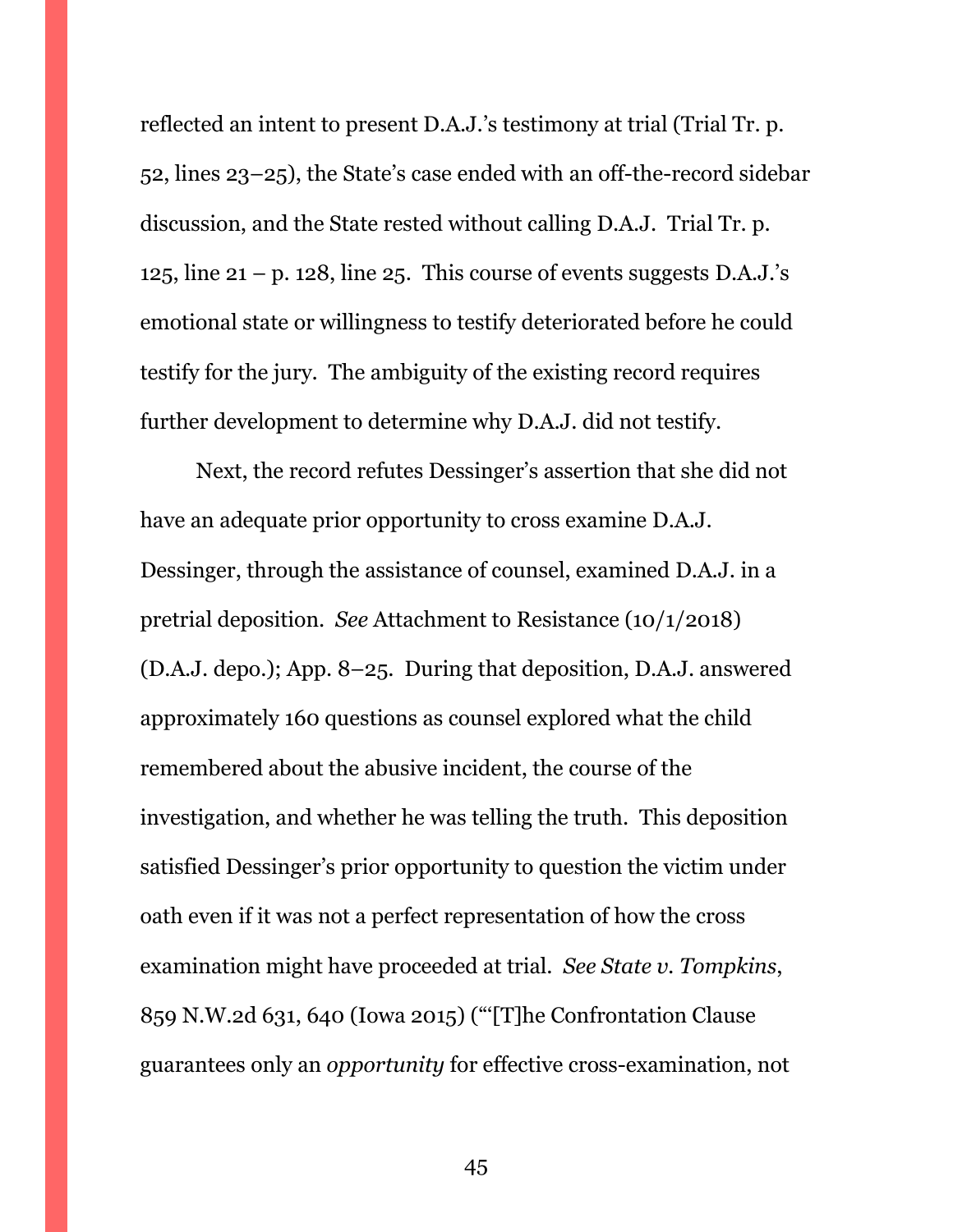cross-examination that is effective in whatever way, and to whatever extent, the defense might wish.'" (quoting *United States v. Owens*, 484 U.S. 554, 559 (1988))).

Dessinger adds an extra element that the Confrontation Clause does not require. She contends "counsel did not have a similar motive to cross-examine the witness" during the discovery deposition. Def. Proof Br. at 72. However, the "similar motive" element comes from the hearsay exception for former testimony. *See* Iowa R. Evid. 5.804(b)(1)(B) (admitting former testimony "offered against a party who had . . . an opportunity and *similar motive* to develop it by direct, cross-, or redirect examination" (emphasis added)). In contrast, the Confrontation Clause does not require a "similar motive." *See, e.g.*, *United States v. Hargrove*, 382 F. App'x 765, 778 (10th Cir. 2010) ("*Crawford* requires only that the defendant have an opportunity to cross-examine the adverse witness at the prior proceeding—it does not require that the defendant have a similar motive at the prior proceeding. The prior motive requirement comes from the Federal Rules of Evidence, not the Confrontation Clause."); *Samayoa v. Ayers*, 649 F. Supp. 2d 1102, 1145 (S.D. Cal. 2009) ("'[S]imilar motive' is a state evidentiary requirement, and not a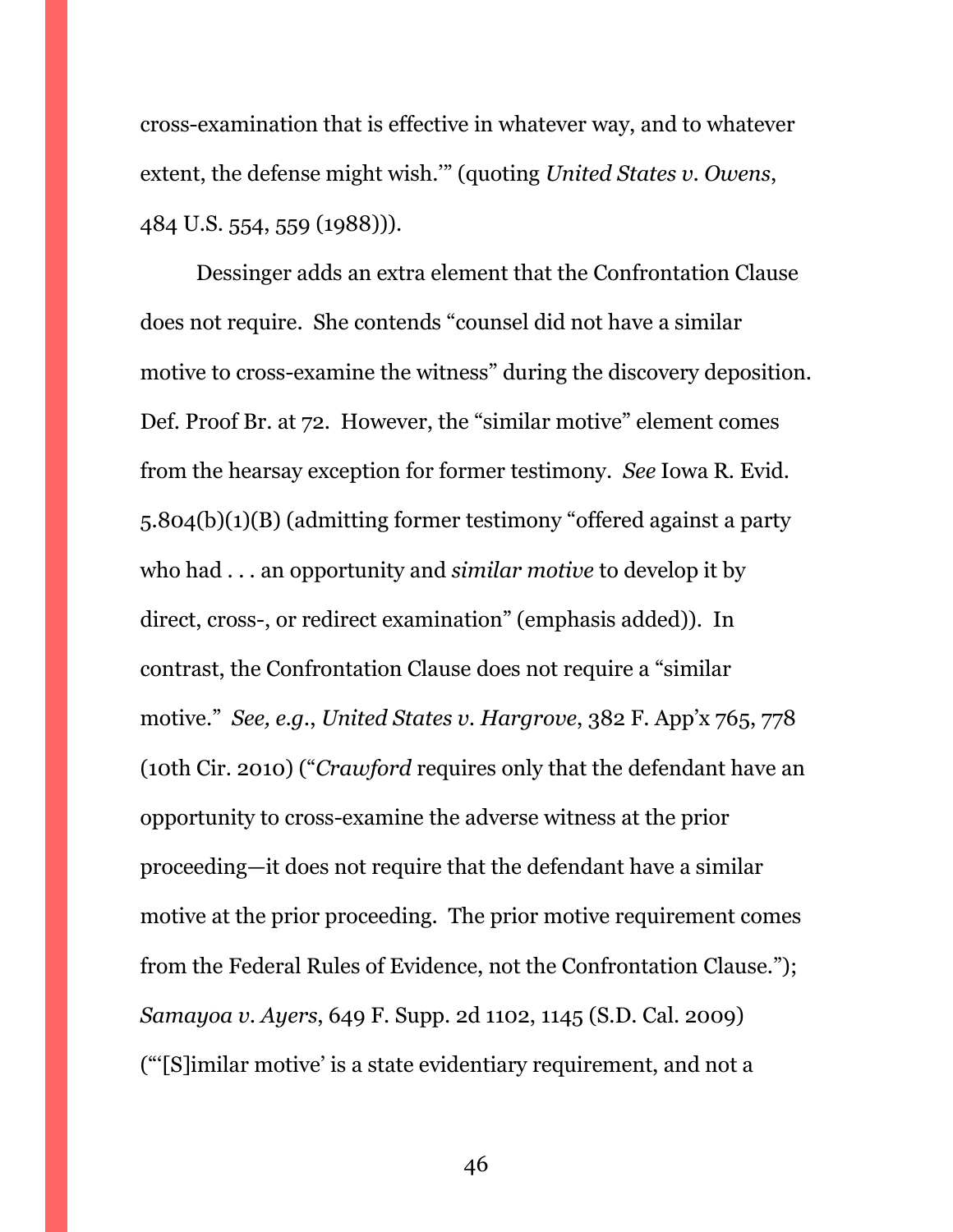requirement under the Confrontation Clause. The Supreme Court has refrained from conducting any similar motive inquiry in their Sixth Amendment cases."); *Petit v. State*, 92 So. 3d 906, 913 (Fla. Dist. Ct. App. 2012) ("[T]he rules of evidence for Florida and the Florida common law may require that prior testimony only be admitted if there is similarity of motive to develop testimony, but that is a separate analysis from *Crawford* and the Confrontation Clause."); *State v. Neyland*, 12 N.E.3d 1112, 1146 (Ohio 2014) ("*Crawford* did not state whether the Confrontation Clause requires a defendant to have had both an opportunity and a similar motive to crossexamine."). Because Dessinger's argument erroneously incorporates the "similar motive" element, trial counsel had no obligation to raise the issue.

Even if Dessinger could prove D.A.J.'s demonstration was testimonial, the current record still falls short of proving the remaining steps from *Crawford*. The current record hints that the 4 year-old crumbled under the pressure of testifying a second time at trial, making his in-court testimony unavailable. But the current record does establish that Dessinger had a prior opportunity to cross examine D.A.J. during a pretrial deposition. Consequently, this Court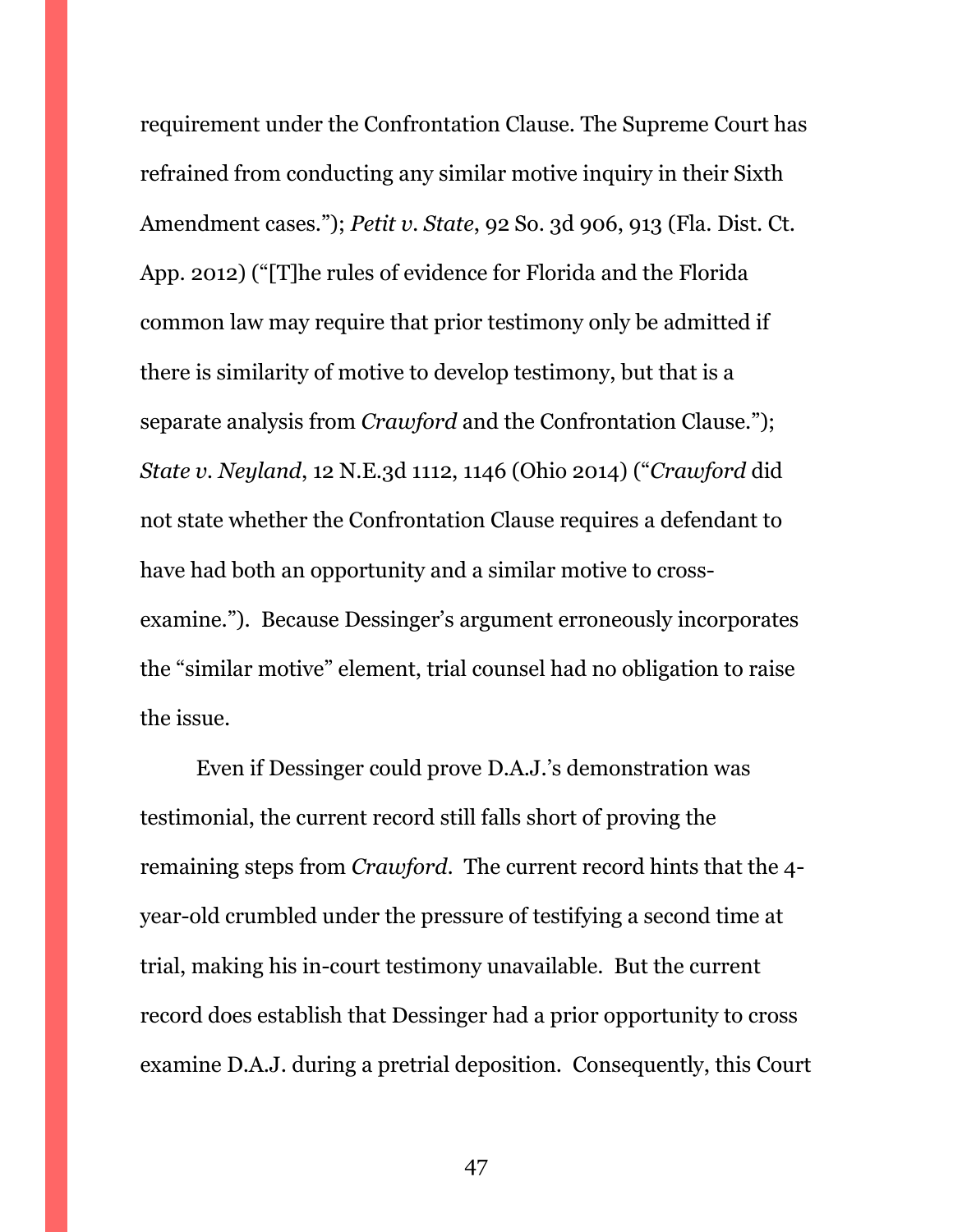should affirm her conviction and, at most, preserve her ineffective assistance claim for further development in PCR.

### <span id="page-47-0"></span>**C. Dessinger fails to prove a reasonable probability of a different result.**

Even if Dessinger could establish the breach-of-duty prong, this Court can still reject her ineffective assistance claim for failure to prove prejudice. *See Strickland*, 466 U.S. at 697 ("If it is easier to dispose of an ineffectiveness claim on the ground of lack of sufficient prejudice, which we expect will often be so, that course should be followed."). For the same reasons detailed above in section I(D) of this brief (pp. 28–33), Dessinger cannot demonstrate a reasonable probability of a different verdict. Dametria Gully gave unwavering testimony that Dessinger intentionally "choked" D.A.J., his extreme emotion response corroborated Gully's testimony, and Dessinger's inconsistent testimony all proved her guilt independent of the out-ofcourt demonstration. Therefore, this Court should find the current record sufficient to reject her ineffective assistance claim.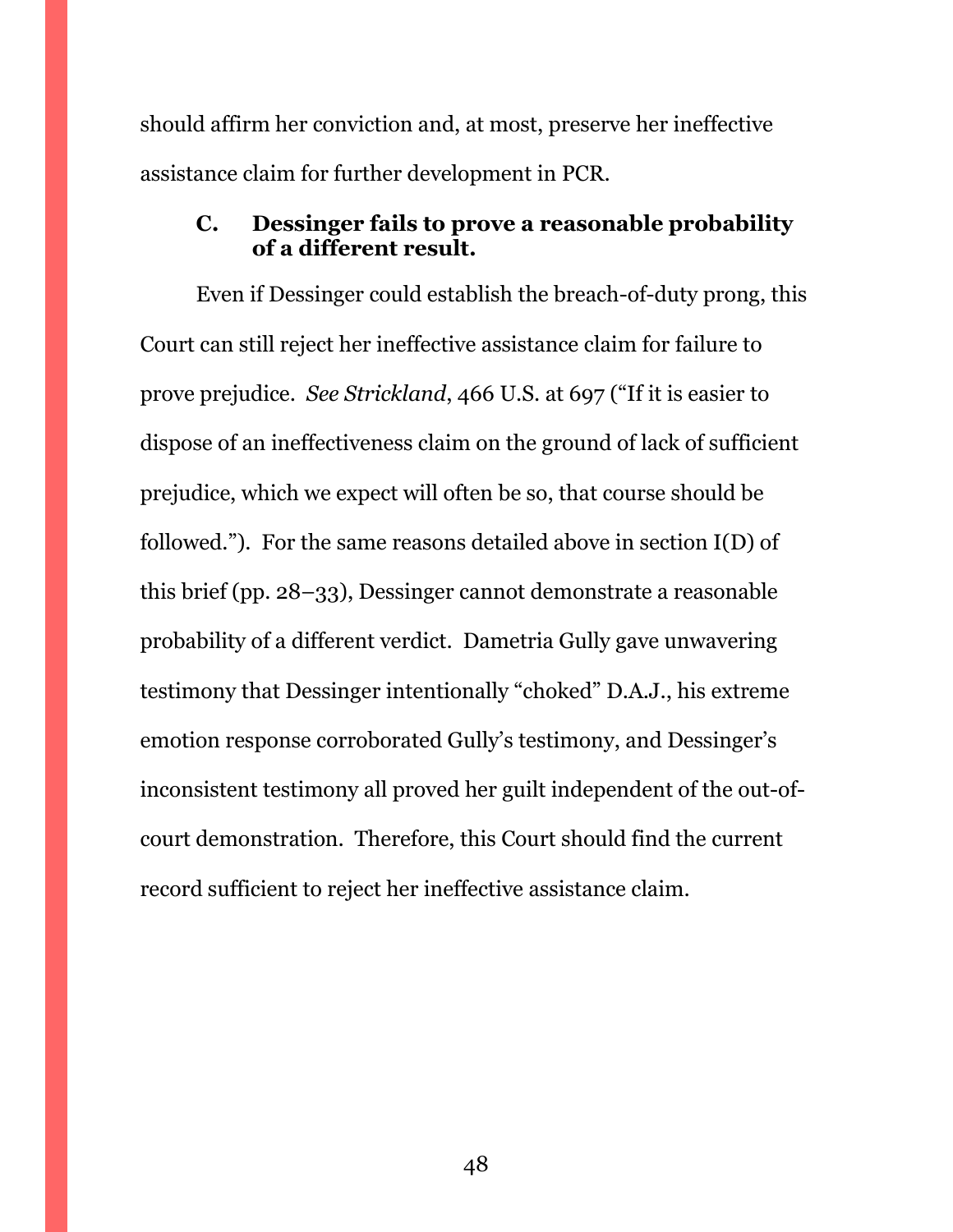<span id="page-48-0"></span>**III. The Current Record Fails to Establish Ineffective Assistance Because Counsel May Have Strategically Declined to Object to Nonprejudicial Testimony that the Officer Believed the Allegations Enough to File a Charge.**

### **Preservation of Error**

Dessinger raises her vouching challenge as a claim of ineffective assistance, which falls under an exception to the normal error preservation rules. *Begey*, 672 N.W.2d at 749.

#### **Standard of Review**

Claims of ineffective assistance of counsel are reviewed de novo. *Straw*, 709 N.W.2d at 133.

### **Discussion**

The current record fails to prove Dessinger's ineffectiveassistance allegations related to vouching. First, trial counsel could have strategically withheld an objection because he wanted to present the same sort of vouching testimony. Second, the supposed vouching—that the charging officer found the charge credible—was so obvious that there is no reasonable probability it affected the jury's verdict. Therefore, this Court should affirm Dessinger's conviction.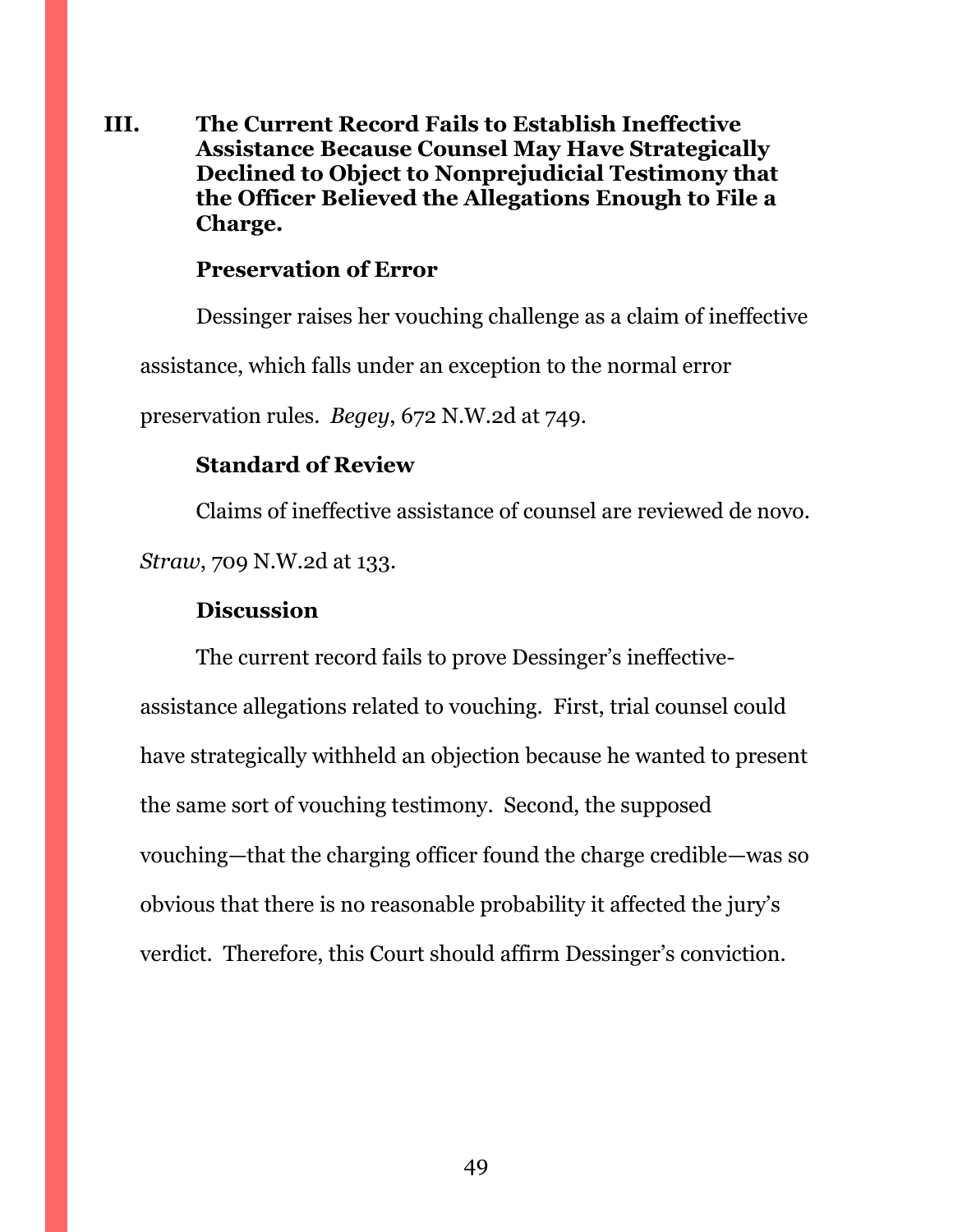### <span id="page-49-0"></span>**A. Counsel may have strategically withheld an objection so he could solicit the same type of testimony.**

The current record is not sufficient to determine trial counsel's motives, but he may have been following a sound strategy by withholding any objection. Dessinger's ineffective assistance claim relies on case law the disallows a witness from commenting on the credibility of another witnesses. Def. Proof Br. at 74–76 (citing *State v. Myers*, 382 N.W.2d 91 (Iowa 1986) and other similar cases). But trial counsel employed the same strategy by offering the results of the DHS report and Dessinger's comments on other witnesses' testimony. Therefore, this Court should, at most, preserve this claim for further development in PCR so counsel can explain his trial strategy. *See, e.g.*, *State v. Ritenour*, No. 15-0038, 2016 WL 3269551, at \*8 (Iowa Ct. App. June 15, 2016) (opting to preserve a police-officer vouching claim for PCR and explaining, "we also entertain the possibility that counsel's failure to object could have been strategic. Counsel might have believed the statements about credibility were better addressed through cross-examination and through Ritenour's own testimony.").

Trial counsel's improper offering of a DHS opinion suggests a strategic choice to rely on vouching evidence. After declining to raise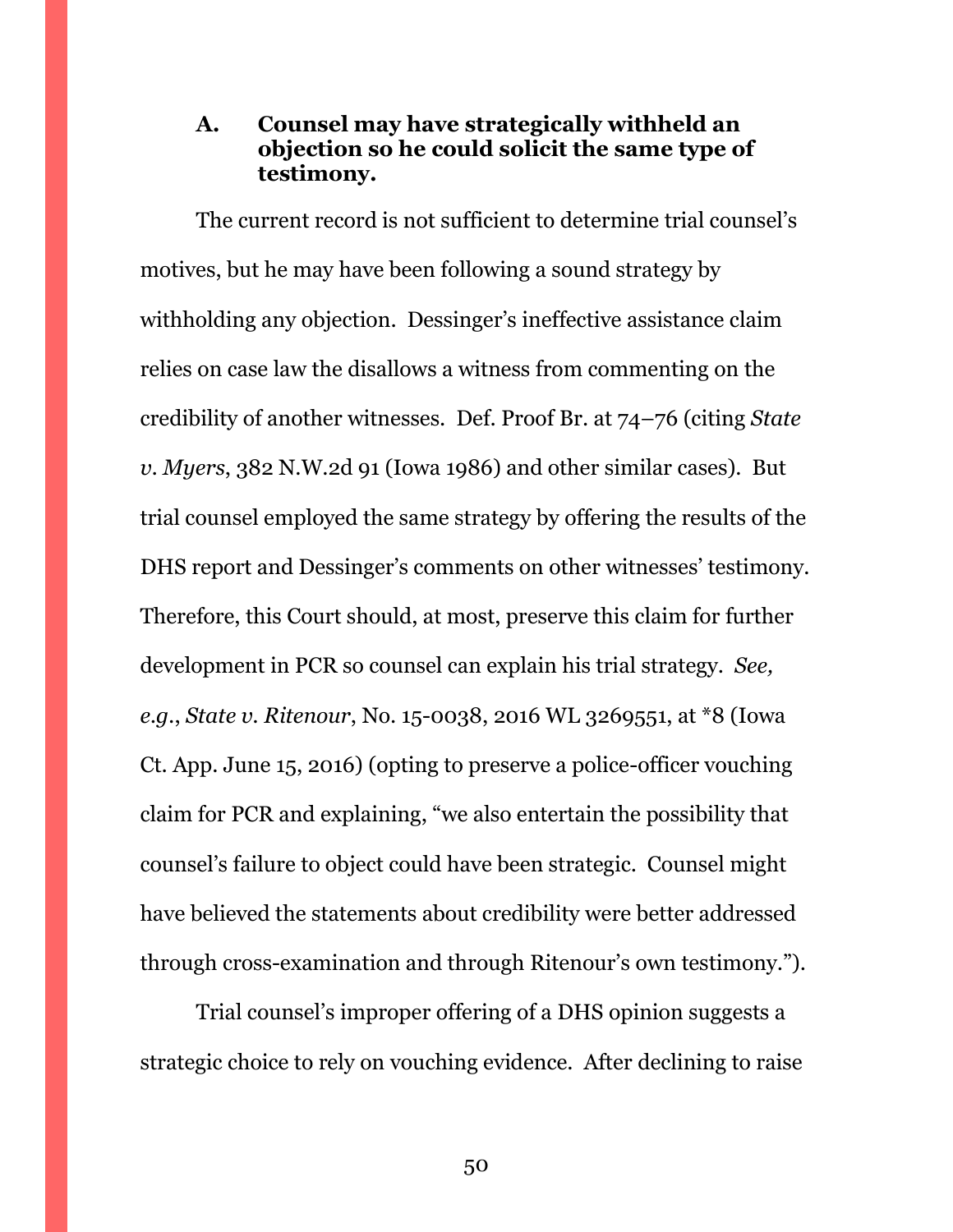a vouching objection during Officer Samuelson's testimony, counsel cross examined daycare director Jewett about the results of the DHS investigation. He secured her testimony that DHS declined to investigate her report because "There wasn't enough evidence." Trial Tr. p. 114, lines 17–20. This Court has found it crosses the line to offer the results of a DHS investigation in a criminal prosecution to prove whether the child was abused. *See State v. Huston*, 825 N.W.2d 531, 537–38 (Iowa 2013) (concluding testimony concerning "[w]hether or not the abuse report was deemed founded is irrelevant" and cautioning against "a real danger the jury will be unfairly influenced by that agency finding, which gives the 'imprimatur' of a purportedly unbiased state agency"). If Dessinger's trial counsel had raised a vouching objection to Officer Samuelson's testimony, he risked losing the opportunity to present the favorable results in the DHS report.

Additionally, counsel's questioning of Dessinger reflects a strategy to permit witnesses to comment on other witnesses' testimony. The following exchanges, for example, asked Dessinger to comment directly on whether other witnesses had told the truth: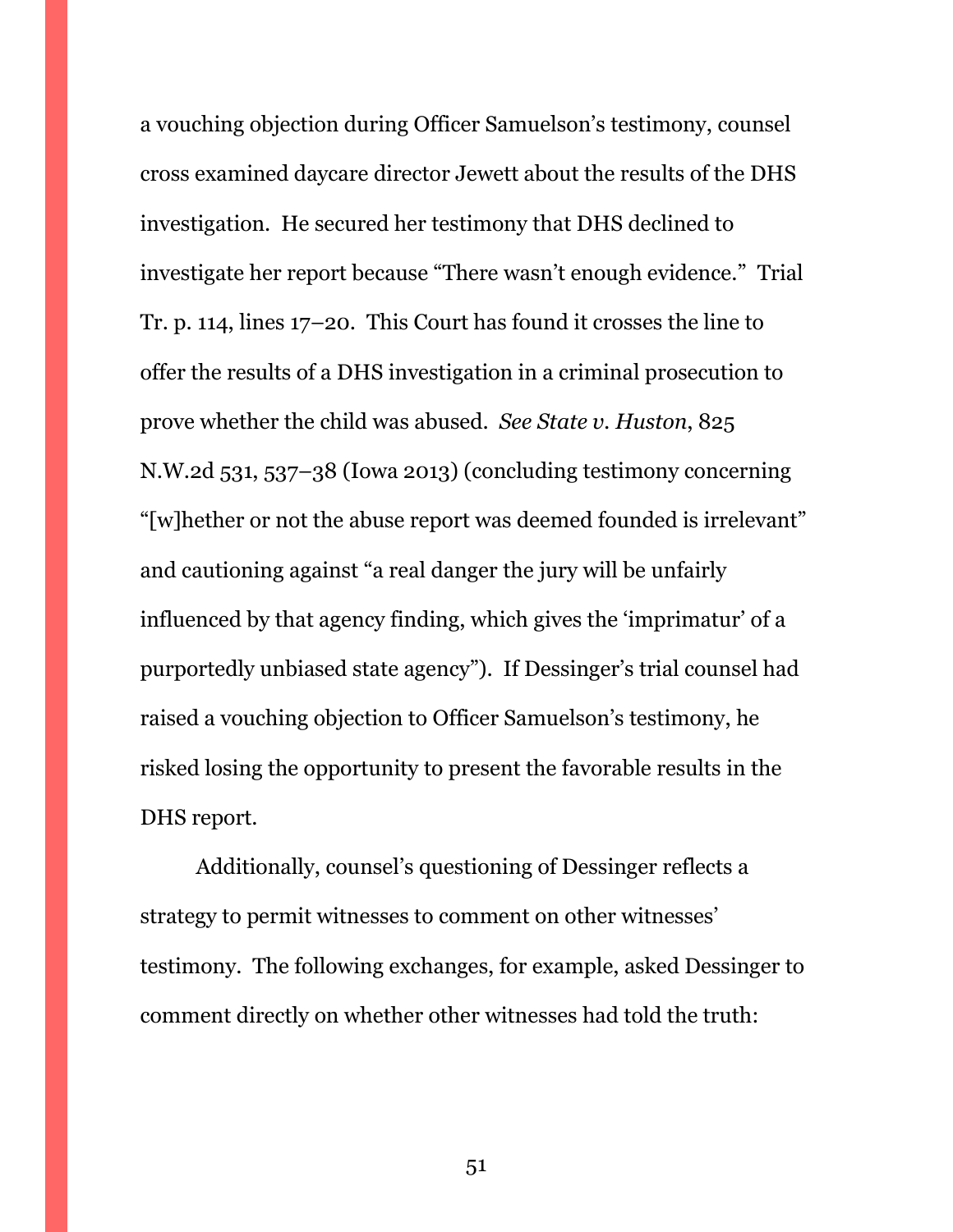- "**Q.** Okay. You heard earlier Ms. Jewett say far less than that? **A.** Yes. **Q.** You don't agree with that? **A.** No." Trial Tr. p. 135, line 19 – p. 136, line 2.
- "**Q.** Now, you heard from Ms. Gully earlier that she told you to get him down or asked or something. Was that accurate? **A.** Yes." Trial Tr. p. 144, lines 2–5.
- "**Q.** So you don't agree with the other -- with other witnesses who are saying they heard him screaming and yelling? **A.** No." Trial Tr. p. 158, lines 1–4.
- "**Q.** Okay. You heard the allegations, that you choked a kid. Is that true? **A.** No." Trial Tr. p. 161, lines 2–8.

These questions would be improper if the prosecutor had asked them. *See State v. Graves*, 668 N.W.2d 860, 871–73 (Iowa 2003) (concluding it is improper for a prosecutor to ask the defendant whether another witness lied, and explaining "a defendant who is asked whether another person lied is commenting directly on the other person's credibility"). Equally, defense counsel's questions seeking the defendant's opinion about the credibility of other witnesses' testimony were improper. If trial counsel had objected to Officer Samuelson's testimony as vouching, he would have alerted the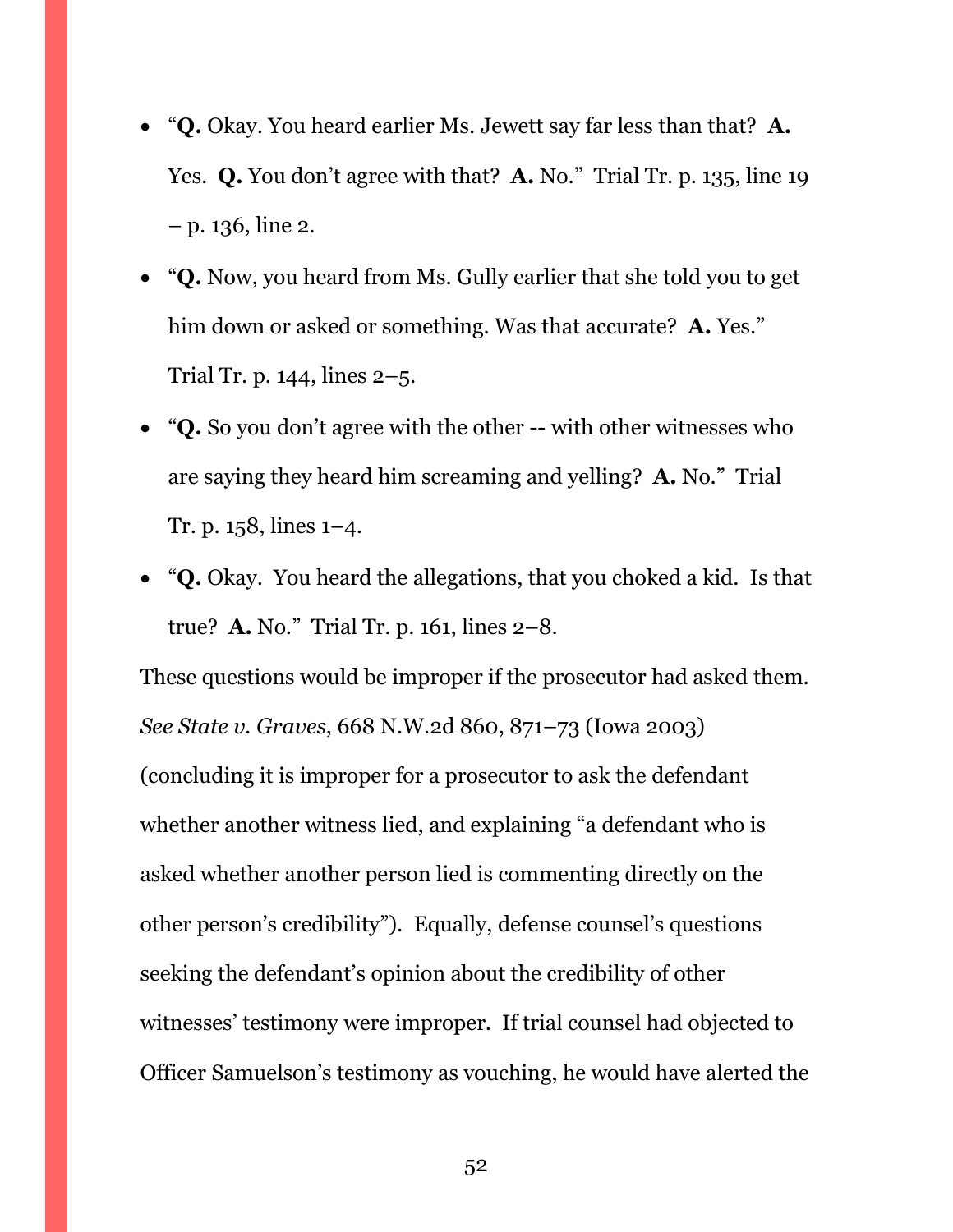prosecutor to raise the same objection in response to similar questions from the defense.

The ambiguity of the current record calls for further development in a postconviction relief action. Even assuming the prosecutor asked improper questions of the officer, trial counsel could reasonably forgo a vouching objection so he could offer the same sort of evidence. Counsel indicated such an intent by soliciting improper testimony concerning the outcome of the DHS investigation as well as the defendant's opinions about the credibility of other witnesses. Because the current record is not sufficient to judge counsel's strategic choices, this Court should affirm Dessinger's conviction and, at most, preserve her ineffective assistance challenge.

### <span id="page-52-0"></span>**B. The charging officer's belief that the charge was credible was so obvious that it did not affect the jury's verdict.**

The current record discloses no reasonable probability of a different result had counsel objected to Officer Samuelson's testimony. First, Dessinger exaggerates by calling the officer an "expert." Second, the officer never gave a direct opinion about any witness's credibility. Finally, the charging officer's belief that the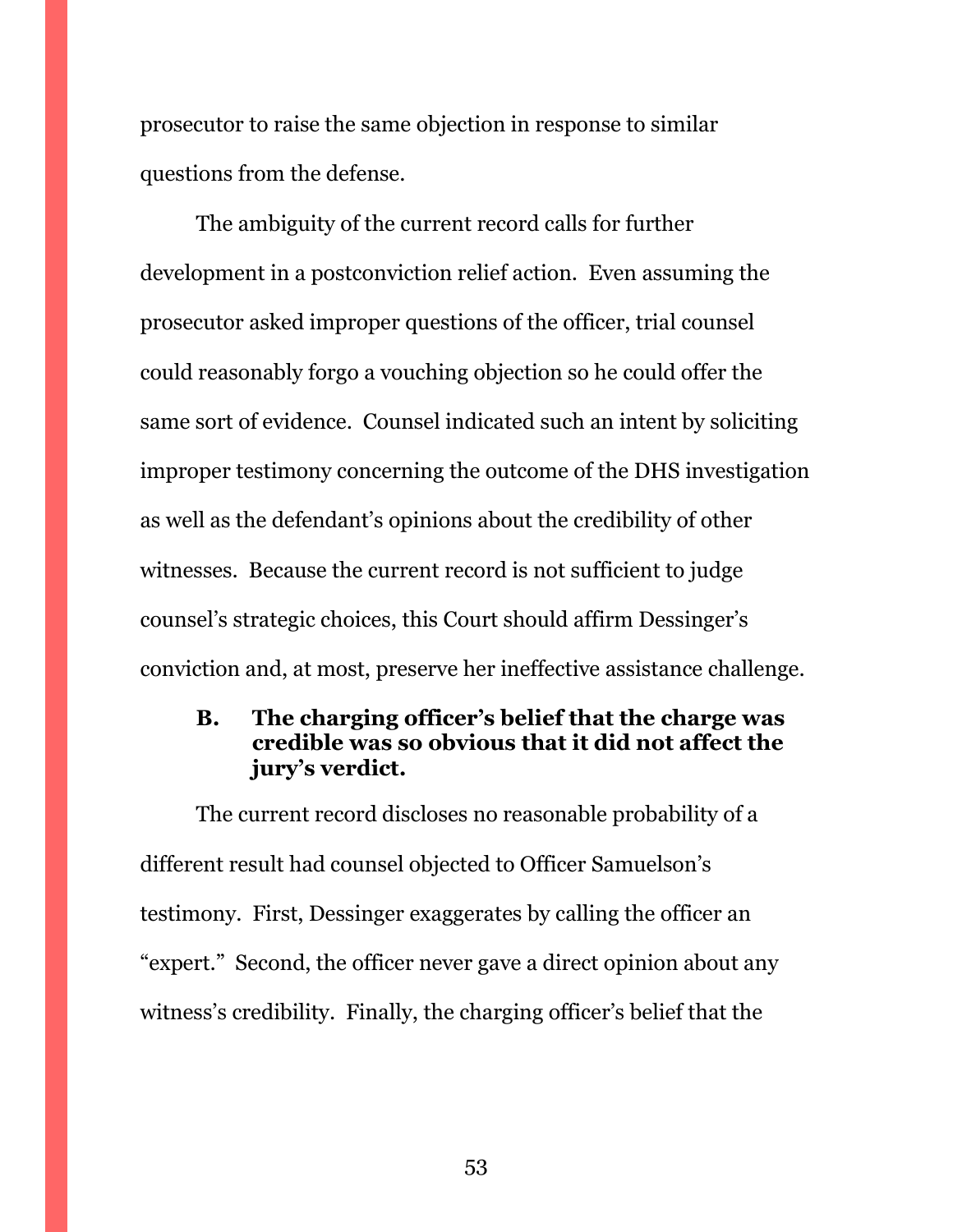charge was credible was so obvious that it did not affect the jury's verdict.

Dessinger embellishes when asserting "[t]he officer was represented as an expert." Def. Proof Br. at 79. The officer gave a short summary of his background in law enforcement, including his work as a canine trainer, his years bouncing between several smalltown police departments, his graduation from the academy, and that he was current on training. Trial Tr. p. 93, line  $17 - p$ . 94, line 20. But he never purported to have any specific training or experience in detecting when someone is telling the truth. Nothing about his testimony would have persuaded the jury to assign any special weight to his testimony, unlike the true experts in other vouching cases whose opinions could have been mistaken as the product of scientific methods. *See State v. Dudley*, 856 N.W.2d 668, 673 (Iowa 2015) (a board certified psychologist who provided therapeutic treatment to the victim); *State v. Brown*, 856 N.W.2d 685, 687 (Iowa 2014) (a doctor at the Child Protection Response Center); *State v. Jaquez*, 856 N.W.2d 663, 664 (Iowa 2014) (a forensic interviewer at the Child Protection Center); *State v. Tjernagel*, No. 15-1519, 2017 WL 108291, at \*2 (Iowa Ct. App. Jan 11, 2017) ("a child sexual abuse expert"). In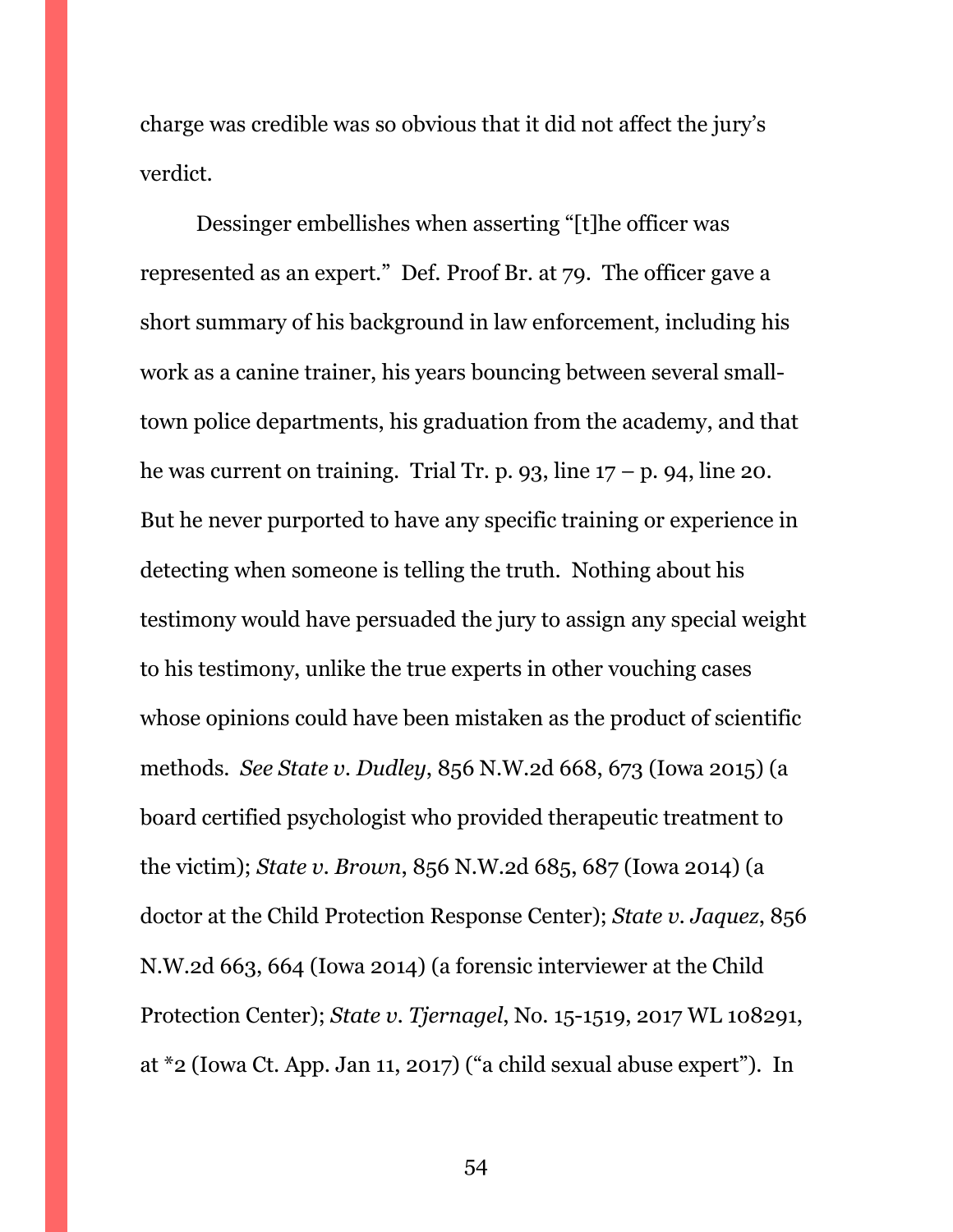short, there was little risk of the jury attaching a "scientific certainty stamp of approval" to Officer Samuelson's testimony. *See Dudley*, 856 N.W.2d at 677.

Next, Officer Samuelson never commented directly on another witness's credibility. Dessinger misplaces reliance on a police-officer case with more direct and detailed opinions. Def. Proof Br. at 80, 83 (quoting *State v. Paulsen*, No. 10-1287, 2011 WL 3925699 (Iowa Ct. App. Sept. 8, 2011)). In *Paulsen*, the officer testified the victim "was impaired by what had happen[ed] to her, face would turn red, was embarrassed . . ." *Paulsen*, 2011 WL 3925669, at \*8. And the officer testified the defendant "gave me the impression of not being completely honest" based on the officer's training on body language, explaining, "His feet kept tapping the whole time on the chair. He had a difficult time making eye contact. His ears were red. He would start and stop sentences. He would pause to collect his thoughts during it . . ." *Id.* In contrast to *Paulsen*, Officer Samuelson's challenged testimony that he "believed there was a credible allegation" lacked any detail or directness about why he held that belief. Therefore, it was less likely to overpower the jurors' own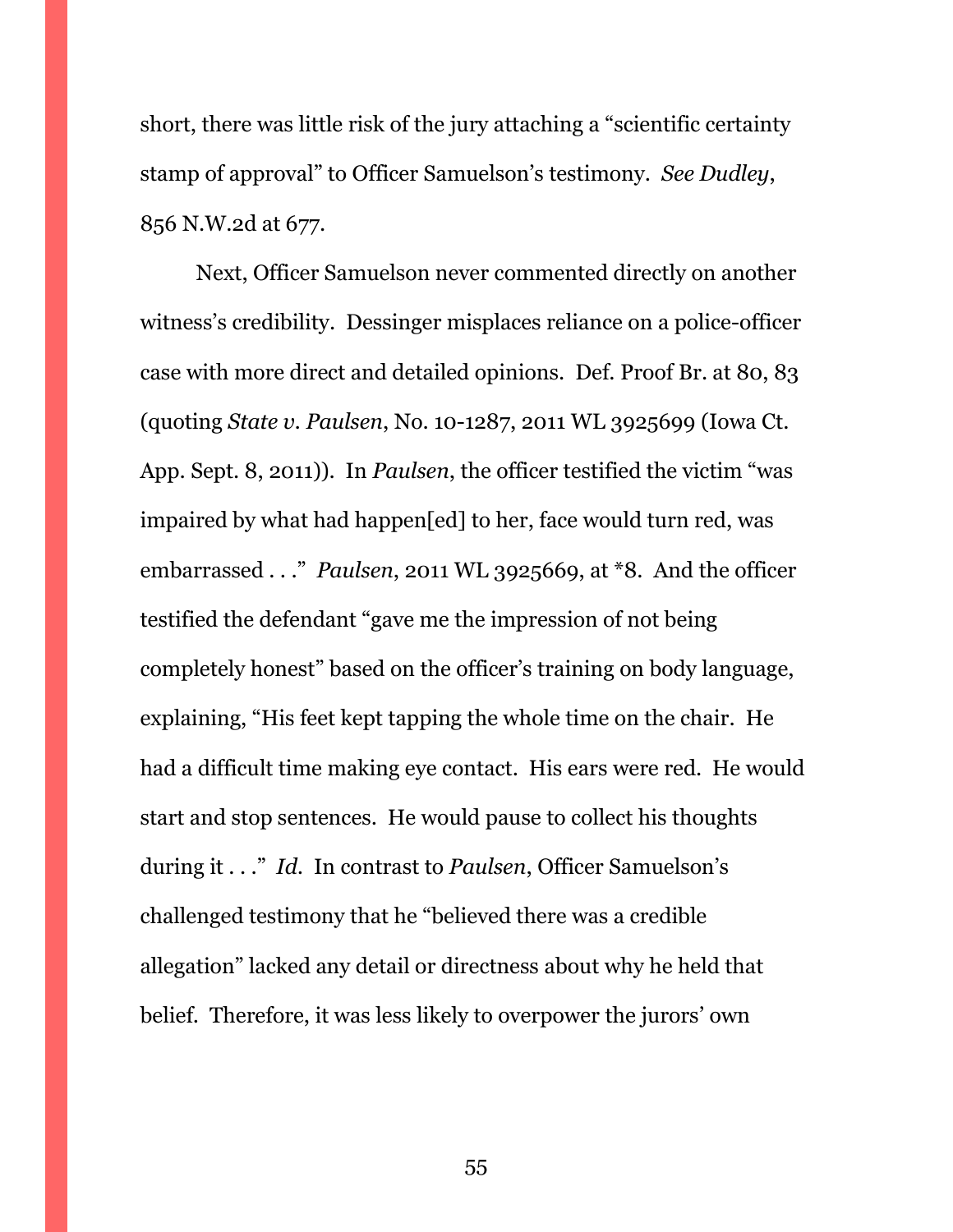credibility findings developed after observing the witnesses testify at trial.

Finally, Dessinger complains of vouching on facts that were already obvious to the jury. She agrees that "normally an officer's mere act of commencing a criminal charge would not necessarily cross the line . . ." Def. Proof Br. at 82. The testimony she quotes established that Officer Samuelson believed the allegations were credible, so he charged Dessinger with a crime. *See* Def. Proof Br. at 79–78. Because police should not file charges without a good faith belief that the person committed a crime, it already would have been obvious to the jury that Officer Samuelson believed the allegations against Dessinger.

Rather than relying on Officer Samuelson's belief, the jury would have based its verdict on credibility assessments it drew during trial. It heard testimony directly from witnesses Gully and Jewett as well as Dessinger's own testimony. For the same reasons detailed above in subsection  $I(D)$  of this brief (pp. 28–33), the strength of the evidence refutes any reasonable probability of a different result. Gully gave unwavering testimony that Dessinger intentionally "choked" D.A.J., the 4-year-old's extreme emotional reaction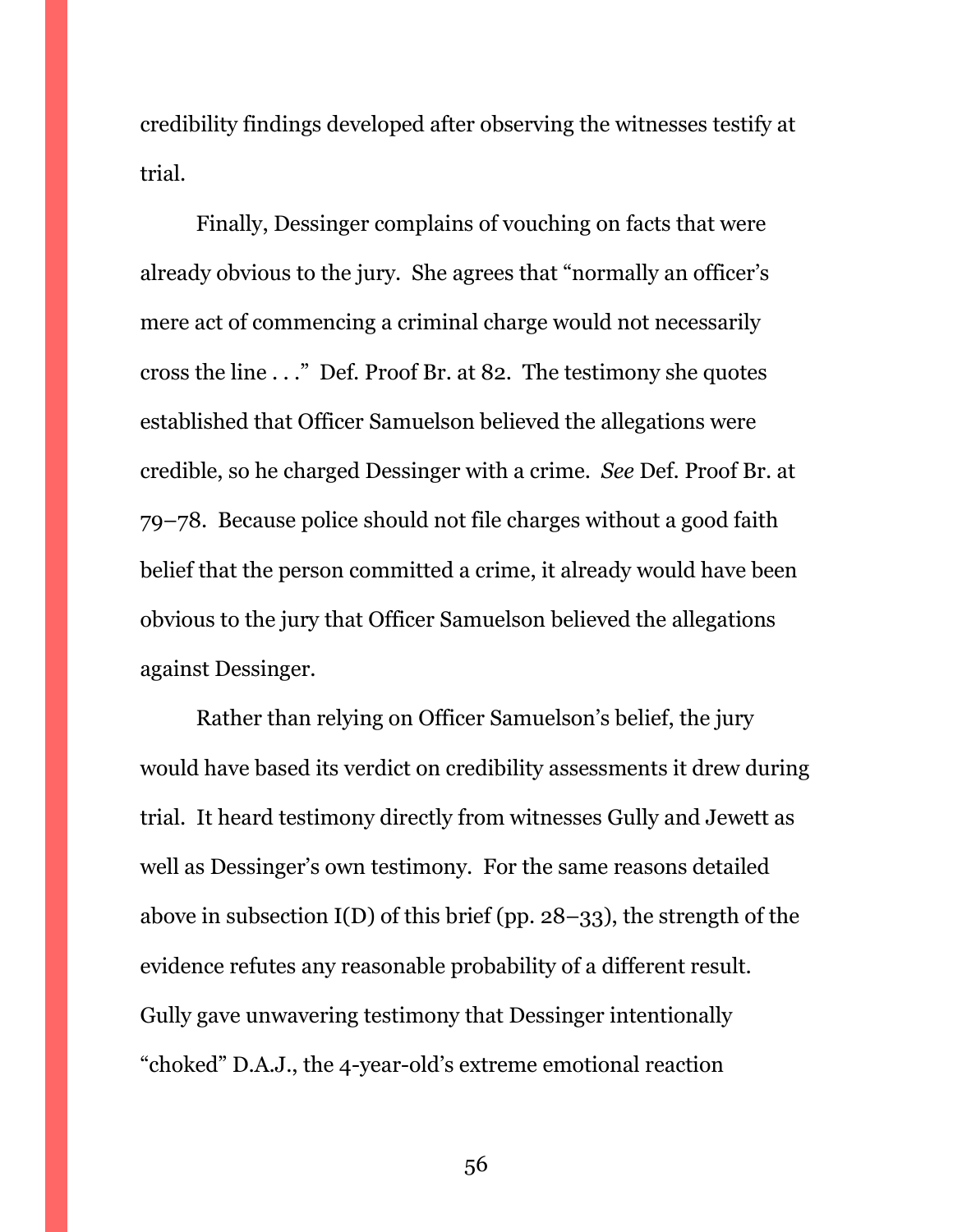corroborated that testimony, and Dessinger's contradictory testimony reflected her consciousness of guilt. Accordingly, this Court should reject her ineffective assistance claim and affirm her conviction.

# <span id="page-56-0"></span>**IV. Dessinger's Restitution Challenge Is Premature Because the District Court Has Not Yet Entered a Final Order Setting the Amount of Court Costs and Jail Fees.**

# **Preservation of Error**

"[E]rrors in sentencing may be challenged on direct appeal even in the absence of an objection in the district court." *State v. Lathrop*, 781 N.W.2d 288, 293 (Iowa 2010).

# **Standard of Review**

"We review restitution orders for correction of errors at law."

*State v. Albright*, 925 N.W.2d 144, 158 (Iowa 2019).

# **Discussion**

Dessinger's restitution challenge is premature. The district court has never entered a final order setting the amount of restitution for court costs and jail fees, so it was not yet required to consider her reasonable ability to pay those expenses. Consequently, this Court should decline to interfere with the not-yet-complete restitution proceedings.

The restitution statute "creates two categories of restitution." *Albright*, 925 N.W.2d at 159. The first category includes victim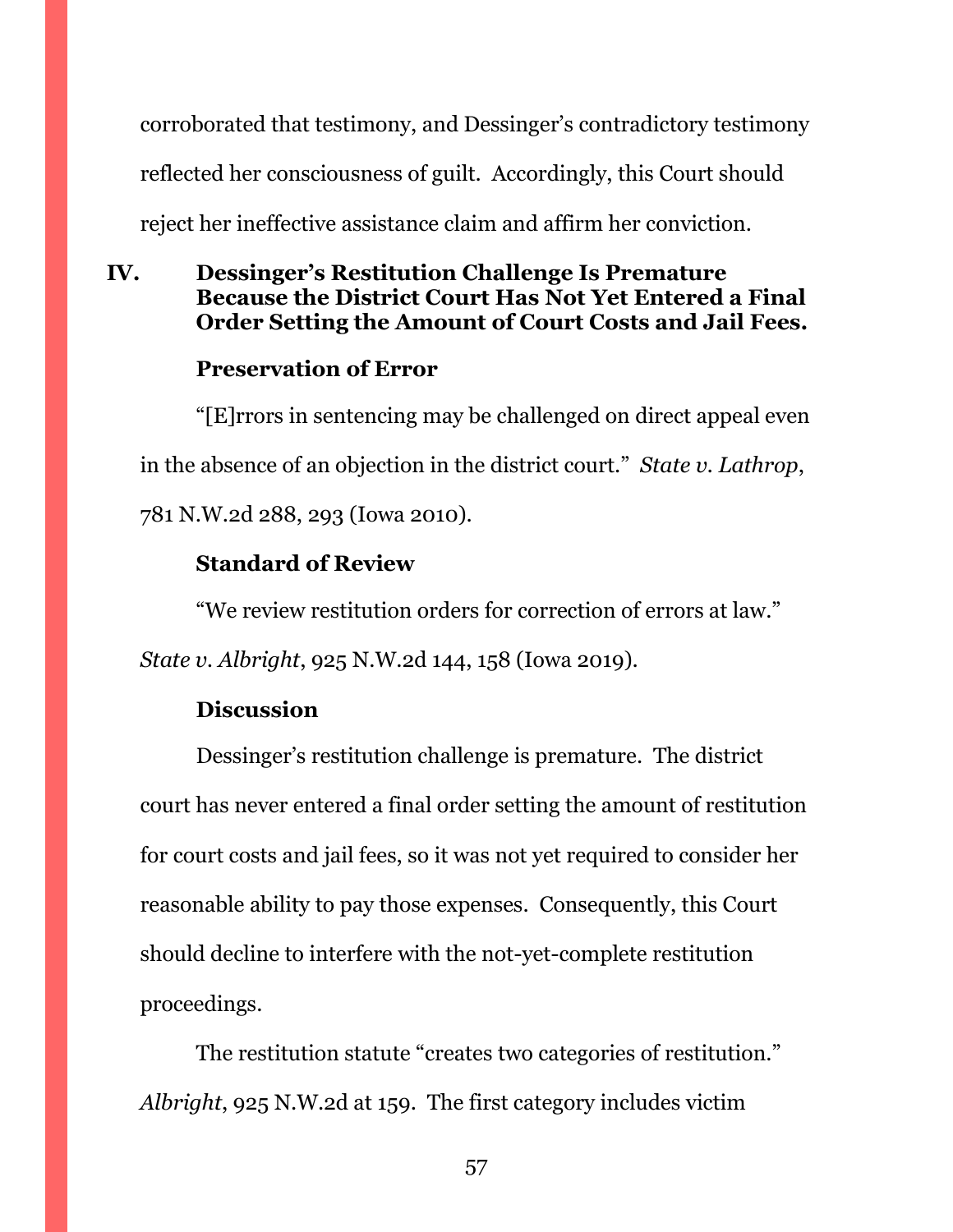restitution as well as fines, penalties, and surcharges, and "[t]he court is required to order restitution for the items in this first category regardless of the offender's reasonable ability to pay." *Id.* (citing Iowa Code § 910.2(1)). The second category includes court costs, crime victim assistance reimbursement, and court-appointed attorney fees, and "[t]he court can only order restitution for items in this second category to the extent the offender has the reasonable ability to pay." Id. The court assessed a \$625 fine and a \$218.75 surcharge against Dessinger (Judgment at 1; App. 19), and those "first category" amounts are due regardless of her reasonable ability to pay.

Unlike the "first category" expenses assessed in Dessinger's judgment, the district court did not assess amounts for all "second category" expenses dependent on her reasonable ability to pay. Although the judgment assessed "\$0.00" for attorney fees, it did not assess any specific amounts for court costs or jail fees. *See* Judgment at 2; App. 20. Thus, the district court has not imposed a total amount of "second category" expenses that take into account Dessinger's reasonable ability to pay.

Dessinger's reasonable-ability-to-pay challenge is premature because the district court has not issued a final restitution order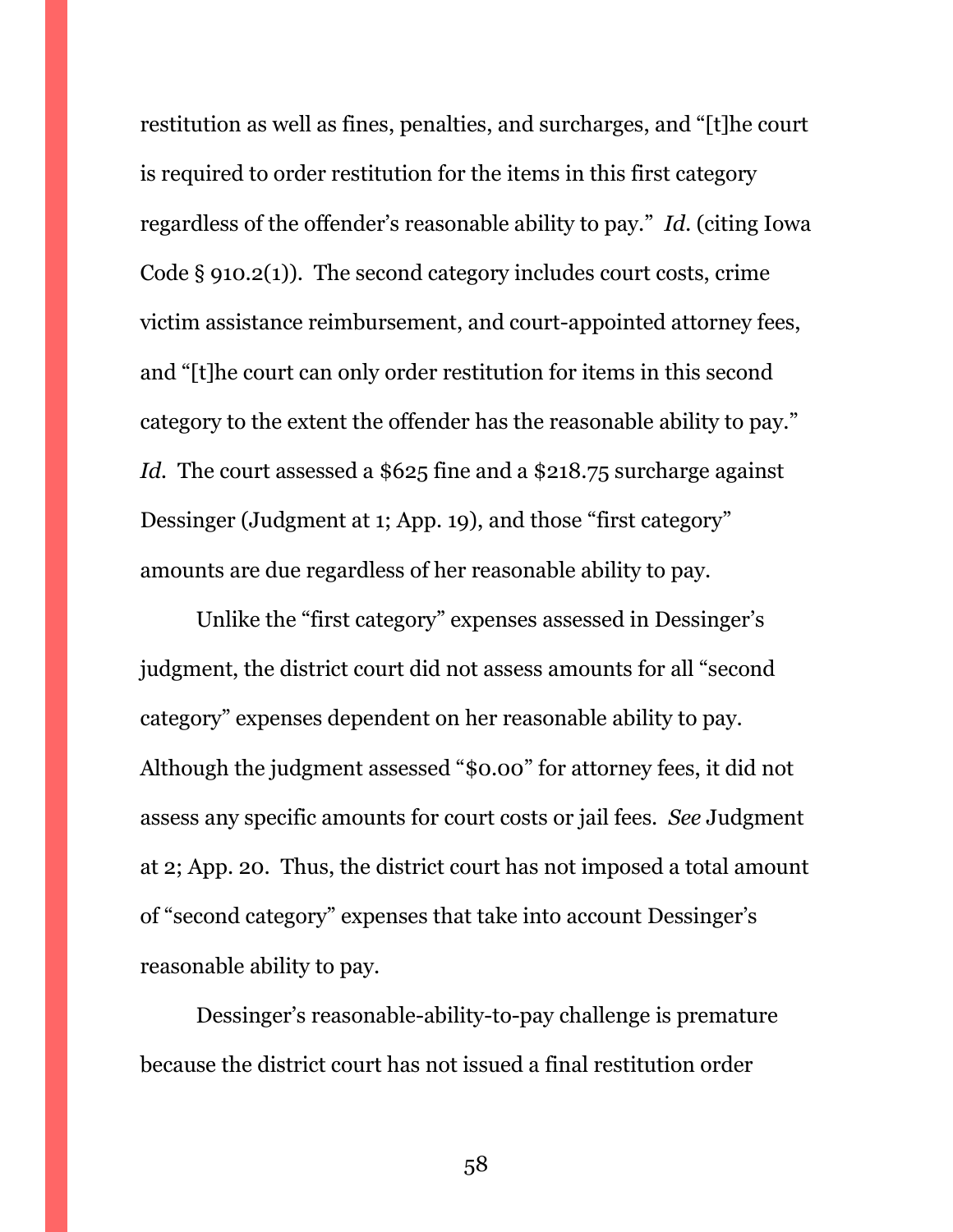setting the amount of "second category" expenses. Before sentencing, the clerk of court is required to prepare a statement of courtappointed attorney fees and court costs, including correctional fees. *Albright*, 925 N.W.2d at 159 (quoting Iowa Code § 910.3). Although the court is supposed to set the amount of restitution at the time of sentencing, it can enter a "temporary order" if it cannot determine the full amount of restitution at that time. *Id.* at 160. "A plan of restitution is not complete until the court issues the final restitution order." *Id.* (citing *State v. Jackson*, 601 N.W.2d 354, 357 (Iowa 1999)). "Restitution orders entered by the court prior to the final order are not appealable as final orders or enforceable against the offender." *Id.* at 161. Temporary orders are not enforceable or appealable because the court is not required to make a reasonableability-to-pay determination until it "has all the items of restitution before it." *Id.* "Once the court has all the items of restitution before it, then and only then shall the court make an assessment as to the offender's reasonable ability to pay." *Id.* at 162. "[A]ny temporary, permanent, or supplemental order regarding restitution is not appealable or enforceable until the court files its final order of restitution." *Id.*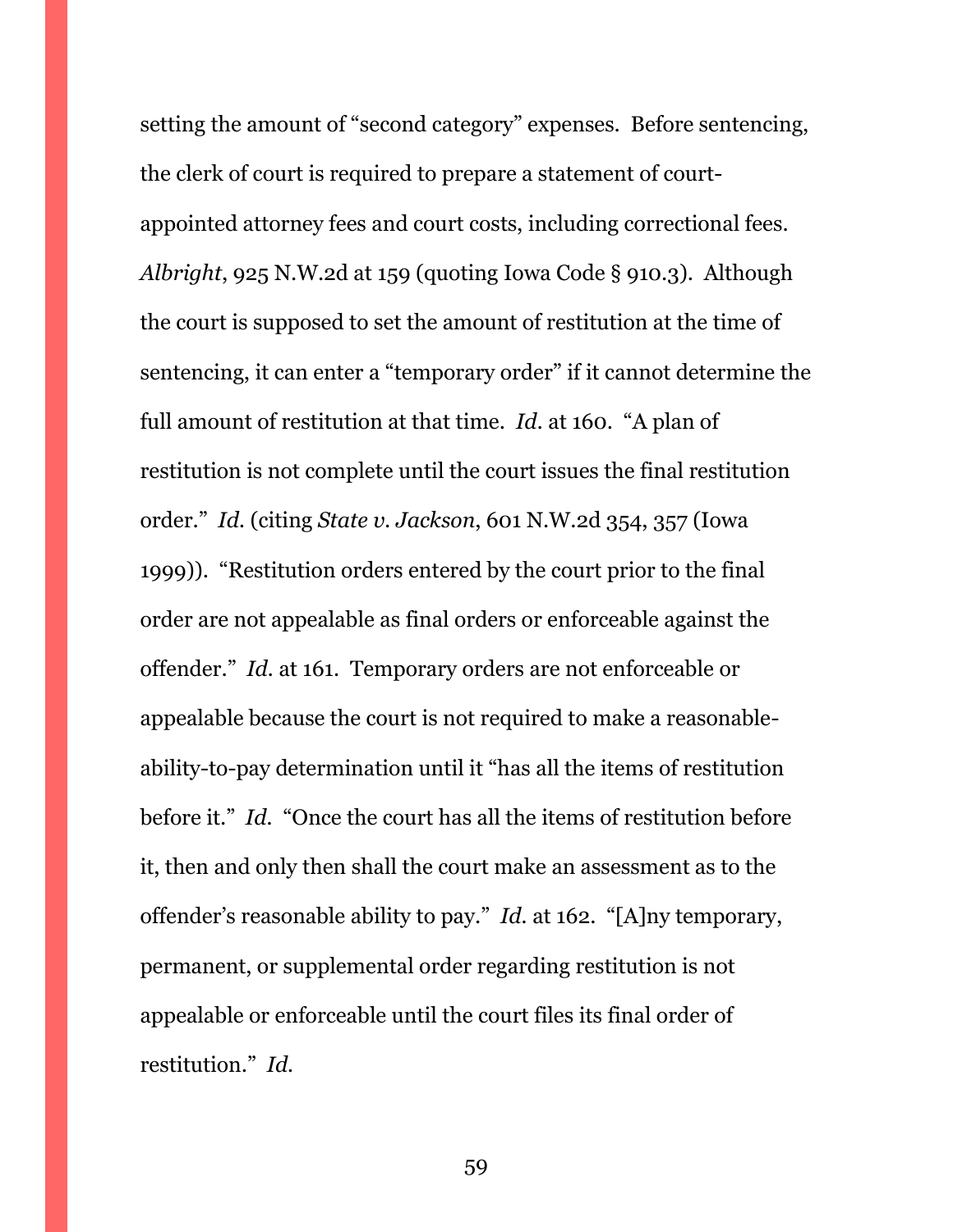The Court of Appeals should follow *Albright*'s plain language. In many recent cases, the Court of Appeals has found the Supreme Court "implicitly rejected" the argument that a restitution claim is not ripe until a final restitution order is issued. *See, e.g.*, *State v. Rawls*, No. 18-0882, 2019 WL 2145722, at \*2 (Iowa Ct. App. May 15, 2019). But the district court has never assessed amounts for all "second category" expenses, so it cannot yet issue a final restitution order determining Dessinger's reasonable ability to pay the not-yetcalculated court costs and jail fees. Therefore, this Court should follow *Albright*'s plain language and hold that Dessinger's incomplete or temporary restitution order is not a final, appealable order.

The Court of Appeals should resist the urge to correct a problem that Dessinger must address to the district court. Rather than pointing to any complete restitution order in the district court record, Dessinger cites amounts she pulls from the docket report and Iowa Courts Online. Def. Proof Br. at 88. Although the clerk may have entered those amounts in the computer, they are unenforceable because the court has never ordered specific amounts. Likewise, this direct appeal is not the proper vehicle to challenge any jail fees that have not yet been assessed because Dessinger has not yet served her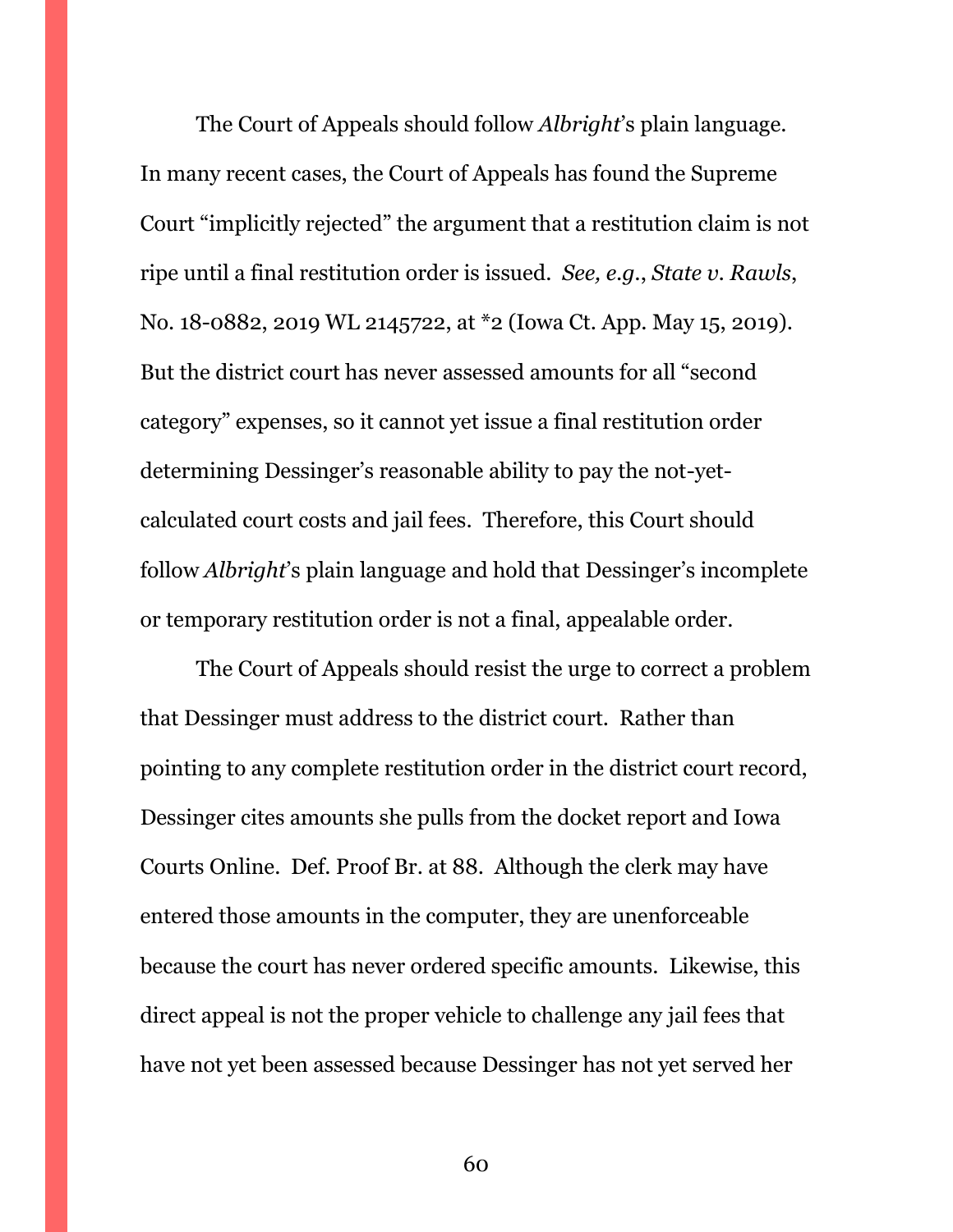jail sentence. Instead, she should address her concerns over future amounts to the district court by requesting a section 910.7 hearing. *See* Iowa Code § 910.7 ("At any time during the period of probation, parole, or incarceration, the offender or the office or individual who prepared the offender's restitution plan may petition the court on any matter related to the plan of restitution or restitution plan of payment and the court shall grant a hearing if on the face of the petition it appears that a hearing is warranted.").

Dessinger does not have an appealable restitution order. Although the district court has imposed certain "first category" expenses, it has never assessed a final amount for all of her "second category" expenses like court costs and jail fees. Consequently, it has not entered a final restitution order and is not yet required to determine Dessinger's reasonable ability to pay. Her challenge is not ripe until the district court issues a final restitution order, so this Court should decline to interfere with the incomplete restitution proceedings.

### <span id="page-60-0"></span>**V. Dessinger Can Raise Her Ineffective Assistance Claims in Her Direct Appeal Taken Before July 1, 2019.**

This Court does not need to address Dessinger's scattershot of constitutional challenges to Senate File 589. That legislation requires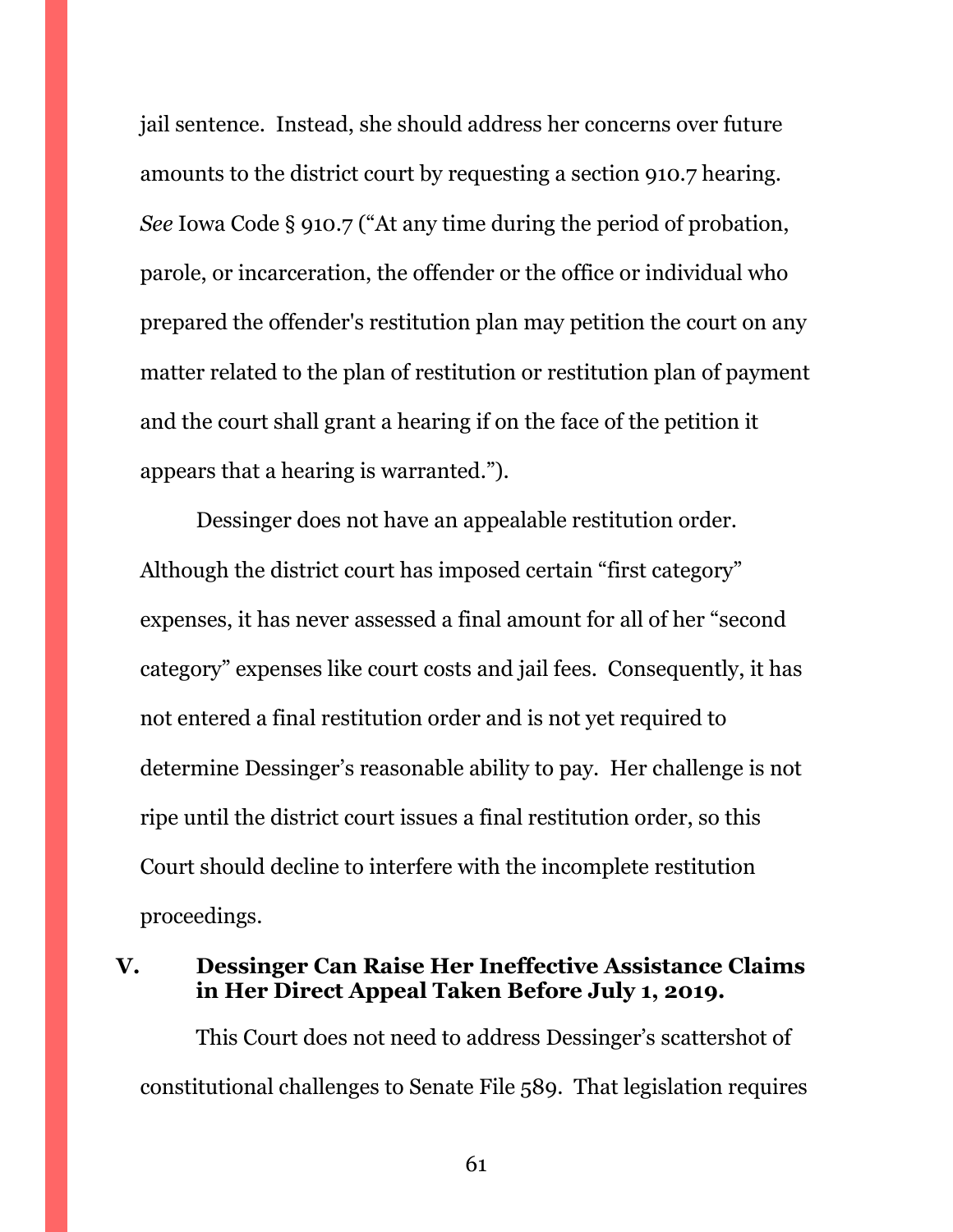criminal defendants to raise their ineffective assistance allegations in a postconviction relief action. Iowa Code § 814.7 ("An ineffective assistance of counsel claim in a criminal case shall be determined by filing an application for postconviction relief pursuant to chapter 822. The claim need not be raised on direct appeal from the criminal proceedings in order to preserve the claim for postconviction relief purposes, and the claim shall not be decided on direct appeal from the criminal proceedings." (amended by 2019 Iowa Acts ch. 140, § 31)). However, the Supreme Court has determined the 2019 legislation does not apply retroactively to appeals pending before the July 1 effective date. *State v. Macke*, 933 N.W.2d 226, 230–36 (Iowa 2019). Dessinger filed her appeal before July 1, 2019. *See* Notice of Appeal (12/10/2018); App. 23. Therefore, this Court should not address her constitutional challenges to the new legislation that does not apply in her case. *See Macke*, 933 N.W.2d at 236 ("Because we hold Senate File 589's amendments to Iowa Code sections 814.6 and 814.7 do not govern this appeal, we do not reach Macke's constitutional claim that retroactive application of those laws would violate state and federal due process.").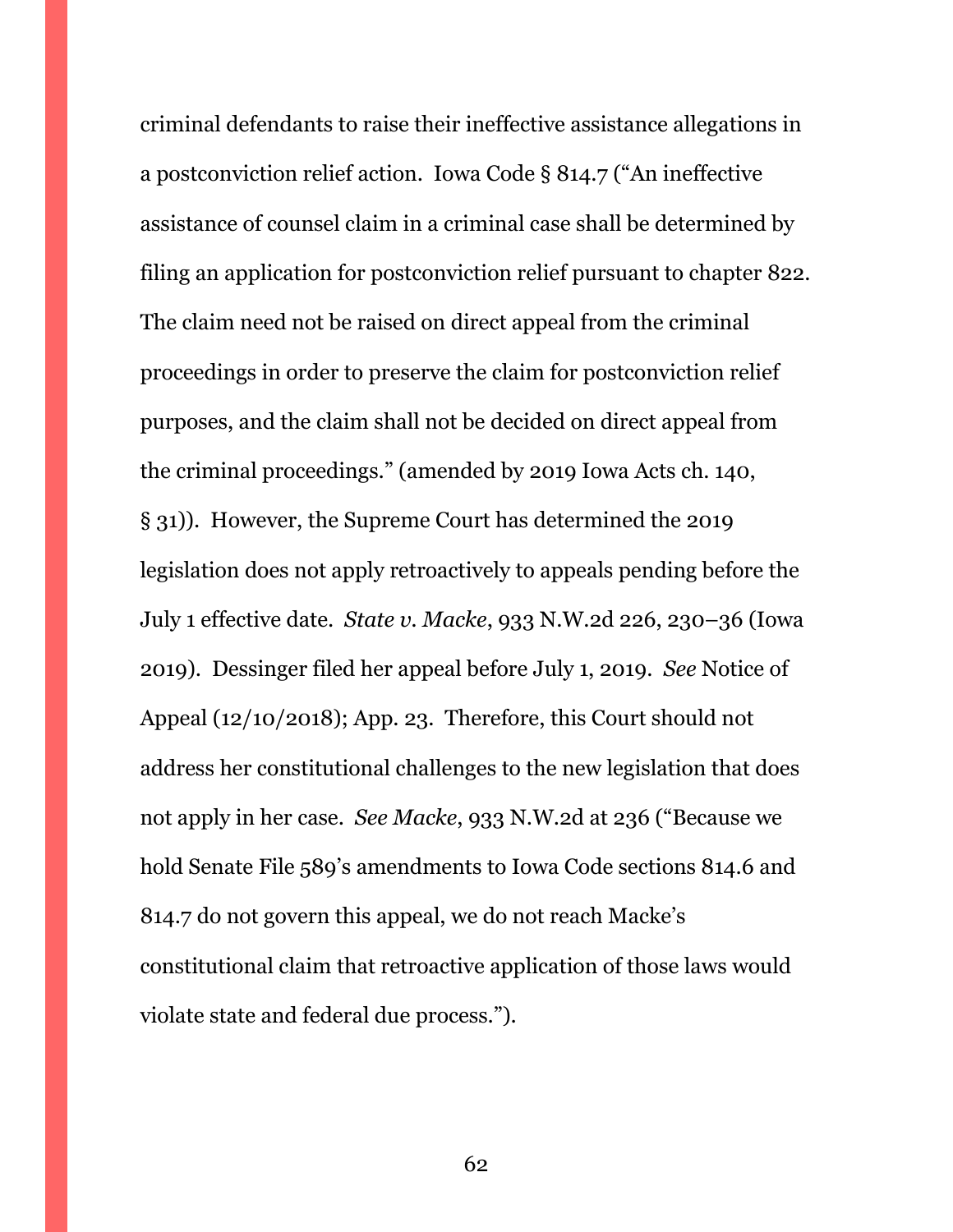### **CONCLUSION**

<span id="page-62-0"></span>The Court should affirm Shanna Dessinger's conviction and sentence.

### **REQUEST FOR NONORAL SUBMISSION**

<span id="page-62-1"></span>This misdemeanor appeal can be resolved with the application

of familiar principles of law, so oral argument is not necessary.

Respectfully submitted,

THOMAS J. MILLER Attorney General of Iowa

 $\sqrt{d}$  $\overline{\phantom{a}1}$ 

**KYLE HANSON** Assistant Attorney General Hoover State Office Bldg., 2nd Fl. Des Moines, Iowa 50319 (515) 281-5976 [kyle.hanson@ag.iowa.gov](mailto:kyle.hanson@ag.iowa.gov)